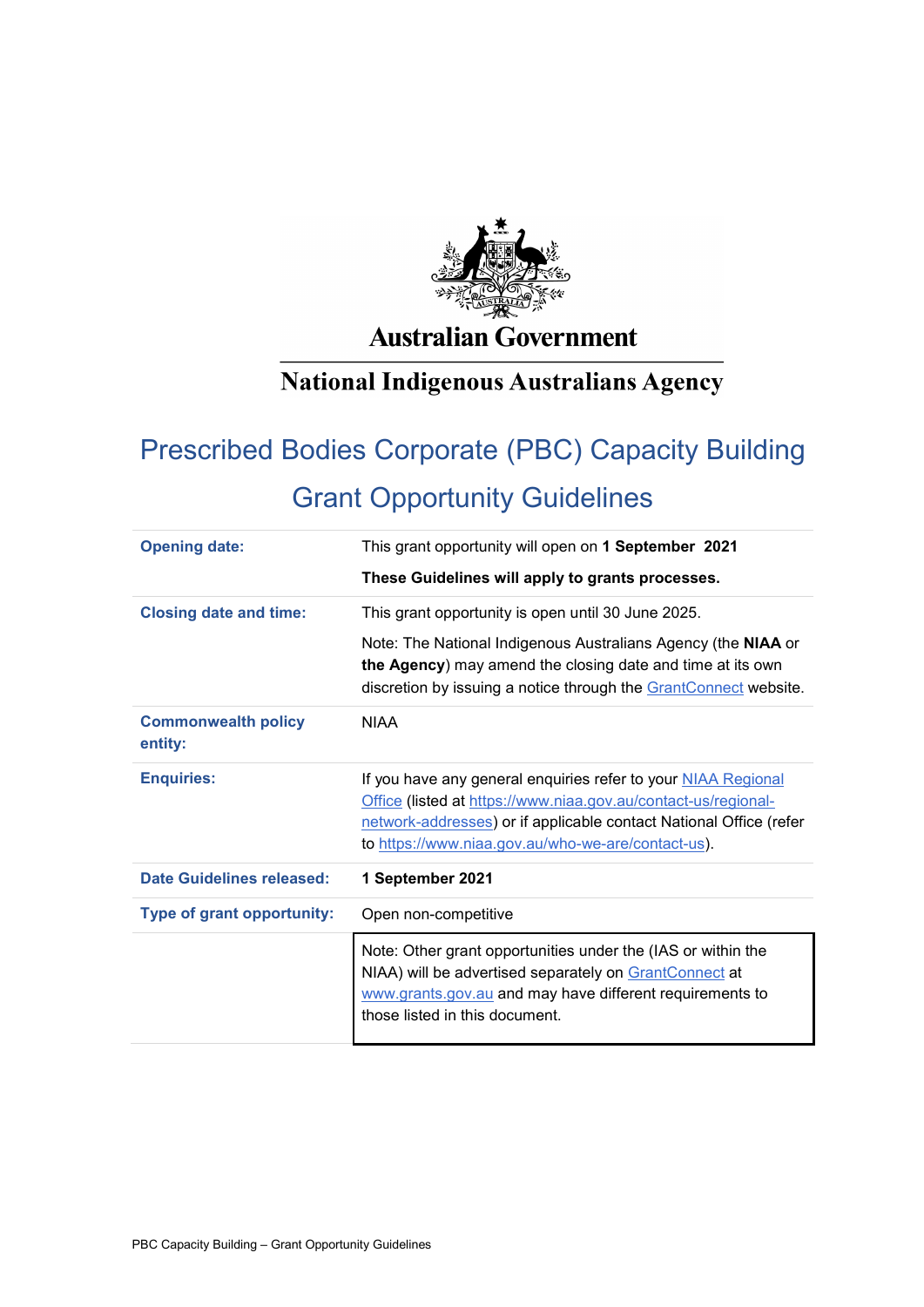# **Contents**

| 1            |       |  |
|--------------|-------|--|
|              | 1.1   |  |
|              | 1.2   |  |
|              | 1.3   |  |
|              | 1.4   |  |
| $\mathbf{2}$ |       |  |
| 3            |       |  |
|              | 3.1   |  |
| 4            |       |  |
|              | 4.1   |  |
|              | 4.2   |  |
|              | 4.3   |  |
|              | 4.4   |  |
| 5            |       |  |
|              | 5.1   |  |
|              | 5.2   |  |
|              | 5.3   |  |
|              | 5.4   |  |
| 6            |       |  |
| 7            |       |  |
|              | 7.1   |  |
|              | 7.2   |  |
|              | 7.3   |  |
|              | 7.4   |  |
| 8            |       |  |
|              | 8.1   |  |
|              | 8.1.1 |  |
|              | 8.1.2 |  |
|              | 8.1.3 |  |
|              | 8.1.4 |  |
|              | 8.1.5 |  |
|              | 8.1.6 |  |
|              | 8.2   |  |
|              | 8.3   |  |
|              | 8.4   |  |
|              | 8.5   |  |
|              | 8.6   |  |
| 9            |       |  |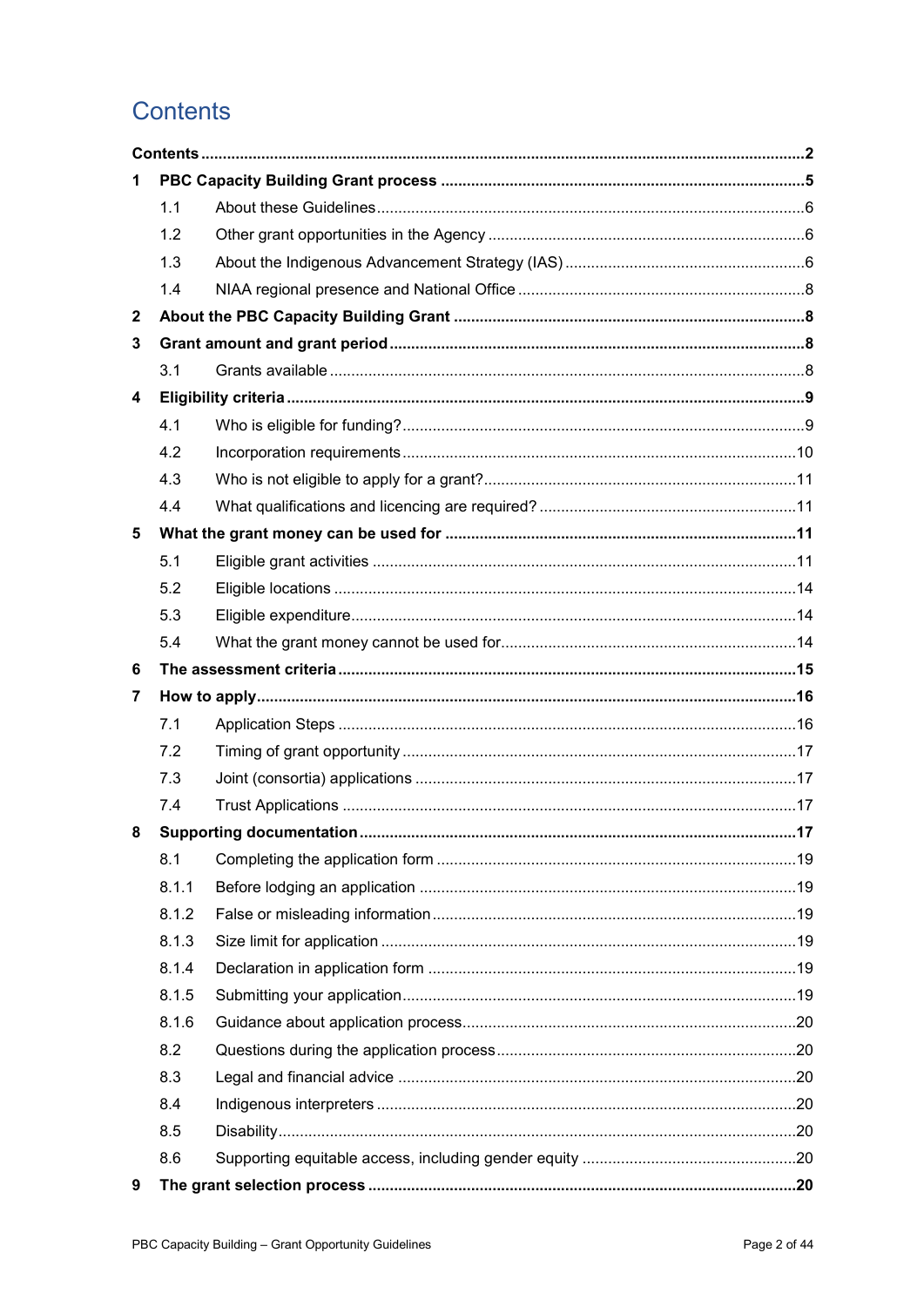| 9.1   |  |  |
|-------|--|--|
| 9.1.1 |  |  |
| 9.2   |  |  |
| 9.3   |  |  |
|       |  |  |
| 10.1  |  |  |
|       |  |  |
| 11.1  |  |  |
| 11.2  |  |  |
| 11.3  |  |  |
| 11.4  |  |  |
| 11.5  |  |  |
| 11.6  |  |  |
| 11.7  |  |  |
| 11.8  |  |  |
|       |  |  |
| 12.1  |  |  |
|       |  |  |
|       |  |  |
| 14.1  |  |  |
| 14.2  |  |  |
| 14.3  |  |  |
| 14.4  |  |  |
| 14.5  |  |  |
| 14.6  |  |  |
| 14.7  |  |  |
| 14.8  |  |  |
| 14.9  |  |  |
|       |  |  |
| 15.1  |  |  |
| 15.2  |  |  |
|       |  |  |
| 16.1  |  |  |
| 16.2  |  |  |
| 16.3  |  |  |
| 16.4  |  |  |
|       |  |  |
|       |  |  |
|       |  |  |
|       |  |  |
|       |  |  |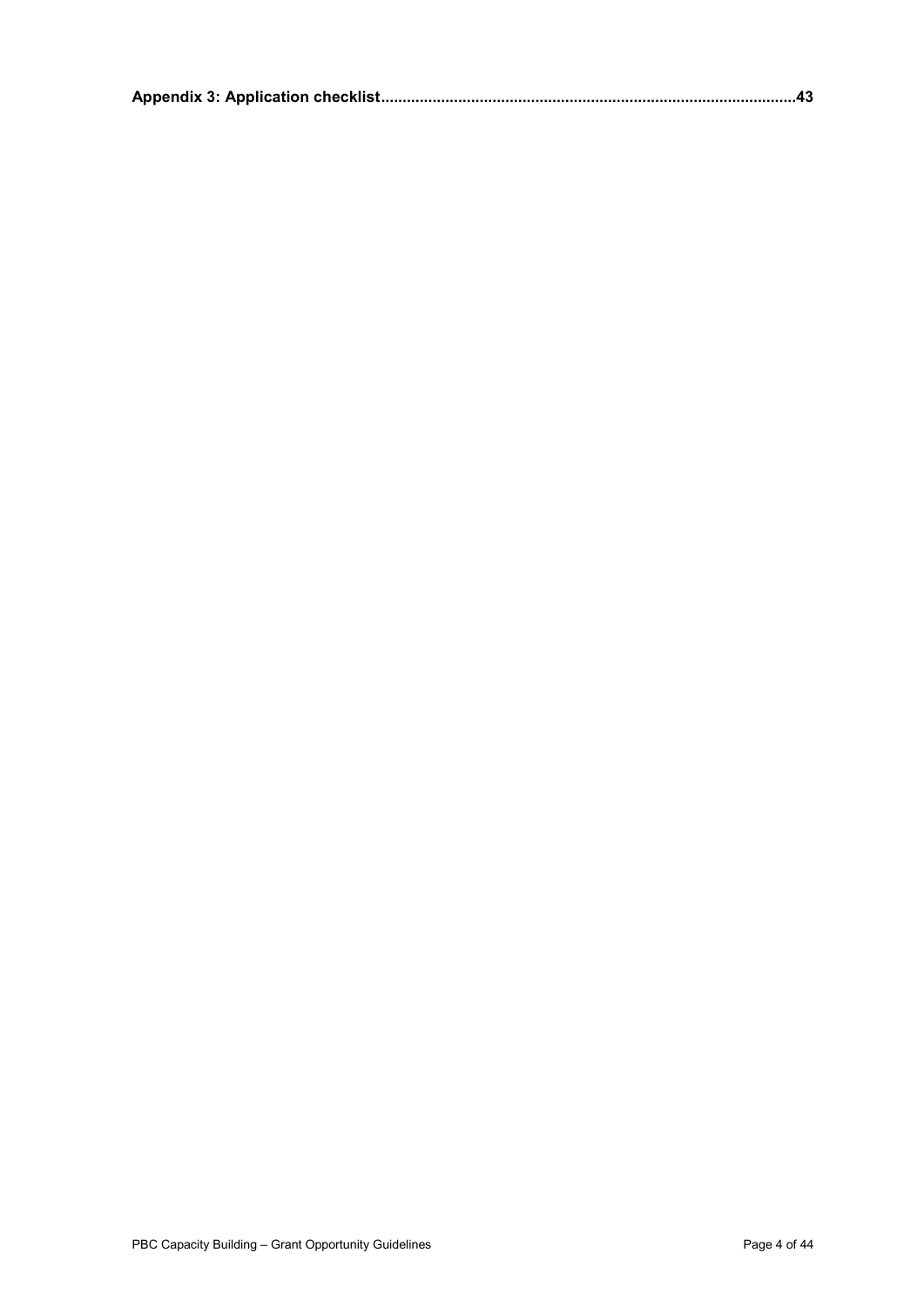# 1 PBC Capacity Building Grant process

**The PBC Capacity Building Grant is designed to achieve Australian Government objectives.** This grant opportunity is part of the Indigenous Advancement Strategy (IAS). The NIAA works with stakeholders to plan and design the grant program according to the Commonwealth Grants Rules and

Guidelines.

#### **The grant opportunity opens**

We publish the grant guidelines on GrantConnect.

#### **You must contact your local Regional Office**

You must contact your local Regional Office to discuss your proposal.

#### **We check all grant applications for scope and eligibility**

We check whether you meet the eligibility criteria. We notify you if you do not meet these requirements.

**We assess eligible applications against the PBC Capacity Building Grant assessment criteria** We assess your application against the assessment criteria outlined in these Guidelines.

#### **We make a recommendation on your application**

We provide advice to the Minister for Indigenous Australians and/or the Agency delegate (the decision maker) on the merits of your application including how well it meets the assessment criteria and represents value with relevant money.

#### **A decision is made**

The decision maker, the Minister for Indigenous Australians and/or the Agency delegate, decides whether your application will be funded and the level of funding to be provided.

**We notify you of the outcome and if successful, we negotiate an agreement with you**  We advise you of the outcome of your application and negotiate a grant agreement if you have been successful. There is no guarantee of funding until both parties sign the grant agreement.

#### **We enter into a grant agreement with successful applicants**

The type of grant agreement and its terms will depend on the nature of the grant and the risks involved.

#### **Delivery of grant activity**

You undertake the grant activity as set out in your grant agreement. We manage the grant by working with you, monitoring your progress and making payments.

#### **Evaluation**

We may evaluate the specific grant activity and the broader **Jobs, Land and Economy** program. We base this on information we collect from you and various sources. We use this information to inform future policies and investments. We may ask you for information during the activity to assist with this.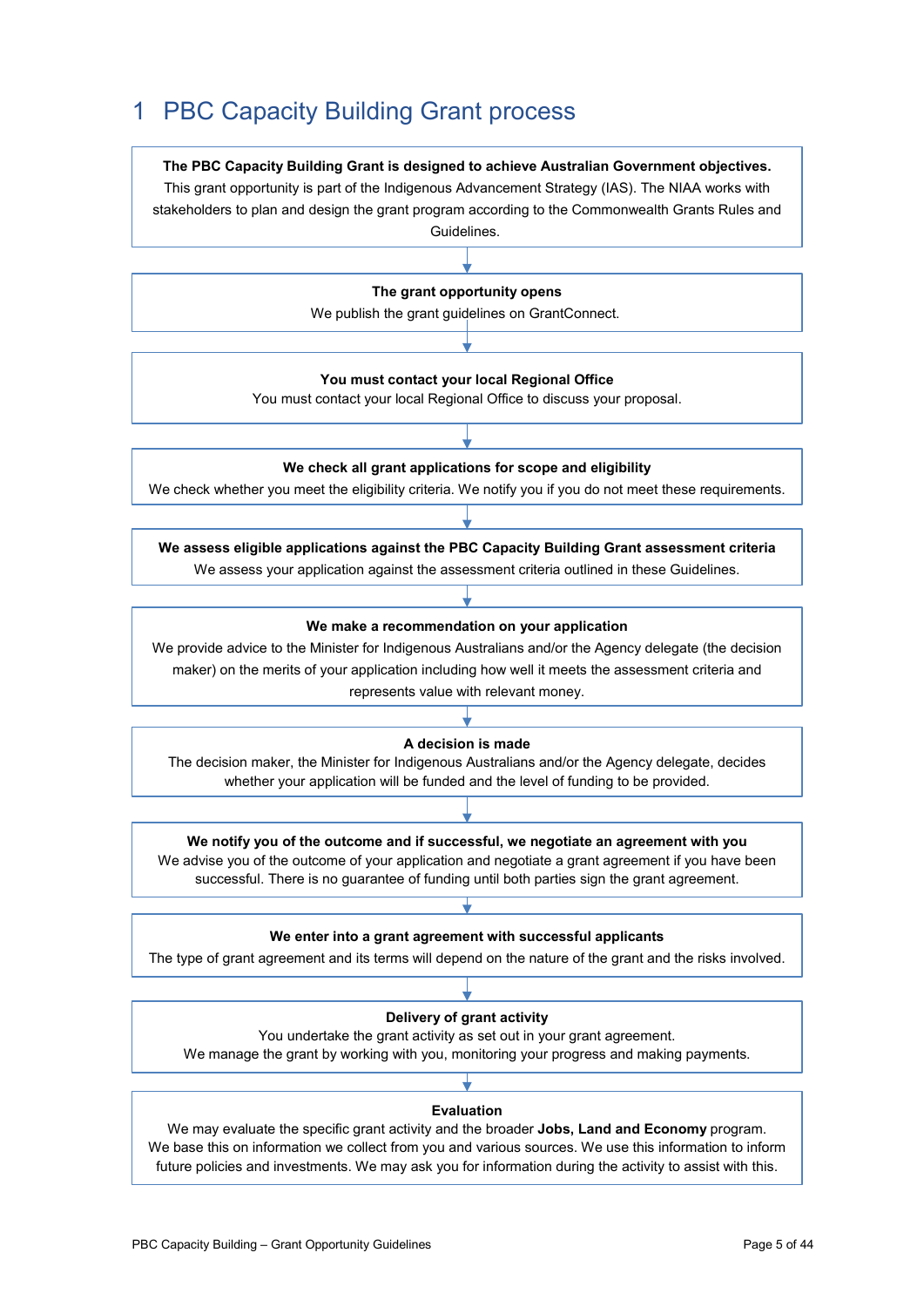#### **1.1 About these Guidelines**

These guidelines contain information for the PBC Capacity Building Grant, including how to apply for grant funding.

You must read these guidelines before filling out an application.

This document sets out:

- $\blacksquare$  the purpose of the grant program/grant opportunity;
- the eligibility and assessment criteria;
- how grant applications are considered and selected;
- how grantees are notified and receive grant payments;
- how grantees will be monitored and evaluated; and
- responsibilities and expectations in relation to the opportunity.

These Guidelines do not apply to procurement activities. The procurement of goods and services are undertaken in accordance with the Commonwealth Procurement Rules, Accountable Authority Instructions and Financial Rules of the Agency, and the provisions of the *Public Governance Performance and Accountability Act 2013* (Cth) (the **PGPA Act**).

Any alterations and addenda<sup>[1](#page-5-0)</sup> to these Guidelines will be published on [GrantConnect.](https://www.grants.gov.au/)

#### **1.2 Other grant opportunities in the Agency**

Other grant opportunities within the Agency will have their own guidelines separate to these Guidelines and may have different requirements to those listed in this document. These opportunities and any applicable guidelines will be advertised separately on [GrantConnect](https://www.grants.gov.au/) and on the NIAA website. **PBCs may apply for any IAS grants where they meet eligibility requirements.**

### **1.3 About the Indigenous Advancement Strategy (IAS)**

The IAS is one way the Australian Government funds and delivers programs for Indigenous Australians. There are a number of grant opportunities under the IAS, including the grants process outlined in these Guidelines.

The IAS contributes to the Agency's Outcome 1: *Indigenous – Improve results for Indigenous Australians, including in relation to school attendance, employment and community safety, through delivering services and programs, and through measures that recognise the special place that Indigenous people hold in this Nation.*

IAS grants focus on Closing the Gap (CtG) between Indigenous and non-Indigenous Australians by providing funding for activities that address areas of need for Indigenous Australians that align with CtG targets.

To ensure the best outcomes, the IAS has a focus on:

- Aligning investment with [Closing the Gap targets and outcomes.](https://www.closingthegap.gov.au/national-agreement/targets)
- Ensuring Indigenous Australians are actively involved in the development, delivery and evaluation of local and regional solutions, including deciding how they will be involved.
- Drawing on the strengths of Indigenous Australians and communities, and building capacity in Indigenous organisations and businesses.

-

<span id="page-5-0"></span><sup>1</sup> Alterations and addenda include but are not limited to: corrections to currently published documents, changes to close times for applications, Questions and Answers (Q&A) documents and Frequently Asked Questions (FAQ) documents.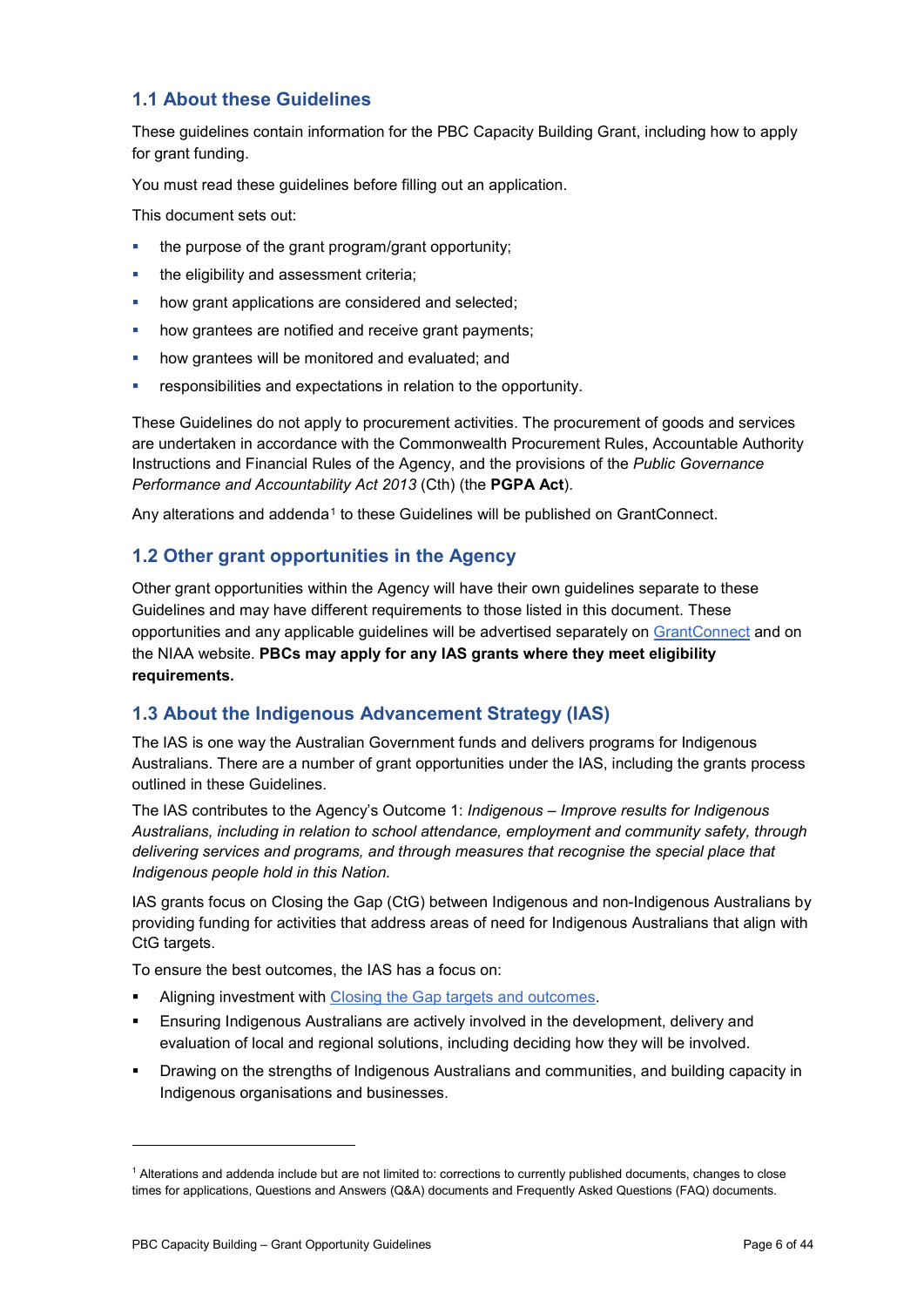- Increasing the number of Indigenous organisations delivering grants for the benefit of Indigenous Australians, where this is supported by value with money, and/or engaging organisations who are committed to improving Indigenous outcomes.
- Using evidence and innovation to develop solutions or improve existing approaches.
- Building an effective evidence base to ensure funding delivered through the IAS improves the lives of Indigenous Australians and communities.
- Fostering engagement between government, Indigenous organisations, Indigenous Australians and communities, and other stakeholders such as experts and business.

Visit this link for more information on [Closing the Gap targets and outcomes.](https://www.closingthegap.gov.au/national-agreement/targets) For more information on the IAS visit [http://niaa.gov.au/indigenous-affairs/grants-and-funding/funding-under-ias.](http://niaa.gov.au/indigenous-affairs/grants-and-funding/funding-under-ias)

The Agency administers the IAS according to the *[Commonwealth Grants Rules and Guidelines](https://www.finance.gov.au/government/commonwealth-grants/commonwealth-grants-rules-guidelines)  [2017 \(CGRGs\)](https://www.finance.gov.au/government/commonwealth-grants/commonwealth-grants-rules-guidelines)[2.](#page-6-0)*

The PBC Capacity Building Grant is delivered under the IAS Jobs, Land & Economy Program Further information about the Jobs, Land & Economy Program can be found in Appendix 1: IAS Program Information.

-

<span id="page-6-0"></span><sup>2</sup> <https://www.finance.gov.au/sites/default/files/commonwealth-grants-rules-and-guidelines.pdf>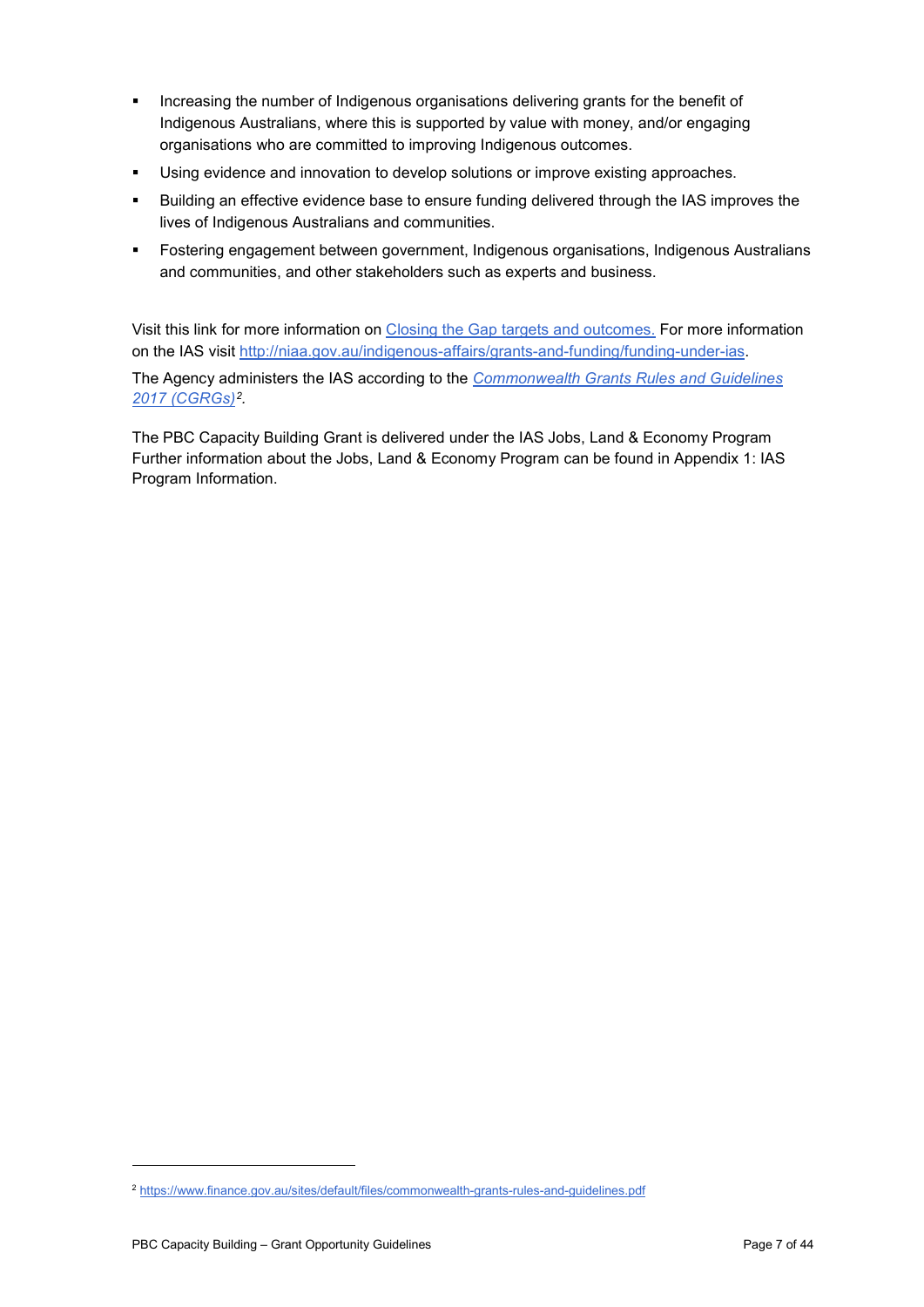### **1.4 NIAA regional presence and National Office**

The Agency has a regional presence (the NIAA Regional Offices) across Australia. We have offices in capital cities, and regional and remote locations (Figure A). Staff from these offices routinely visit over 400 communities. We also have an Agency officer in residence in nearly 50 Indigenous communities.

Agency staff in NIAA Regional Offices can provide information about the IAS, including whether a proposal is or is not consistent with regional priorities. A list of NIAA Regional Offices and contact details is available [here.](https://www.niaa.gov.au/contact-us/regional-network-addresses)

The NIAA Regional Offices works in partnership with Indigenous Australians, their communities and other stakeholders to develop solutions tailored to address local need. Solutions may involve the implementation of several complementary activities working together to address a particular issue or challenge.

The NIAA Regional Offices have strong relationships with other Australian Government agencies and departments; state; territory and local government, as well as non-government and industry partners. Staff within each region work with these groups to ensure applications complement existing services and leverage local opportunities.

The NIAA National Office, based in Canberra, provides national oversight, policy advice and program management and support to the NIAA Regional Offices in the implementation of the IAS.

# 2 About the PBC Capacity Building Grant

The objectives of the PBC Capacity Building Grant are to:

- 1. increase the capacity of PBCs to take advantage of economic opportunities;
- 2. build long-term organisational capacity within PBCs through training and obtaining professional expertise (for example, business or agribusiness consultancies, accountancy or legal services); and
- 3. support effective native title agreement-making.

The outcomes of the PBC Capacity Building Grant are to:

- build capacity of PBCs to maximise the social, cultural and economic aspirations of their native title-holding group; and
- build capacity of PBCs to meet corporate compliance and native title obligations, and promote greater efficiency in land use decision-making.

# 3 Grant amount and grant period

### **3.1 Grants available**

The Australian Government has allocated approximately \$54 million over four financial years (2021-22 to 2024-25) to the PBC Capacity Building measure for grant funding. This includes \$7.1 million to support Registered Native Title Body Corporate's update their rulebooks to implement the reforms from the *Native Title Legislation Amendment Act 2021*.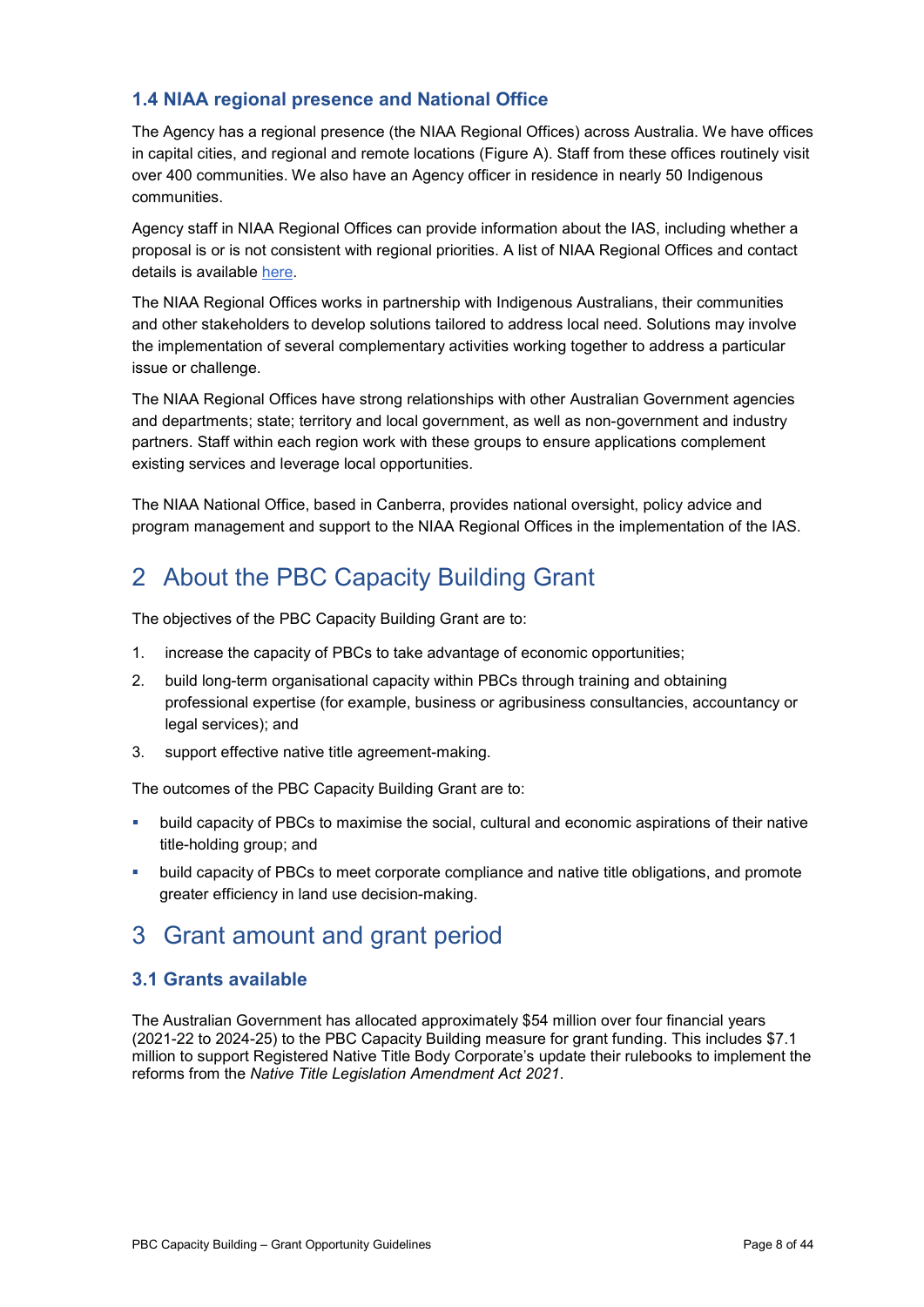Amounts from 2021-22 to 2024-25 are:

| 2021-22 | 2022-23 | 2023-24 | 2024-25 | Total |
|---------|---------|---------|---------|-------|
| 12.36   | 12.36   | 14.79   | 14.45   | 53.96 |

There is no minimum amount of grant funding, with most grants anticipated to be between \$50,000- \$750,000, depending on the scope of the grant activity and its complexity.

There is no maximum grant amount but grants cannot exceed the amount of available funds.

The Agency will consider value with relevant money and availability of funds to meet priorities in offering a grant. Information on previous grants awarded is available on the [GrantConnect](https://www.grants.gov.au/) website.

Applicants can apply for funding for activities for up to 36 months (three years).

Successful applicants will need to enter into a grant agreement with the Agency. The terms and conditions of your grant agreement, including payment frequency and reporting requirements, will be proportionate to the level of risk associated with the activity and the nature of the activity being delivered. For further details on risk refer to section 12 ['Risk and compliance'](#page-23-0) in these Guidelines.

# <span id="page-8-2"></span>4 Eligibility criteria

The Agency cannot consider applications that do not satisfy all the eligibility criteria.

Community groups that are not eligible to apply for funding are encouraged to consider partnering with an eligible organisation.<sup>[3](#page-8-0)</sup>

#### **4.1 Who is eligible for funding?**

To be eligible to apply for funding under the PBC Capacity Building grant opportunity you[4](#page-8-1) **must:**

- be a Registered Native Title Body Corporate (**RNTBC**), registered under the *Corporations (Aboriginal and Torres Strait Islander) Act 2006* (Cth) (the **CATSI Act**);
- be a Prescribed Body Corporate (**PBC**), that is registered under the CATSI Act;
- be a joint (consortia) application (see section ['7.3.](#page-16-0) Joint Applications');
- be a recognised Native Title Representative Body/Service Provider (**NTRB/SP**);
- **•** be a relevant peak body working with PBCs and in the native title sector;
- be a Traditional Owner Corporation (**TOC**), incorporated for the purposes of representing Traditional Owners recognised under the *Traditional Owner Settlement Act 2010* (Victoria);
- be a Traditional Owner Group Entity (**TOGE**) established for the purposes of representing traditional owners under an alternative native title settlement agreement; or
- be a third party such as a law firm or interest group who has written authorisation (board resolution or letter from the CEO) of one or more PBCs/RNTBCs intended to benefit from the grant.

#### AND

-

have an Australian Business Number (ABN) (exemptions may apply in special cases);

<span id="page-8-0"></span><sup>&</sup>lt;sup>3</sup> The Agency recognises that some organisations may seek to form a joint (consortia) application in order to apply for a grant under these guidelines. Consortia are eligible to apply and the relevant conditions applicable to consortia are at section 7.3 'Joint Applications'

<span id="page-8-1"></span><sup>4</sup> Or your lead agency in the case of a consortia application.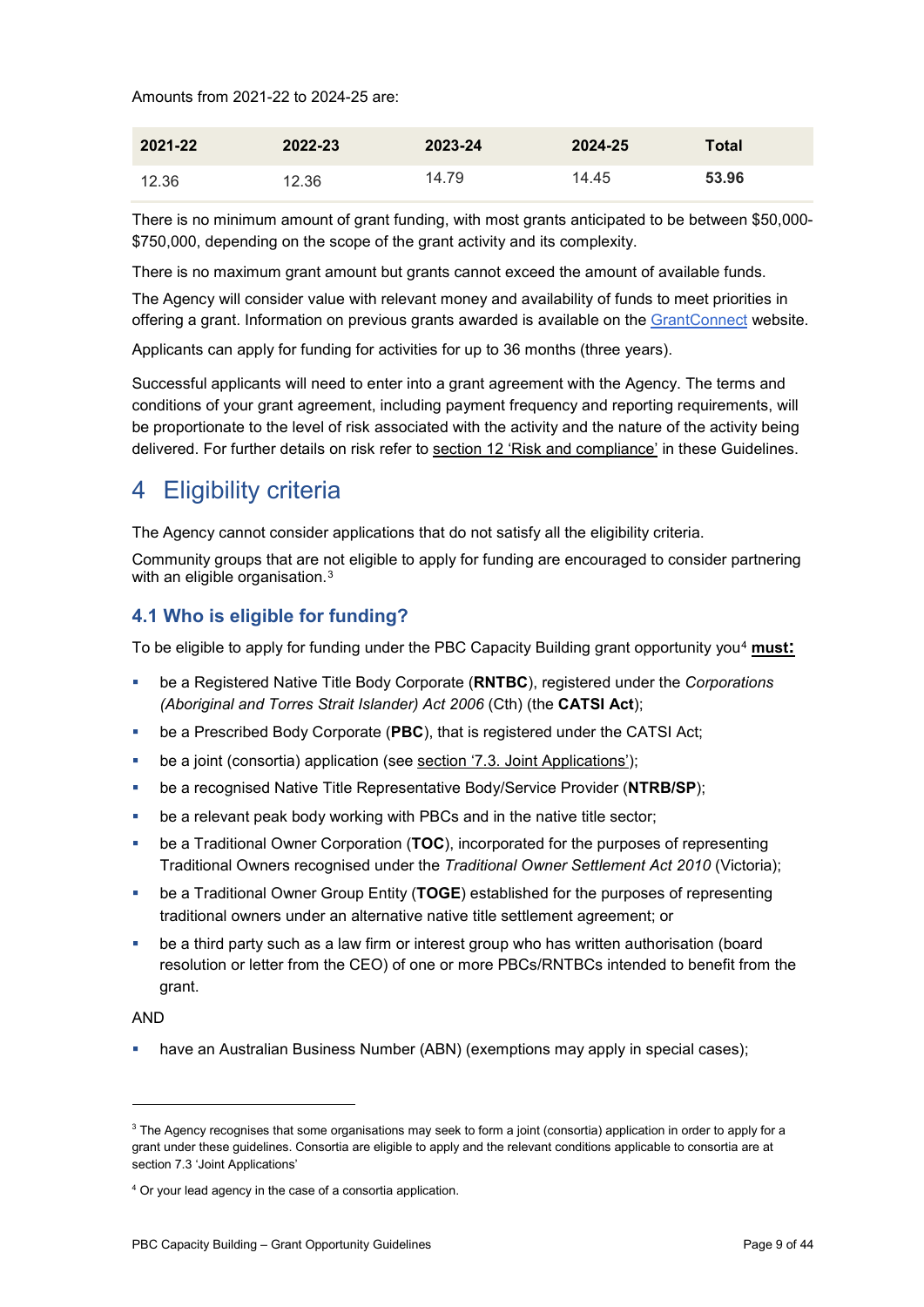- where relevant, be registered for the purposes of GST;
- **i** if an individual, be a permanent resident of Australia; and
- have an account with an Australian financial institution.

AND be one of the following entity types:

- an Aboriginal and/or Torres Strait Islander Corporation registered under the CATSI Act;
- a company incorporated in Australia under the *Corporations Act 2001* (Cth) (the **Corporations Act**);
- **an incorporated association (incorporated under state/territory legislation, commonly have** 'Association' or 'Incorporated' or 'Inc' in their legal name);
- an incorporated cooperative (also incorporated under state/territory legislation, commonly have 'Cooperative' in their legal name);
- an organisation established through a specific piece of Commonwealth or state/territory legislation including public benevolent institutions, churches and universities;
- **an Australian state or territory government body;**
- an Australian local government body;
- an incorporated trustee on behalf of a trust<sup>5</sup>;
- a partnership; or
- **an individual with an ABN.**

The Agency will not accept your application unless you:

- have contacted and consulted with the NIAA Regional Office in your area;
- **have rectified any issues of previous non-compliance with existing Commonwealth agreements** to the satisfaction of the Commonwealth, or be in the process of rectifying any issues of noncompliance with existing Commonwealth agreements to the satisfaction of the Commonwealth; and
- are financially viable to the Agency's satisfaction. The application form has questions about financial viability. The Agency may undertake its own enquiries in relation to the applicant's financial viability.

### **4.2 Incorporation requirements**

Subject to certain exceptions, under the Strengthening Organisational Governance Policy, all organisations that receive grant funding totalling \$500,000 or more (GST exclusive) in any single financial year from IAS funding are required to:

- incorporate under Commonwealth legislation Indigenous Organisations will be required to incorporate under the CATSI Act and other organisations will be required to incorporate under the Corporations Act; and
- **maintain these arrangements while they continue to receive any funding.**

Indigenous Organisations already incorporated under the Corporations Act do not have to change their incorporation status. However, all other Indigenous Organisations must be incorporated under the CATSI Act so they can access the assistance and support available under the Act.

-

<span id="page-9-0"></span><sup>5</sup> A trust itself is not a legal entity and cannot enter into a grant agreement.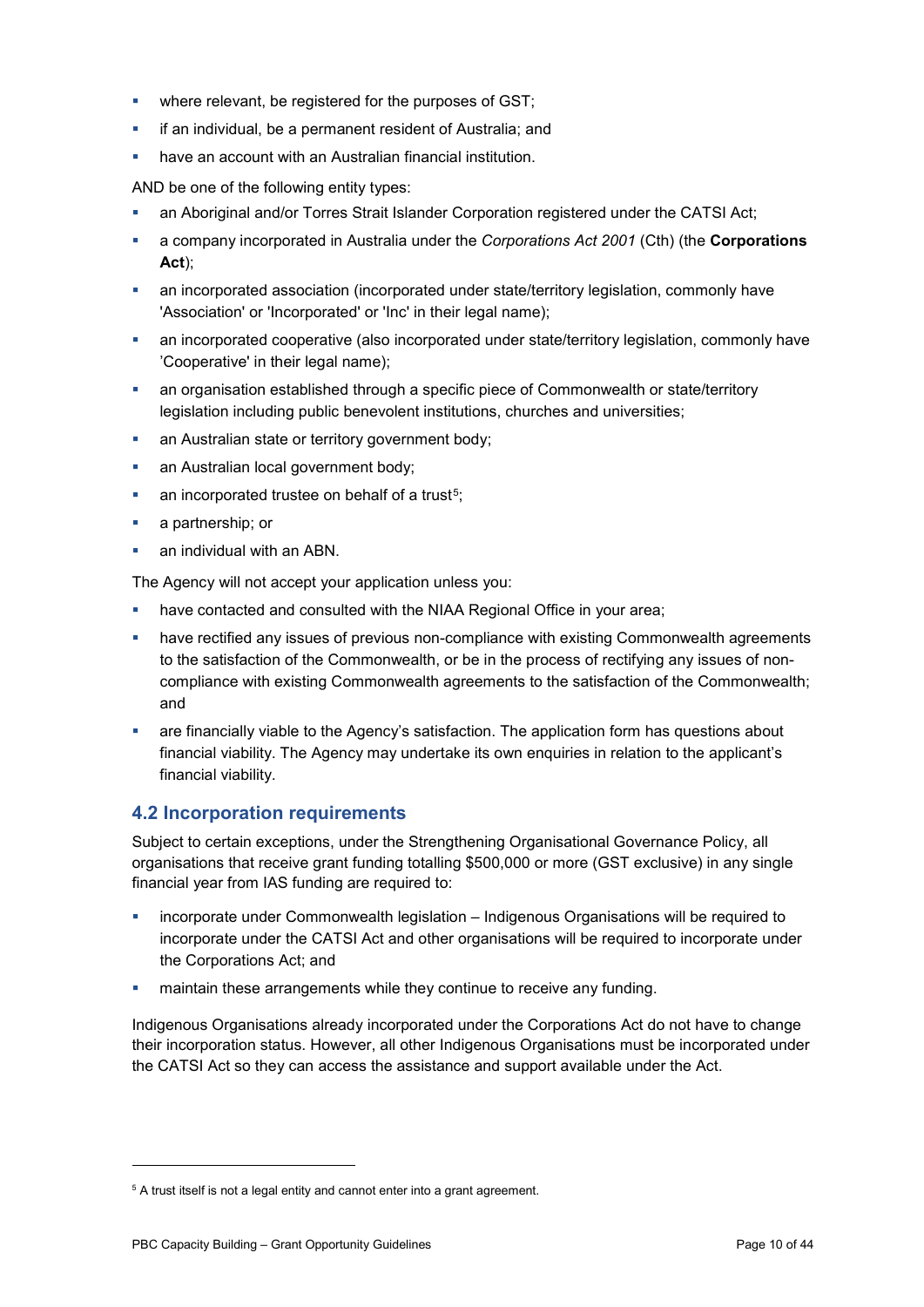For further information on incorporation requirements please refer to Appendix 2: Incorporation Requirements.

### **4.3 Who is not eligible to apply for a grant?**

You are not eligible to apply for grant funding under the PBC Capacity Building Grant if you are:

- an organisation, or your project partner is an organisation, included on the National Redress [Scheme's](https://www.nationalredress.gov.au/) website on the list of 'Institutions that have not joined or signified their intent to join the Scheme
- a non-corporate Commonwealth entity;
- not one of the mandatory entity types listed in section 4.1;an unincorporated association;
- subject to the NIAA's sole discretion, an overseas resident;
- declared bankrupt or subject to insolvency proceedings as relevant to the entity type;
- disqualified from managing a corporation under the CATSI Act or the Corporations Act; and/or
- named as currently non-compliant under the *Workplace Gender Equality Act 2012*.

#### <span id="page-10-0"></span>**4.4 What qualifications and licencing are required?**

All applicants must be able to demonstrate that they intend to, and can demonstrate they will be able to comply with all applicable laws if their application is successful. This includes maintaining all qualifications, permits, registrations and licences required for the lawful performance of the activity or service they will provide. This also includes, where relevant, mandatory requirements for:

- **Working with Children checks;**
- Working with Vulnerable People registration;
- **Industry licenses or registration;, or**
- Australian Skills Quality Authority accreditation.

## 5 What the grant money can be used for

#### **5.1 Eligible grant activities**

To be eligible for this funding your proposed activity must meet one or more of the objectives in the Table 1 below.

Given the changing and variable impacts of COVID-19 across Australia, activities must be delivered in alignment with relevant government and health advice to limit the risk of transmission of COVID-19, particularly with respect to protecting elders and those with chronic health issues.

Before commencing an activity, it is your responsibility to develop a COVID-19 Risk Management Plan. The Risk Management Plan should include any potential risks associated with the delivery of an activity, and identify the strategies that you will put in place to minimise those risks. Upon request, you may be required to provide evidence to the NIAA that you have a COVID-19 Risk Management Plan in place.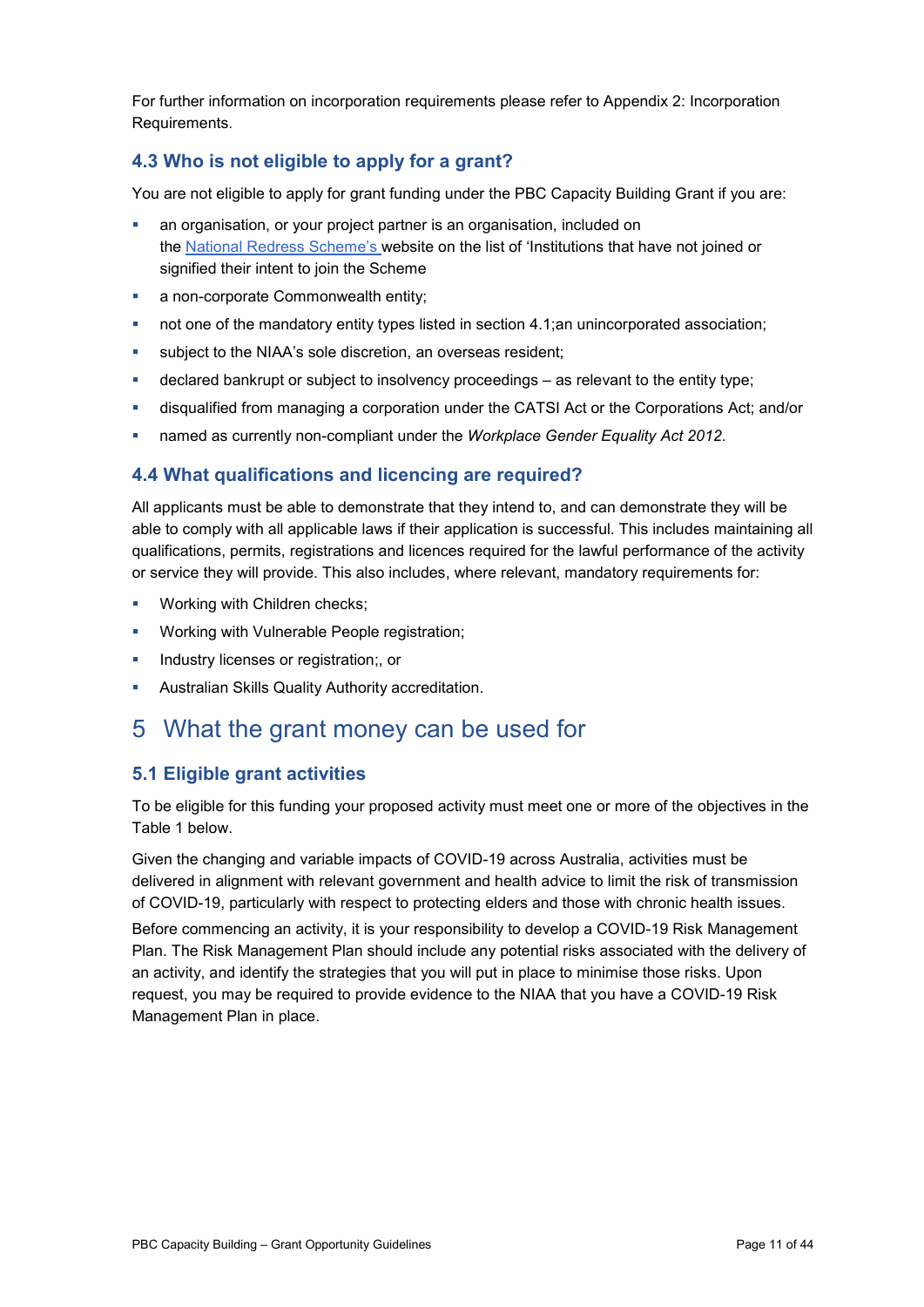#### <span id="page-11-1"></span>**Table 1. Objectives, outcomes and examples activities**

<span id="page-11-0"></span>

| <b>Objectives</b>                                                                                                                                                                                                                                                                                                                                                            | <b>Outcomes</b>                                                                                                                                                                                                                                                                                                            | Example activities that may be funded                                                                                                                                                                                                                                                                                                                                                                                                                                                                                                                                                                                                                                                                                                                                                                                                                                                                                                                                                                                                                                                                                                       |
|------------------------------------------------------------------------------------------------------------------------------------------------------------------------------------------------------------------------------------------------------------------------------------------------------------------------------------------------------------------------------|----------------------------------------------------------------------------------------------------------------------------------------------------------------------------------------------------------------------------------------------------------------------------------------------------------------------------|---------------------------------------------------------------------------------------------------------------------------------------------------------------------------------------------------------------------------------------------------------------------------------------------------------------------------------------------------------------------------------------------------------------------------------------------------------------------------------------------------------------------------------------------------------------------------------------------------------------------------------------------------------------------------------------------------------------------------------------------------------------------------------------------------------------------------------------------------------------------------------------------------------------------------------------------------------------------------------------------------------------------------------------------------------------------------------------------------------------------------------------------|
| Increase the capacity of Prescribed<br>Bodies Corporate (PBCs), Traditional<br>Owner Corporations (TOCs) and<br><b>Traditional Owner Group Entities</b><br>(TOGEs) to take advantage of<br>economic opportunities and realise<br>the benefits from rights and interests<br>arising from native title<br>determinations or alternative<br>settlement agreements. <sup>6</sup> | PBCs, TOCs and TOGEs are better<br>able to:<br>maximise the social, cultural and<br>$\mathcal{L}_{\mathcal{A}}$<br>economic aspirations of their<br>native title-holding group; and<br>meet corporate and native title<br>obligations, leading to more<br>efficient land use decision-<br>making.                          | Support to pursue economic and business development opportunities linked<br>to native title or alternative settlement agreements including:<br>obtaining financial, business planning or other professional services which<br>support economic development and business opportunities;<br>community economic planning, and development of frameworks to map<br>m.<br>and identify areas of development potential;<br>office establishment;<br><b>COL</b><br>information technology equipment and services e.g. web design,<br>u,<br>communications; and<br>obtaining equipment to support business functions and opportunities.<br>a.                                                                                                                                                                                                                                                                                                                                                                                                                                                                                                       |
| Support to build long-term<br>organisational capacity within<br><b>Prescribed Bodies Corporate</b><br>(PBCs), Traditional Owner<br>Corporations (TOCs) and Traditional<br>Owner Group Entities (TOGEs) so<br>they can effectively:<br>make decisions and manage their<br>land and water rights and<br>interests:<br>manage benefits;<br>speak for country. <sup>6</sup>      | PBCs, TOCs and TOGEs are better<br>able to:<br>maximise the social, cultural and<br>economic aspirations of their<br>native title or traditional owner<br>group; and<br>meet corporate and native title or<br>$\mathcal{L}_{\mathcal{A}}$<br>other obligations, leading to more<br>efficient land use decision-<br>making. | Review and change corporate rule books or develop operational policy to<br>ш<br>ensure regulatory compliance with the PBC regulations and the<br>Corporations (Aboriginal and Torres Strait islander) Act 2006 (Cth) (CATSI<br>Act) and other applicable laws such as the Traditional Owner Settlement<br>Act 2010 (Vic). For example:<br>decision making including 'native title decisions';<br>$\circ$<br>dispute management and resolution, including of membership<br>$\circ$<br>disputes;<br>more effective reporting to members;<br>$\circ$<br>develop internal business systems (governance, financial management,<br>a.<br>administrative systems, ICT);<br>obtain professional services needed to support organisational governance<br>$\mathcal{L}_{\mathcal{A}}$<br>eg legal, accounting, training; and<br>develop operational models that support individual PBCs, TOCs, or<br>$\blacksquare$<br>TOGEs to form regional groupings that increase local and regional<br>capacity, enable targeted organisational support, capitalises on economic<br>opportunities or lifts the profile of PBCs, ToCs, and TOGEs within a region. |
| Support effective native title or<br>traditional owner agreement-making,<br>including compensation agreements.                                                                                                                                                                                                                                                               | PBCs, TOCs and TOGEs are better<br>able to:<br>maximise the social, cultural and<br>$\mathcal{L}_{\mathcal{A}}$<br>economic aspirations of their                                                                                                                                                                           | Support to negotiate and enter agreements, including:<br>negotiation of financial, training, employment, business and other<br>ш<br>outcomes from agreements;<br>transparent benefits management structuring or re-structuring and<br>u,<br>establishment of subsidiary enterprises;                                                                                                                                                                                                                                                                                                                                                                                                                                                                                                                                                                                                                                                                                                                                                                                                                                                        |

<sup>&</sup>lt;sup>6</sup> The majority of this funding will provide direct funding to individual PBCs or a group of PBCs to take advantage of economic opportunities, with the aim of supporting PBCs to move beyond basic corporate compliance towards active and independent engagement with local or regional economic opportunities.

-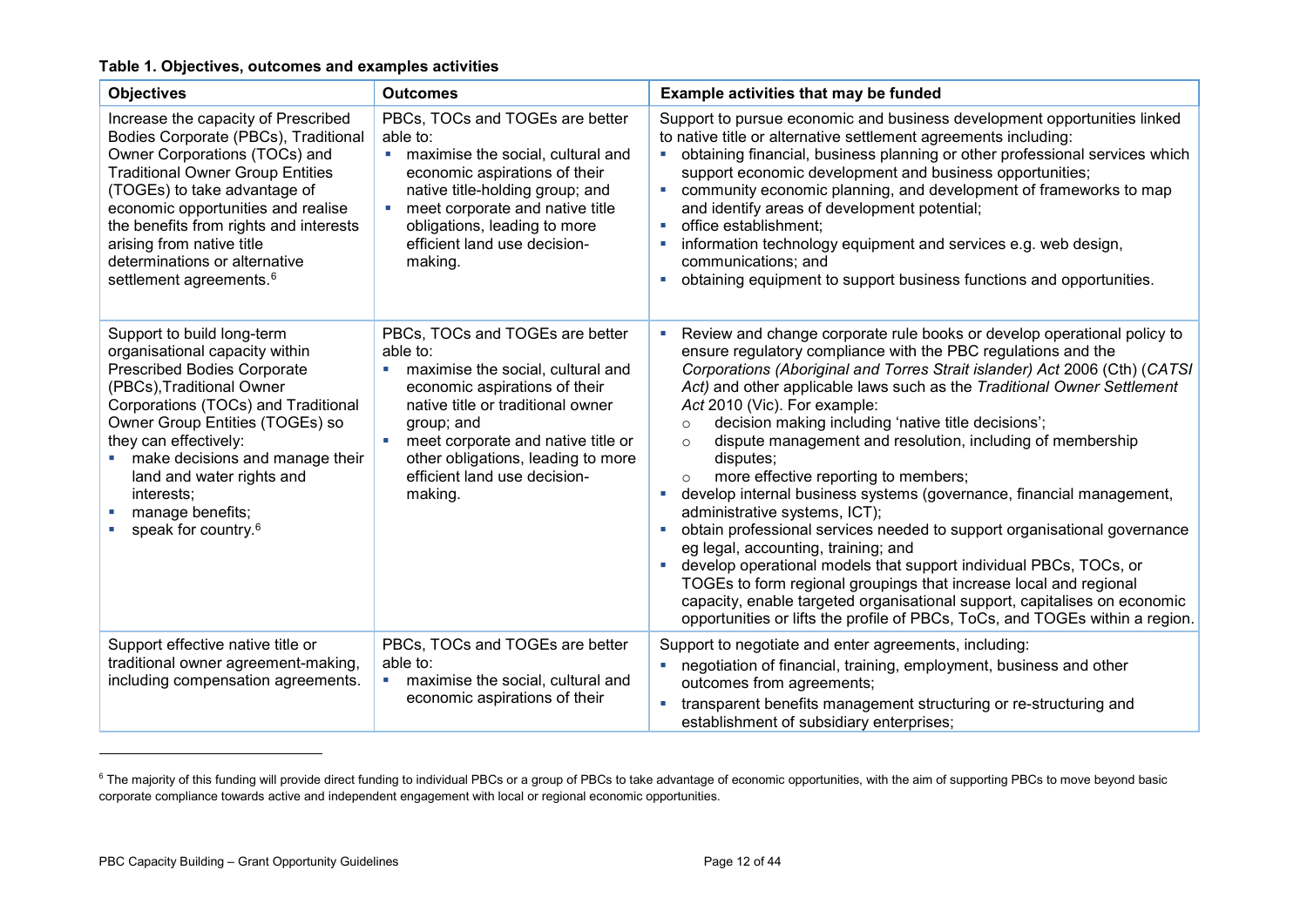| <b>Objectives</b> | <b>Outcomes</b>                                                                                                                                                        | Example activities that may be funded                                                                                                                                                                                                                                                                                                |
|-------------------|------------------------------------------------------------------------------------------------------------------------------------------------------------------------|--------------------------------------------------------------------------------------------------------------------------------------------------------------------------------------------------------------------------------------------------------------------------------------------------------------------------------------|
|                   | native title or traditional owner<br>group; and<br>meet corporate and native title or<br>other obligations, leading to more<br>efficient land use decision-<br>making. | financial and business planning support staff;<br>other professional services as required;<br>mentoring, coaching or training for key staff;<br>utilities and office space;<br>developing implementation plans for agreements; and,<br>support for PBCs to work together on a regional basis for the purpose of<br>agreement-making. |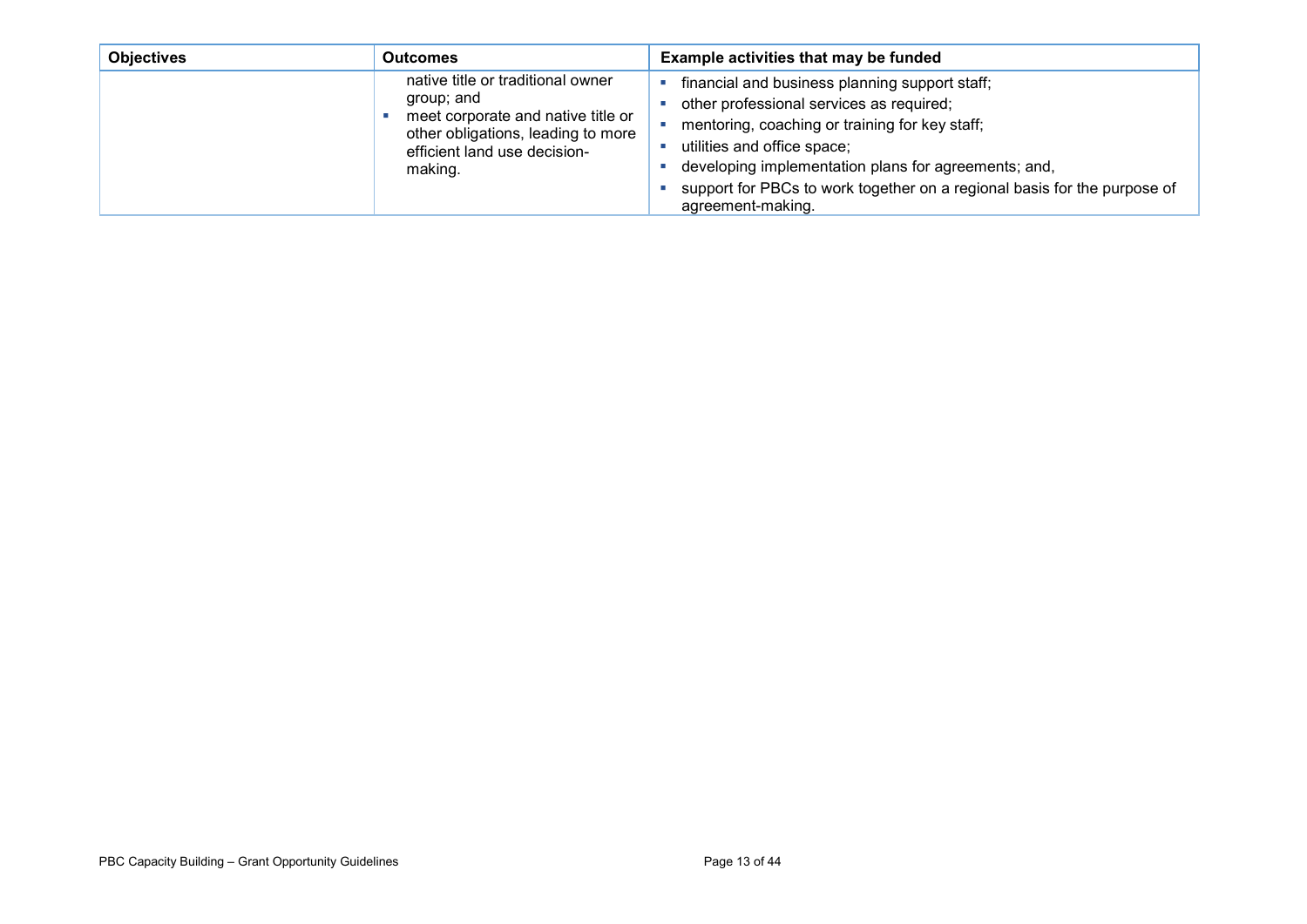### **5.2 Eligible locations**

Your grant activity must be delivered in Australia, unless the Agency, in its sole discretion, grants an exemption for an activity that occurs overseas but meets an objective outlined in Appendix 1 and contributes to an outcome in Australia.

#### **5.3 Eligible expenditure**

You can only spend grant funds for agreed and/or eligible grant activities as defined in your grant agreement, unless we otherwise agree in writing to an alternative use.

For guidance on eligible expenditure, see section 5.1.

We may update the guidelines on eligible and ineligible expenditure from time to time. If your application is successful, the version in place when you submitted your application applies to your (grant/activity or project/services).

If your application is successful, we may ask you to verify project costs that you provided in your application. You may need to provide evidence such as quotes for major costs.

Not all expenditure on your grant activity may be eligible for grant funding. The Program Delegate makes the final decision on what is eligible expenditure and may give additional guidance on eligible expenditure if required.

Unless otherwise agreed in writing by the Commonwealth, you must incur the expenditure between the dates specified in your grant agreement for it to be eligible.

#### **5.4 What the grant money cannot be used for**

Grant funding cannot be used for a purpose that does not directly contribute to the outcomes of the activity, so cannot generally be used for items such as payment of fines or loans, purchase of gifts, personal debts, or sitting fees. You cannot use the grant for:

- retrospective funding, for costs incurred prior to be awarded the grant;
- activities that do not clearly align to the identified outcomes and objectives of the PBC Capacity Building Grant;
- purposes that do not directly contribute to the outcomes of the activity, typically including (but not limited to) payment of fines or loans, purchase of gifts, personal debts, or sitting fees;
- costs incurred in the preparation of a grant application or related documentation unless specifically agreed with the Agency;
- activities for which other Commonwealth, state, territory or local government bodies have primary responsibility;
- expenses for which other Commonwealth, state, territory or local government bodies have primary responsibility to provide the source of funding, unless otherwise specifically agreed with the Agency; and,
- funding native title litigation including native title claims or claims for compensation for extinguishment of native title rights and interests.

Further detail of activities that are out of scope for funding is included at Appendix 1.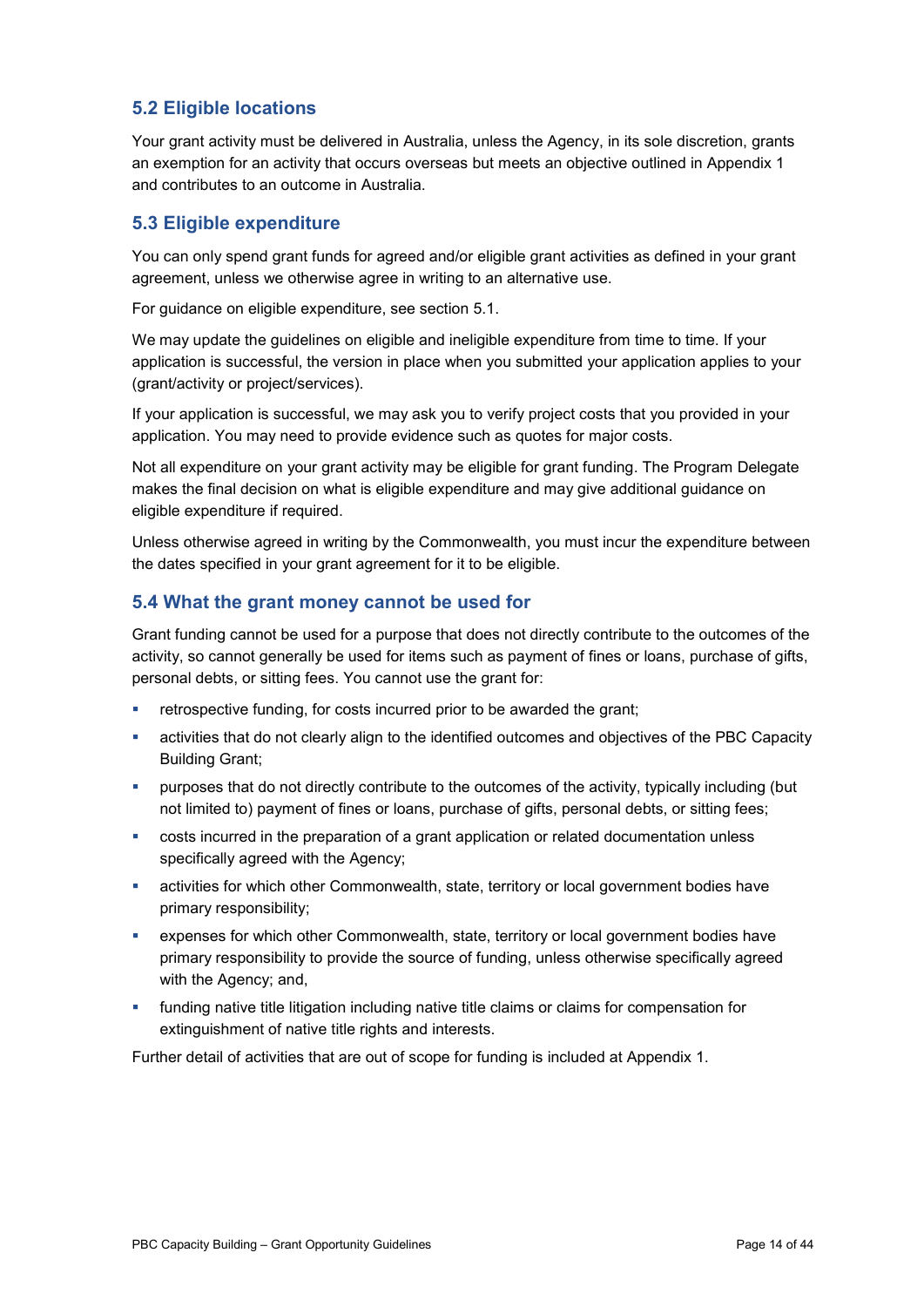# 6 The assessment criteria

You must address all of the following assessment criteria in your application. The Agency will assess your application against the criteria, and may also consider your previous performance (if applicable), demonstrated capability to deliver the activity, and/or information which has been made available to the Agency during the development of the application.

All criterion have equal weighting under these Guidelines.

The amount of detail and supporting evidence you provide in your application should be relative to the size, complexity and grant amount requested. The documentation specified at **section 8 'Supporting Documentation**' is mandatory. The application form includes word limits.

#### **Criterion 1: Need and community involvement**

You should demonstrate this by identifying how the proposed activity:

- is needed by the target community/ies or group/s you are proposing to service, including PBCs, RNTBCs (and non-member common law native title holders) or TOCs and TOGEs;
- will support improved outcomes in the target Indigenous community/ies or group/s, including target PBCs, RNTBCs (and non-member common law native title holders) or TOCs and TOGEs; and
- aligns with any community or regional plan that may be in place, including regional priorities identified by community leadership groups (such as in Empowered Communities – refer to **section [19](#page-30-0) ['Glossary'](#page-30-0)**), where relevant.

#### **AND**

That the target community/ies or group/s, including the target PBCs, RNTBCs (and non-member common law native title holders) or TOCs and TOGEs:

- supports the proposed activity;
- has participated in the planning and design of the proposed activity; and
- will be involved in delivery of the proposed activity.

#### **Criterion 2: Cultural competence**

You should demonstrate this by explaining your:

- understanding of the service delivery area/s and how your organisation is accepted by the target community/ies or groups;
- capacity to deliver quality, culturally competent services for the target community/ies or groups; and
- commitment to:
	- o provide Indigenous employment opportunities; and
	- o use Indigenous organisations in your supply chain.

#### **Criterion 3: Capability**

You should demonstrate this by describing how:

- your resources and capability will support you to deliver high quality activities;
- you have delivered this or a similar activity to a high standard;
- the risks associated with the proposed activity, including work health and safety risks, will be managed; and
- you will measure the performance of the proposed activity.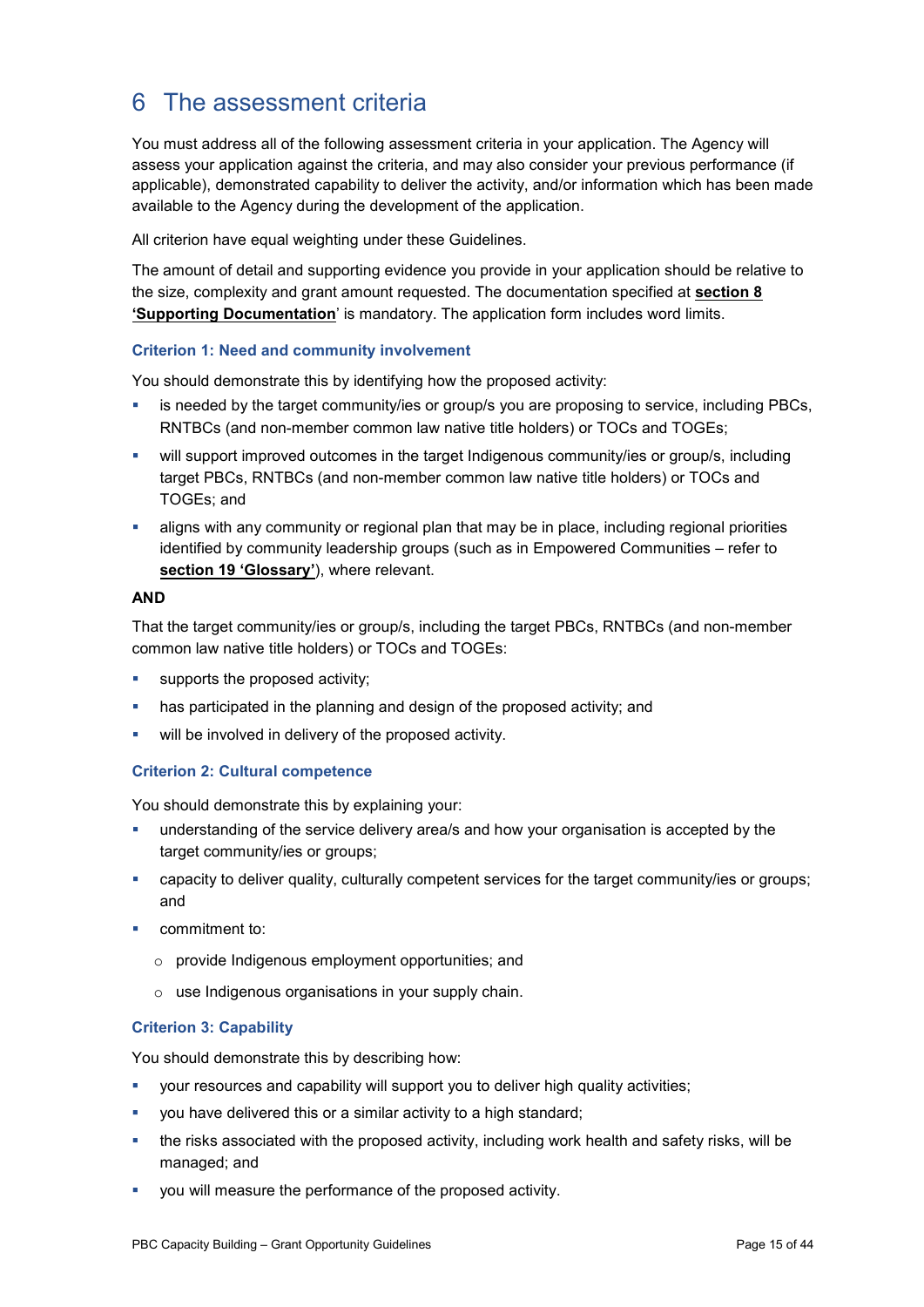#### **Criterion 4: Delivering Outcomes**

You should demonstrate this by:

- providing evidence that the proposed activity can deliver the intended outcomes for PBCs, RNTBCs (and non-member common law native title holders) or TOCs and TOGEs;
- and how you will measure its effectiveness;
- describing how outcomes of the proposed activity can be sustained into the future, including how you will maximise the contribution of Indigenous Australians and communities and develop capacity in Indigenous organisations and businesses;
- describing how the proposed activity will complement other activities or services within the targeted PBCs or RNTBCs, and will not duplicate any service/s or support provided a PBC or RNTBCs by the relevant Native Title Representative Body or Service Provider; and
- **EXEDE 10 In the Sepan is a locat is exampled to the set of the set of the set of the set of the set of the set of the set of the set of the set of candidate** describing how you can adapt the activity to improve outcomes.

# 7 How to apply

You will be required to complete an application form. It is important to note that any discussion with the Agency about a grant activity or the lodgement of an application form **does not guarantee that your activity will be funded**. All applications will be assessed according to the assessment process undertaken by the Agency as outlined in these Guidelines and the final decision is made by the Minister for Indigenous Australians or the Agency delegate.

The process is non-competitive, which means your application will be considered on its merits and priorities for the Agency and will not be compared to other applications.

#### **7.1 Application Steps**

#### **Step 1: Ensure that your proposed activity aligns with one or more of the three objectives of the PBC Capacity Building Grant**

Refer to these Guidelines to ensure that your proposed activity addresses one or more the objectives of the PBC Capacity Building Grant. (Refer to **sections 2** and **5.1**).

We will screen your proposed activity against these Guidelines and funds availability, with consideration of government priorities.

#### **Step 2: Ensure you meet all eligibility criteria**

Refer to **section 4 '**[Eligibility criteria](#page-8-2)**'** for further information around eligibility under PBC Capacity Building Grant.

#### **Step 3: Discuss your proposed activity with your local NIAA Regional Office**

You must discuss the details of your proposed activity with the local NIAA Regional Office, before lodging an application. Contact the Regional Office in your area, details found at [Regional Network](http://www.niaa.gov.au/contact-us/regional-network-addresses)  [Addresses.](http://www.niaa.gov.au/contact-us/regional-network-addresses) 

#### **Step 4: Complete the application form ensuring you have addressed all assessment criteria**

To apply for funding under the PBC Capacity Building Grant you will be asked to:

- discuss your proposed activity with the NIAA Regional Office;
- complete the application form, including addressing all eligibility and assessment criteria;
- provide all the information requested, including any attachments;
- use the checklist at Appendix 3 to ensure your application is complete; and
- submit your application online by the closing date.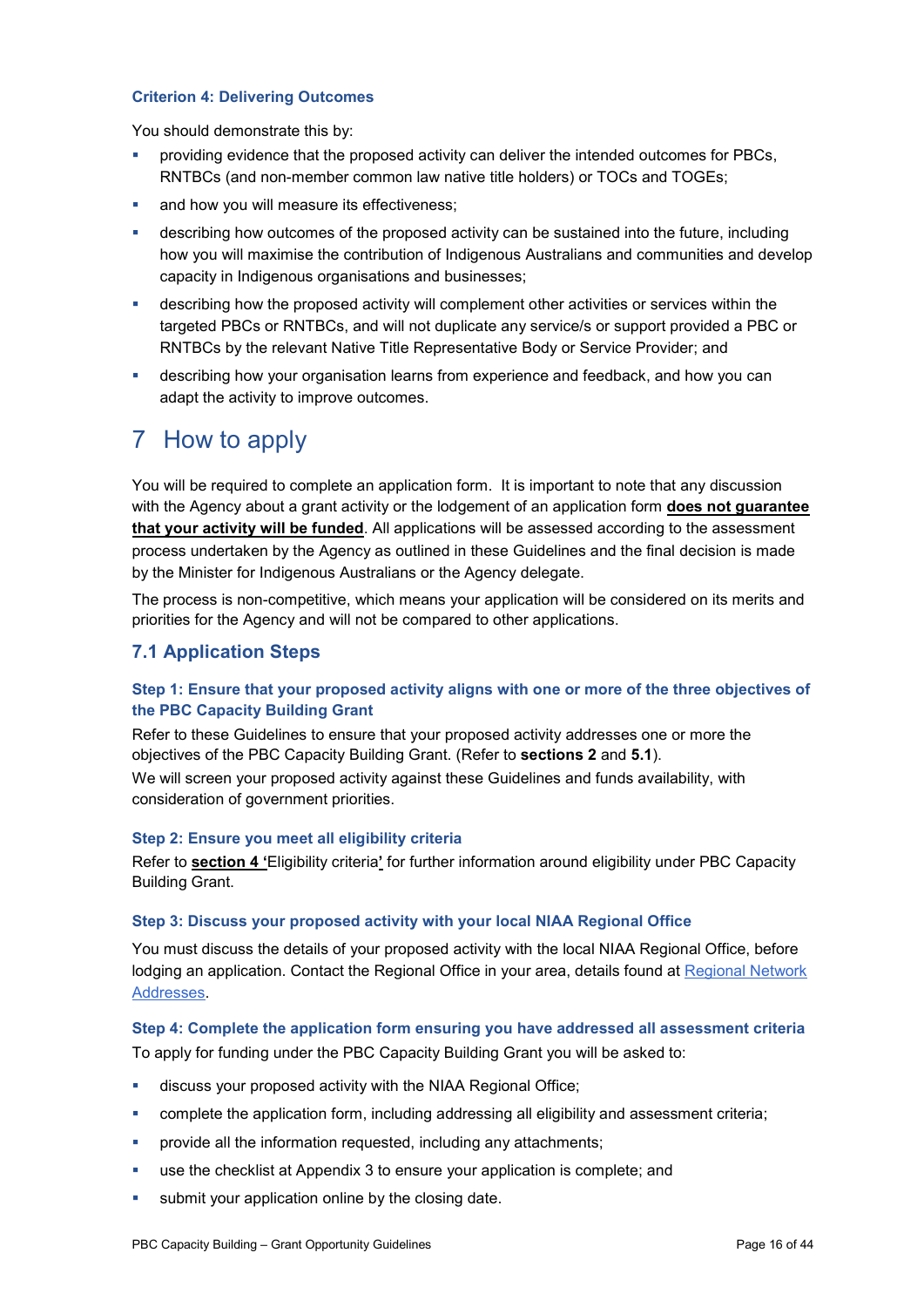You will receive an electronic Application ID Number once your application has been lodged.

### **7.2 Timing of grant opportunity**

You can submit an application at any time over the duration of the grant opportunity. The Agency aims to notify you of the outcome of your application within 90 days from submission.

### <span id="page-16-0"></span>**7.3 Joint (consortia) applications**

Organisations may want to join as a group to deliver a grant activity. For joint (consortia) applications, you must appoint a 'lead organisation' to submit the application and to enter into a grant agreement with the Commonwealth if the application is successful.

You must have a formal arrangement in place with all parties. All parties will be required to act in accordance with the grant agreement.

If you are applying in a consortium, you will need to provide additional information and documentation (see **section '**Error! Reference source not found. **Consortia applicants'**).

A group of eligible applicants may make a single application for funding. If an applicant submits an application acting as the lead applicant on behalf of a group of eligible applicants (a 'consortium arrangement'), the application must include a letter of support from each participating eligible applicant (apart from the lead applicant) involved in the project. Each letter of support must include:

- the role of the organisation and an overview of how the organisation will work with the lead organisation and any other consortia participating organisation(s) to support the successful completion of the project;
- an outline of the relevant experience and/or expertise the participating organisation will bring to the consortia; and
- the roles and responsibilities the organisation will undertake, and the resources it will contribute (if any).

### **7.4 Trust Applications**

For applications made on behalf of a Trust, the application must be made in the name of the Trustee as listed in the Trust Deed.

The applicant must be prepared to provide a copy of the Trust Deed as in force at the time the application is made if requested.

For example, if ABCD Trust has a Trustee listed in the Trust Deed as 1234 Pty Ltd, then the application must be made in the name of 1234 Pty Ltd as trustee for ABCD Trust.

# 8 Supporting documentation

We require the following documents with your application:

**All** applicants:

- where the applicant is a PBC, RNTBC, TOGE or TOC, evidence of this status;
- a copy of the applicant's most recent audited financial statement, income and expenditure statements or banking records that show income and expenditure and current bank balance;
- a copy of the applicant's Certificate of Incorporation, where relevant;
- **a** letter certifying the applicant has the support of its board or Governing Committee to lodge the submission on behalf of the organisation; or, where the applicant is applying to receive the grant on behalf of one or more PBCs, RNTBCs, TOCs or TOGEs, supporting letters from the boards' of Governing Committees of those corporations; and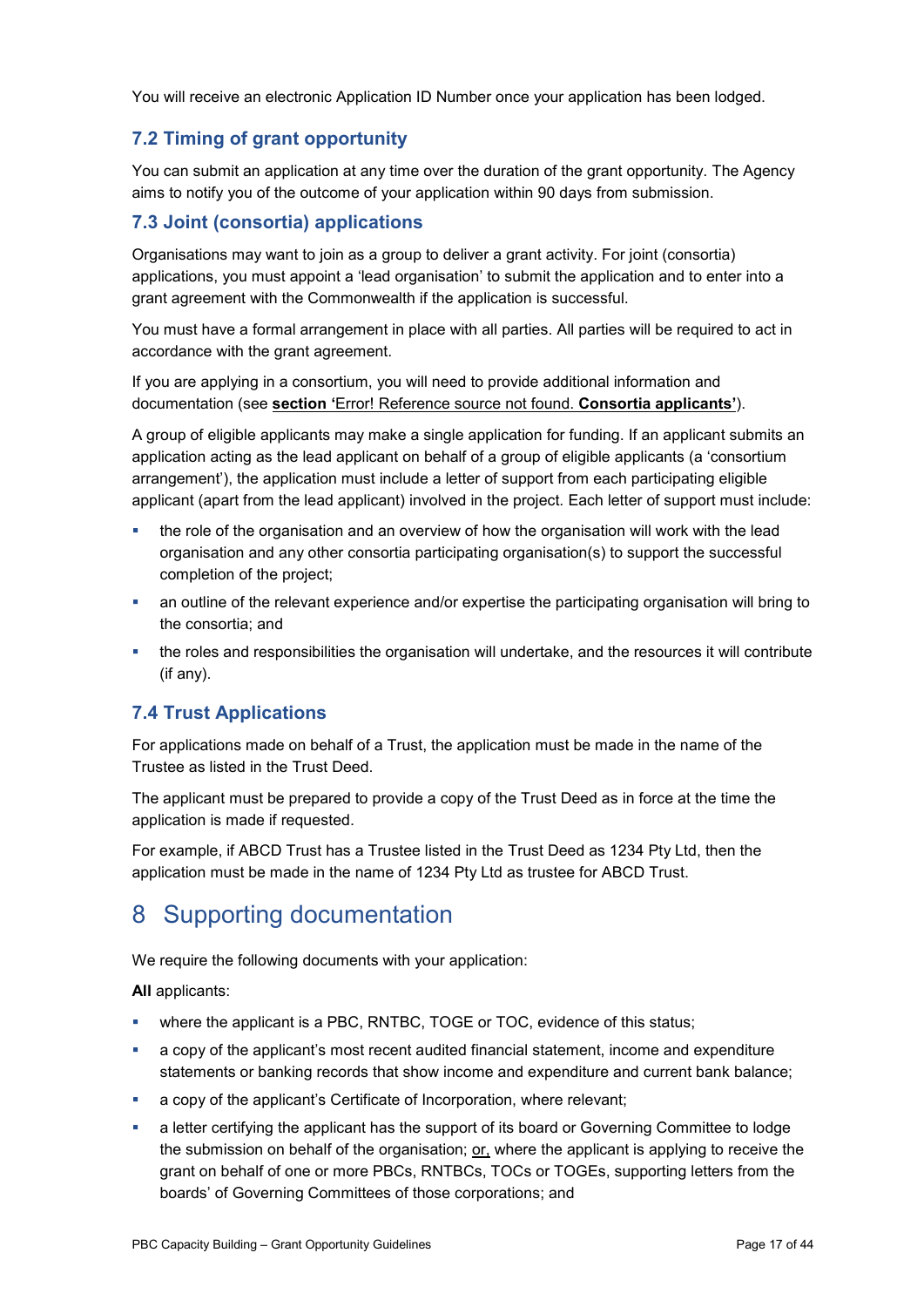where an applicant is not able to quote an ABN, a copy of a completed 'Statement by a supplier' form will be required. The form can be found at [www.ato.gov.au](http://www.ato.gov.au/)

In addition, we also require the following documents with your application: Refer to the checklist at [Appendix 3: Application checklist](#page-42-0) to ensure you have attached all necessary information.

You must attach supporting documentation to the application form in line with the instructions provided within the form. You should only attach requested documents.

- Evidence of bank account details, such as a copy of a current bank statement.
- Itemised indicative budget that is (GST exclusive)—the budget should include:
	- A breakdown of costs and funding for each financial year in which the proposed activity will operate.
	- **Total funding being requested.**
	- Details of funding from other sources that will contribute to the costs of the activity outlined in the application, this should include confirmation of whether the funding is approved.
	- **Details of any applications for funding that are currently awaiting a decision and include the** nature of the support for example, funding contribution, in kind support, resources and expertise.
- List of key personnel of the organisation—include Director/s, Chief Executive Officer, Finance Compliance Officer, and the Accountant or Auditor of the organisation.
- Evidence of your organisation's Indigeneity:
	- If you indicate that your organisation is Indigenous owned and/or controlled you may be required to provide additional information or to complete a declaration (particularly if you are **not** Registered or Certified on Supply Nation or incorporated under the CATSI Act).
	- Note: Supply Nation Registration is based on 50% ownership. If you are actually 51% owned and controlled, you will need to complete a declaration to be identified in that category for NIAA funding (unless you are also incorporated under the CATSI Act).
- If you are a non-government applicant who does not have a current grant agreement with the NIAA or formerly the Department of the Prime Minister and Cabinet (PM&C), you will be required to provide the following documentation with your application:
	- a copy of your most recent financial statements such as an audited financial statement (audited expenditure report), income and expenditure statement, or a balance sheet;
	- a copy of your Certificate of Incorporation where relevant (Organisations registered with Australian Charities and Not-for-profits Commission are exempt from this requirement); and
	- a copy of a completed ATO ['Statement by a supplier \(reason for not quoting an ABN to an](https://www.ato.gov.au/Forms/Statement-by-a-supplier-not-quoting-an-ABN/)  [enterprise\)' form](https://www.ato.gov.au/Forms/Statement-by-a-supplier-not-quoting-an-ABN/) if you are not able to quote an ABN.
- If you are submitting an application on behalf of a consortium, you must provide a letter of support from each of the consortia partners. The application must identify all other members of the proposed group and include a letter of support from each of the partners. Each letter of support should include:
	- details of the partner organisation (including the percentages of Indigenous ownership, control and/or management);
	- an overview of how each partner organisation will work with the lead organisation and any other partner organisations in the group to successfully complete the grant activity;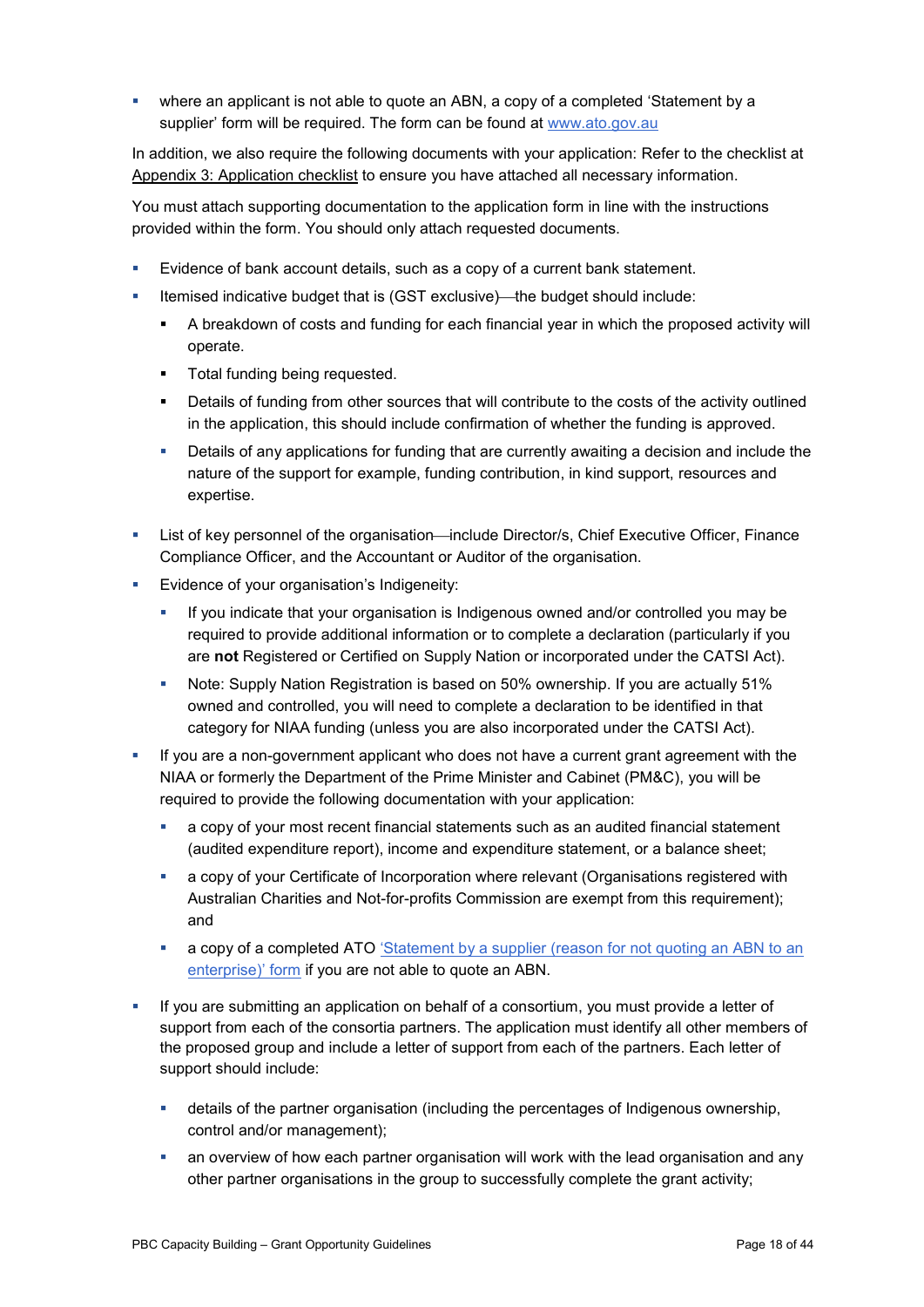- an outline of the relevant experience and/or expertise each partner organisation will bring to the group;
- the roles/responsibilities of each partner organisation and the resources they will contribute, if any; and
- details of a nominated management level contact officer at each partner organisation. Refer to **section 7.3 'joint applications'** of this document for information about consortia.

### **8.1 Completing the application form**

You must complete an application form. The Agency may request information from you to be able to undertake an assessment against the assessment criteria. However, you will be asked to read the form and sign the declaration form to verify the information, confirm understanding and acknowledgement of the terms and conditions.

### **8.1.1 Before lodging an application**

Before lodging an application or signing a grant agreement, you must read and understand these Guidelines.

You should also read and understand the application form if applicable and the sample grant agreement. These documents can be found at [GrantConnect.](https://www.grants.gov.au/)

### **8.1.2 False or misleading information**

You are responsible for ensuring that your application is complete and accurate. Giving false or misleading information is a serious offence under the s137.1 of the *Criminal Code Act 1995* (Cth). We will investigate any false or misleading information and may exclude your application from further consideration.

### **8.1.3 Size limit for application**

The size limit for each application is 10MB. There is also a 2MB size limit for each attachment. The Agency's information technology system is not capable of receiving applications that exceed 10MB and any applications above this limit will not be received.

### **8.1.4 Declaration in application form**

In the application form you are asked to declare you understand and agree the information you have provided is true and correct and that you have read, understood and agreed the terms and conditions. This declaration must be completed by the applicant or a person authorised to act on behalf of the applicant. When completing the form online, the applicant, or person authorised to act on behalf of the applicant, should type their full name and position, and include any qualifications and licencing requirements of the applicant as outlined in **section [4.4](#page-10-0)**.

### **8.1.5 Submitting your application**

You must submit your application form online. You will receive an electronic application ID number once your application has been lodged with the Agency. You should keep a copy of your application, application ID number and any supporting documents.

If you find an error in your application after submitting it, you should immediately notify your NIAA Regional Office. The Agency does not have to accept any additional information, nor requests from applicants to correct an application after it has been received by the Agency.

If we find an error or information that is missing, we may ask for clarification or additional information from you that will not change the nature of your application. The Agency can refuse to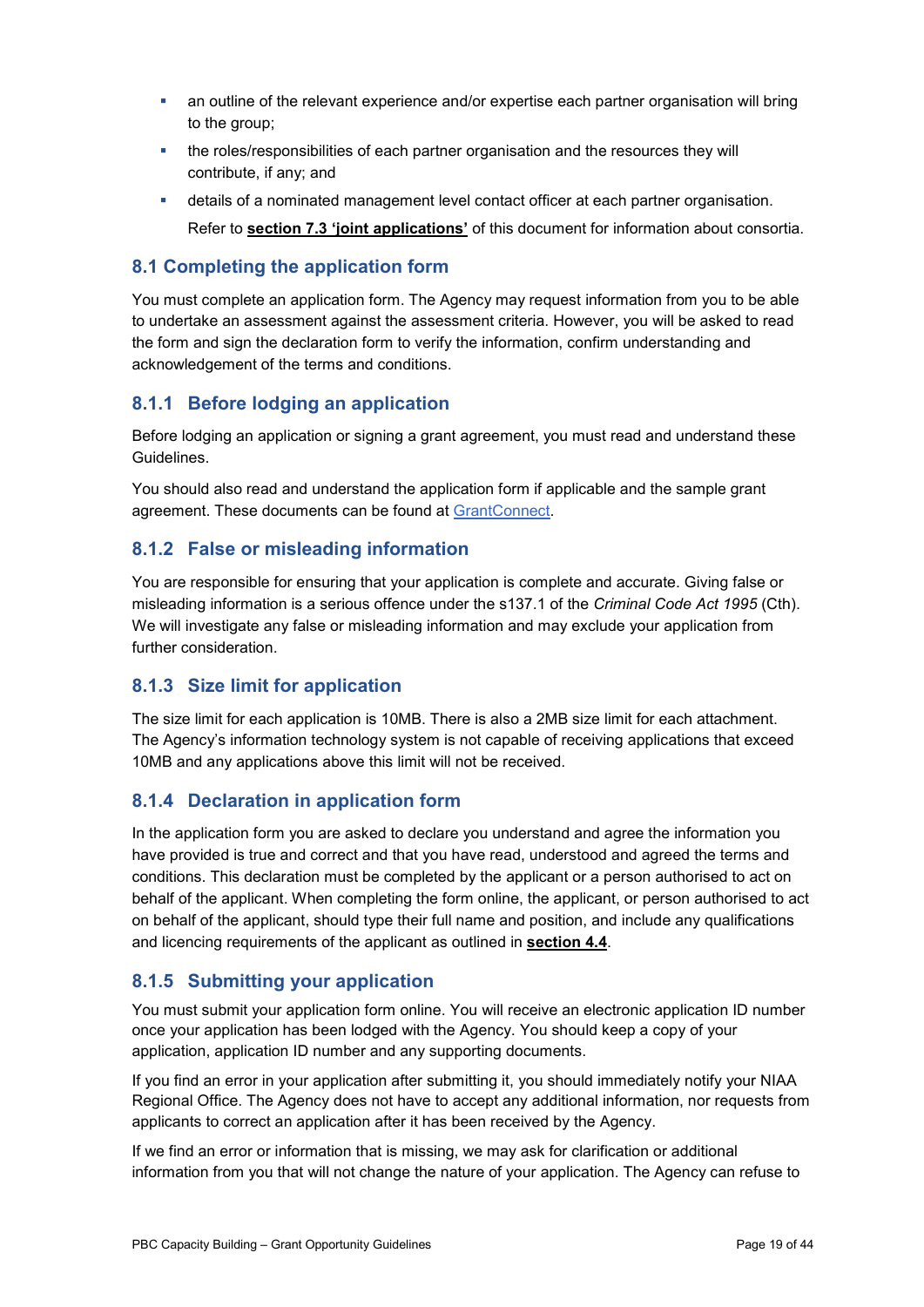accept any additional information from you that would change your application after it has been received by the Agency.

### **8.1.6 Guidance about application process**

If you need further guidance about the application process or if you are unable to submit an application online please contact your [NIAA Regional Office.](https://www.niaa.gov.au/contact-us/regional-network-addresses)

#### **8.2 Questions during the application process**

If you have any questions during the application period please contact your NIAA Regional Office. The Agency will endeavour to respond to emailed questions within three working days. Answers to questions may also be posted on [GrantConnect.](https://www.grants.gov.au/)

#### **8.3 Legal and financial advice**

The Agency does not provide financial or legal advice to applicants or grantees. Applicants or grantees should seek their own independent professional advice on financial and legal matters, including compliance with any statutory obligations.

#### **8.4 Indigenous interpreters**

Where possible and relevant, the proposed activity should take into account the cultural and linguistic needs of Indigenous Australians and others whose first language is not English, and be mindful of the Commonwealth Ombudsman's Best Practice Principles for interpreting.

#### **8.5 Disability**

Where possible and relevant, the proposed activity should take into account the needs of Indigenous Australians and others with disabilities including how the proposed activity supports one or more of the six policy outcome areas outlined in the *[National Disability Strategy 2010-2020.](https://www.dss.gov.au/our-responsibilities/disability-and-carers/publications-articles/policy-research/national-disability-strategy-2010-2020)*

### **8.6 Supporting equitable access, including gender equity**

Where possible and relevant, applications should take into account the differing barriers and opportunities experienced by subsets of the target community, including Indigenous men and women, and the impact these might have on access to funded activities. This could include articulating the specific ways delivery of the activity will address barriers to participation for different groups for example, how the activity will support gender equitable outcomes in the community.

## 9 The grant selection process

### **9.1 Assessment of grant applications**

If your application or proposed activity is not consistent with the objectives of the PBC Capacity Building Grant, as listed in these Guidelines, or you do not meet the eligibility criteria, we will not assess your application or proposed activity and will notify you if this is the case.

You may be asked to provide further information; your application may not be able to be processed while this information is outstanding, so applicants are encouraged to provide any requested documents as soon as possible.

The Agency assesses all applications against the assessment criteria and considers value with relevant money. Key considerations in determining value with relevant money include cost, the quality and purpose of the grant activity, intended outcomes, alignment with the PBC Capacity Building Grant objectives and relevant experience of the applicant.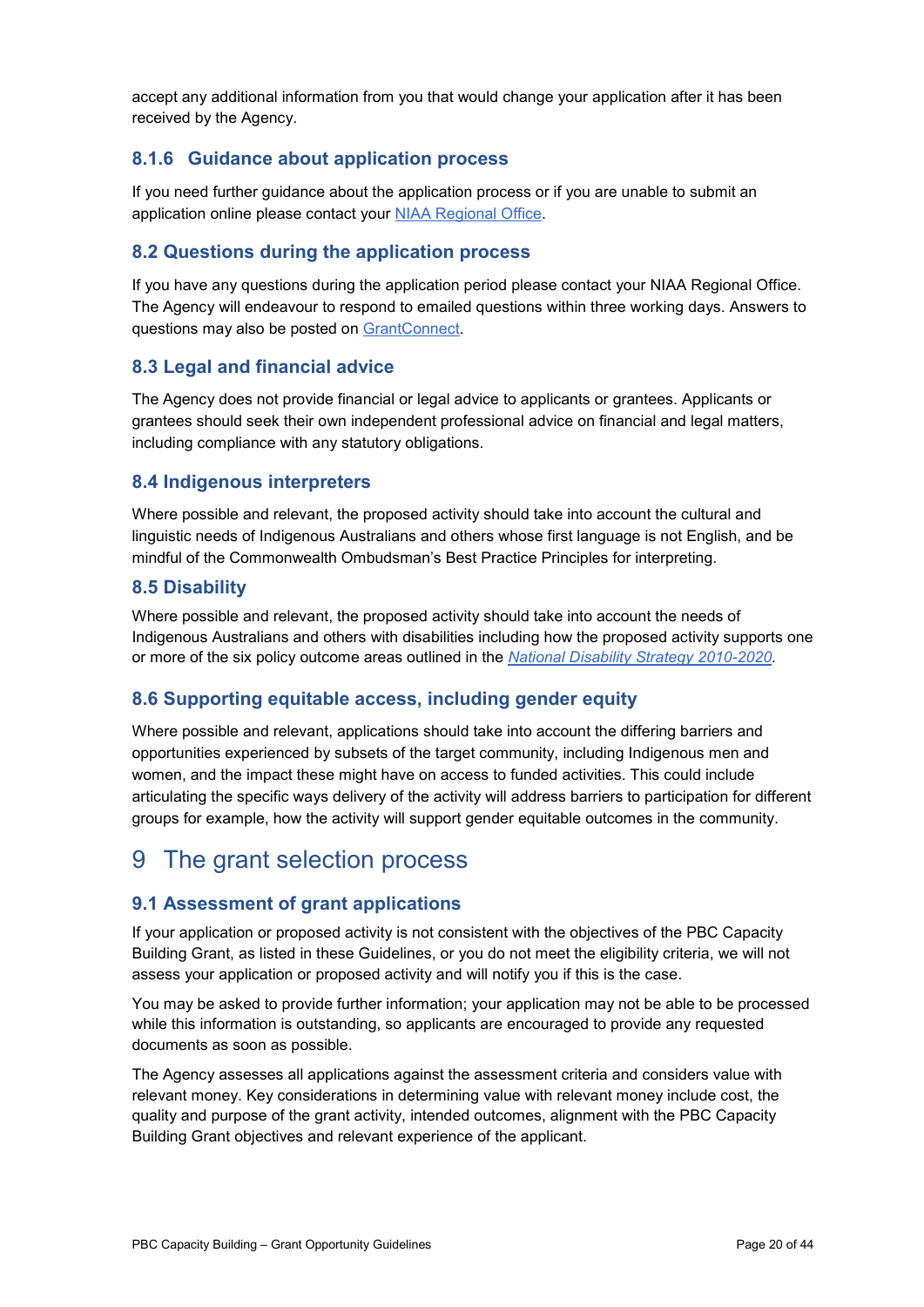If you are an applicant who already receives IAS funding we may also consider your previous performance (if applicable), demonstrated capability to deliver the activity, and/or using information which has been made available to the Agency during the development of the application.

### **9.1.1 The use of additional information in assessment**

The Agency may draw on sources other than your application to assess your application or proposed activity, or to verify claims, which may include but are not limited to:

- information from within the Agency available through the normal course of business such as knowledge about your previous performance or knowledge about priority areas of community need;
- information about you or your application from other Commonwealth, state, territory or local government agencies, whether or not you nominated them as a referee;
- representatives from an Indigenous community or organisation, or subject-matter experts, who are on an assessment panel, whether or not you nominated them as a referee; or
- recommendations from Aboriginal and Torres Strait Islander local and regional decision-making groups and organisations (e.g. Empowered Communities and Murdi Paaki Regional Assembly).

For information on how the Agency treats personal and confidential information, please see **section [16](#page-27-0)** below.

### **9.2 Who will assess applications?**

The Agency will initially screen applications to ensure applicants meet the eligibility and basic application requirements.

Assessment panels will be established by the Agency and comprise Agency staff. Assessment Panels will have access (as required) to subject matter experts and regional staff. The number of Panel members and their seniority level will be determined by proportionality principles (for example based on the amount of funding involved, complexity, and risk).

The assessment panel will assess all applications against the assessment criteria.

Assessment panels may seek expert advice from outside of the Agency when assessing applications.

In accordance with the CGRGs, any panel member who is not a Commonwealth or state official will be subject to the same requirements as a government employee.

To ensure probity, staff who provide support in developing a proposed activity will not be involved in the assessment of the application.

The Agency will then put forward a recommendation to the Minister for Indigenous Australians, or the Agency delegate, about whether to approve the proposed grant. The recommendation will be based on the merits of the application including consideration of the assessment, risk and value with relevant money; priority areas of need; and availability of funding.

#### **9.3 Who will approve grants?**

The Minister for Indigenous Australians or the Agency delegate, as the decision-maker, approves grants, taking into account the recommendations of the Agency and the availability of grant funds.

The decision-maker's decision is final in all matters, including:

- the approval of the grant; and
- the grant-funding amount to be awarded.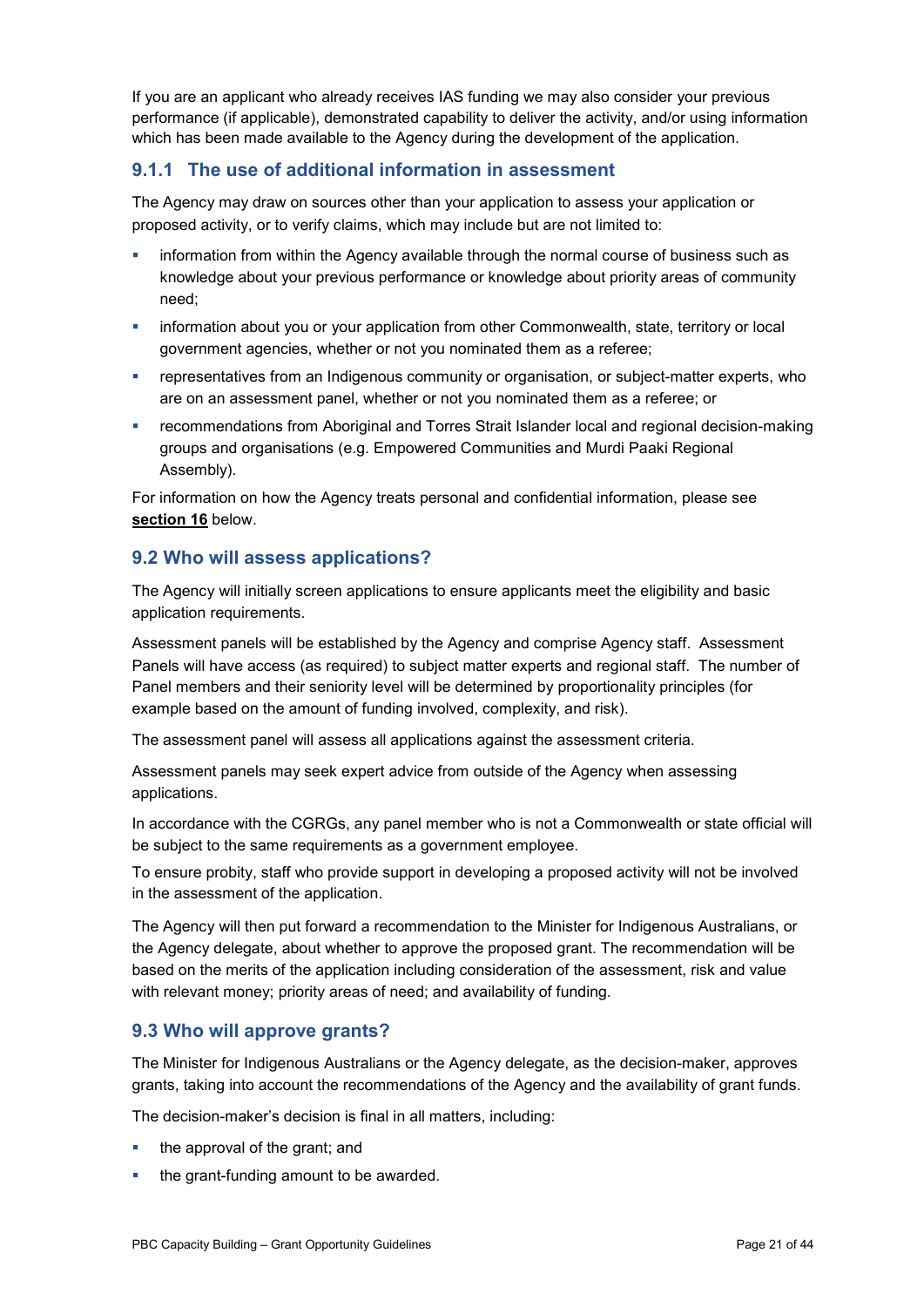There is no appeal mechanism for decisions to approve or not approve a grant application.

# 10 Notification of grant application outcomes

We will advise you of the outcome of your application in writing. If you are successful, we will advise you of any specific conditions attached to the grant.

#### **10.1 Feedback on your application**

If your application is unsuccessful, you may seek feedback on your application by contacting your NIAA Regional Office.

# 11 Successful grant applications

#### **11.1 The grant agreement**

If you are successful and you choose to accept a grant offer, you must enter into a legally binding grant agreement with the Commonwealth. Under the PBC Capacity Building Grant, this may be through a letter of offer or standard grant agreement, or another form of agreement specified by the Commonwealth.

The type of grant agreement and its mandatory terms and conditions will depend on the size and complexity of your grant activity(s), as well as the level of risk associated with the activity. Sample grant agreements are available on [GrantConnect](https://www.grants.gov.au/?event=public.GO.list) at [www.grants.gov.au.](http://www.grants.gov.au/)

The grant agreement will provide a detailed description of the funded activity and associated specific terms and conditions, which may include:

- **EXECT** key performance indicators and performance reporting requirements;
- financial reporting requirements;
- **a** funding payment schedule;
- mandatory requirements for Working with Children checks and Working with Vulnerable People checks;
- mandatory requirements to comply with applicable work health and safety obligations including those provided under Commonwealth work health and safety legislation;
- insurance requirements including compliance with the Work Health and Safety Act 2011 (Cth) to cover your obligations in relation to the grant funding to be delivered;
- compliance with the Australian Privacy Principles as set out in Schedule 1 of the *Privacy Act 1988* (Cth) (the **Privacy Act**). Further information about privacy and confidentiality is also included at

**section [16](#page-27-0)** of this document;

- requirements to maintain the confidentiality of any information deemed by the Commonwealth to be confidential; and/or
- **•** record keeping requirements.

To give assurance to the Indigenous Grants Policy, your grant agreement may also contain conditions that your organisation must maintain a specified percentage of Indigenous ownership, control, management or employment and be able to provide evidence of this, on request. You may also be required to notify the Agency if you have a change in circumstances that means you no longer meet these conditions.

You will work with an Agreement Manager from the NIAA Regional Office or National Office to effectively manage the grant agreement.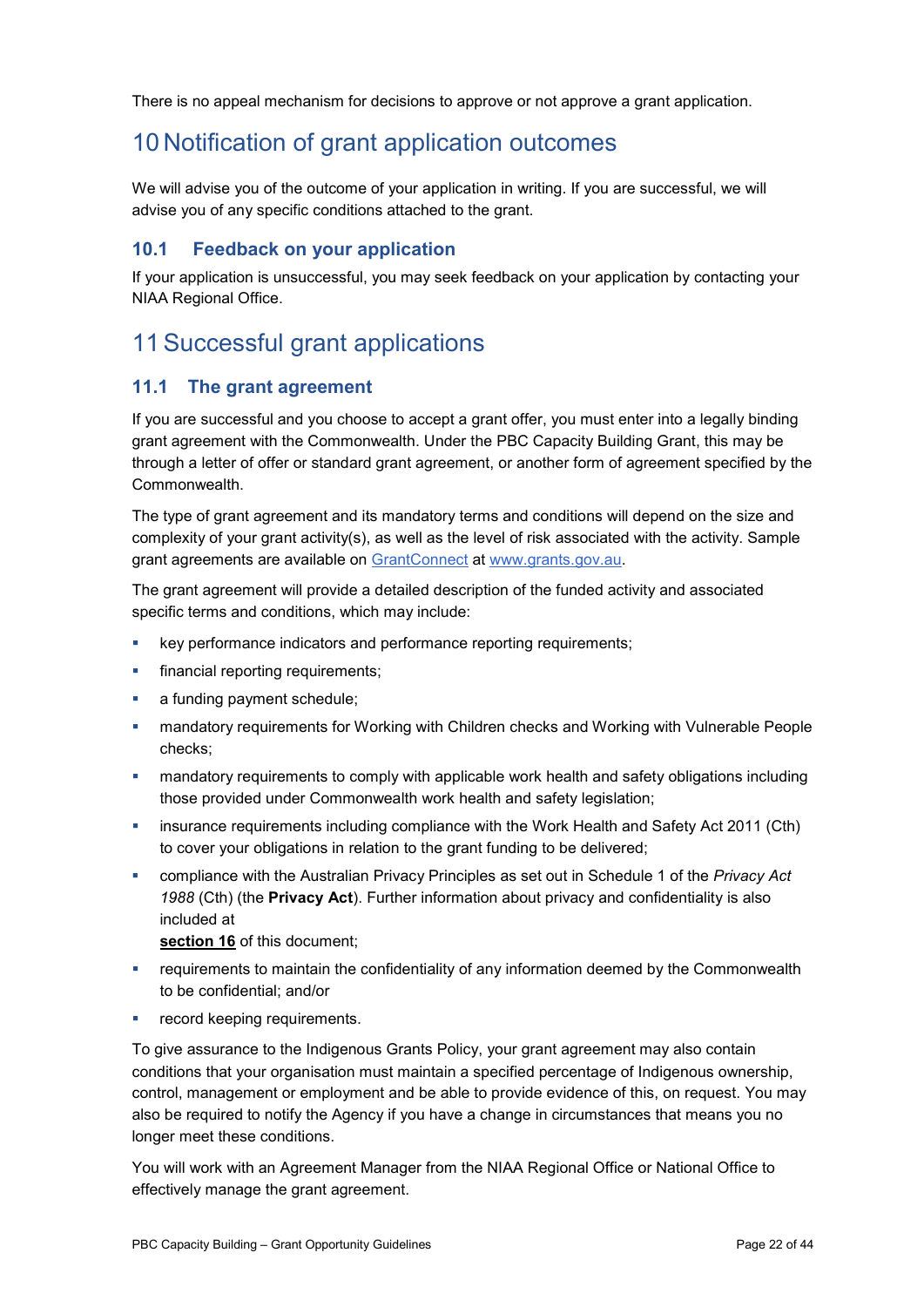The Agency must execute a grant agreement with you before we can make any payments. There is no guarantee of funding until both parties have executed a grant agreement, and the Agency is not responsible for any of your expenditure until a grant agreement is executed.

If you receive grant funding from other Commonwealth, state or territory government granting programs for the same activity, this may limit the amount of funding you might be entitled to under the PBC Capacity Building Grant, unless otherwise specifically agreed to in writing by the Agency. You must provide information about other funding received for the Agency's consideration.

If you fail to meet the obligations of the grant agreement, the Agency may terminate the agreement. The Agency or the Commonwealth may also recover grant funds if there is a breach of the grant agreement.

### **11.2 Management of Debt and Underspend**

A previous debt or underspend of an IAS grant may influence the outcome of an application, including an awarded grant amount. The Agency reserves the right to recover underspends of one grant via offsets in another. Offsetting involves reducing future grant payments up to the amount of the underspend. If a debt has been incurred, the Agency may seek return of those funds or pursue other remedies.

### **11.3 Negotiation of funded activities**

Before a grant agreement is entered into, the Agency will negotiate the scope of the activity and the terms and conditions with you. Relevant community stakeholders may also be involved in these negotiations to ensure the activity is tailored to meet local community or regional need.

If there are unreasonable delays in finalising a grant agreement, the grant offer may be withdrawn and the grant may be offered to a different applicant.

### **11.4 Execution of the grant agreement**

You will have 30 days from the date of a written offer to execute the grant agreement with the Commonwealth or in accordance with other instructions provided by the Agency in writing. During this time, we will work with you to finalise details.

The offer may lapse if both parties do not sign the grant agreement within this time. Under certain circumstances, we may extend this period.

### **11.5 Specific legislation, policies and industry standards**

You are required to be compliant with all relevant laws and regulations.

#### **11.6 How we pay the grant**

Funding will be paid in accordance with the terms and conditions of the grant agreement.

The Agency may make an initial payment on execution of the grant agreement. Subsequent payment of funding, whether quarterly, six monthly or annually, is dependent on you complying with the grant agreement requirements, including satisfactory progress against performance and financial reporting milestones. You will also be required to report how you spent the grant funds during the period of the grant activity or at the completion of the grant activity.

The funding provided by the Agency will not exceed the total funding amount set out in the funding agreement. If your expenditure exceeds the amount granted you must pay this additional expenditure yourself.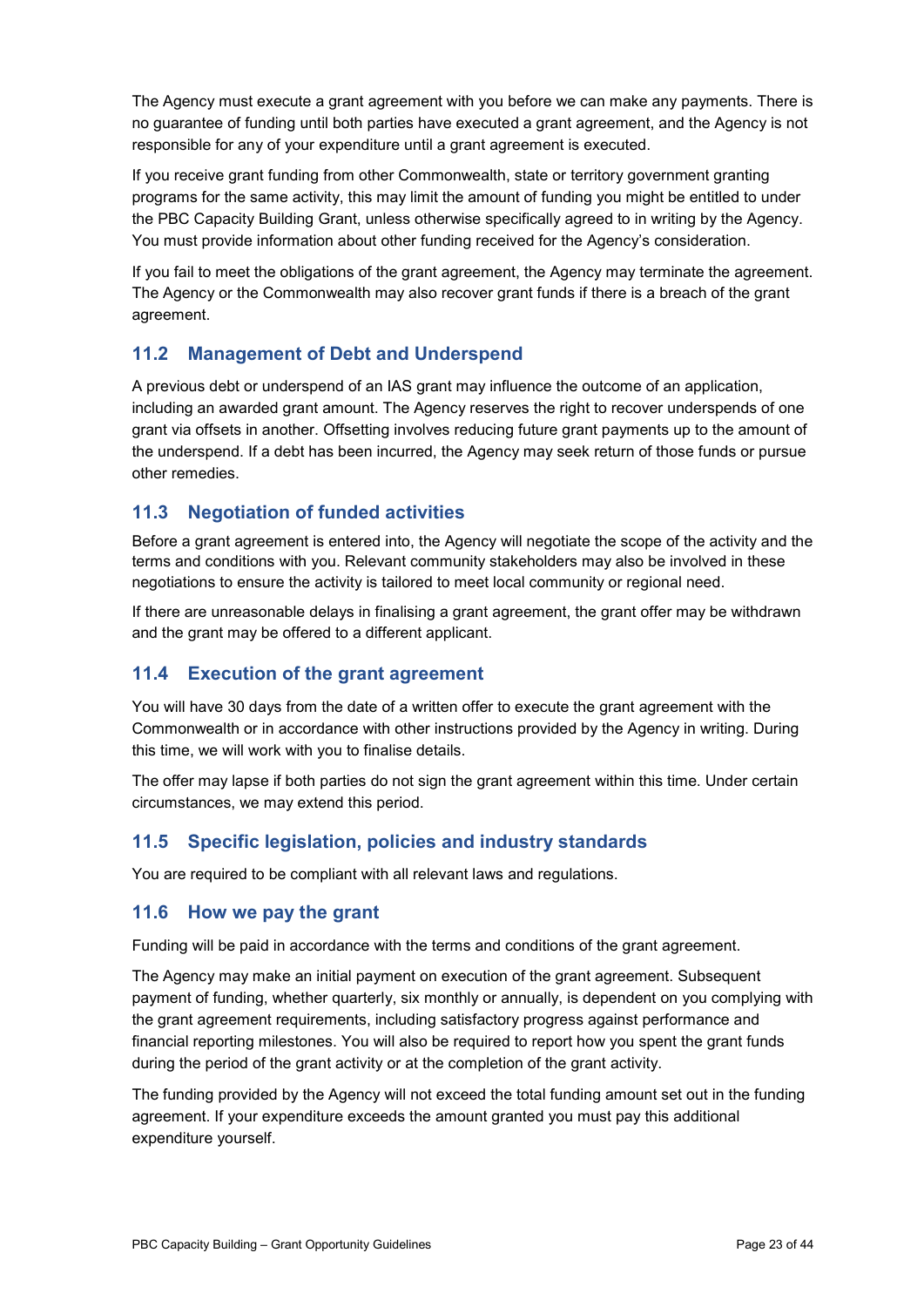### **11.7 GST**

Payments will be Goods and Services Tax (**GST**) inclusive unless you are not registered for GST or certain exceptions set out in the GST legislation apply. Subject to those exceptions, we will add GST to your grant payment and issue you with a Recipient Created Tax Invoice.

Unless otherwise indicated by the Agency, all figures quoted in grant documentation will be GST exclusive.

Grants may be assessable income for taxation purposes, unless exempted by a taxation law. We recommend you seek independent advice on your taxation obligations or seek assistance from the [Australian Taxation Office.](https://www.ato.gov.au/)[7](#page-23-1) We do not provide advice on taxation matters.

#### **11.8 Grant agreement variations**

The Agency recognises that unexpected events may affect your progress, or the project may not be achieving results that are consistent with the Agency's priorities. In these circumstances, either the Agency or you can request a variation to the grant agreement, including:

- changing key performance indicators or milestones;
- extending the timeframe for completing the grant;
- changing grant activities; and
- **•** reducing funding.

If either the Agency or you want to propose changes to the grant agreement, the instigating party must put its concerns, issues and proposed changes in writing before the grant agreement end date.

You should not assume that a variation request will be successful. The Agency will consider your request based on factors such as:

- how it affects the grant activity outcome;
- consistency with the program policy objectives and any relevant policies of the Agency;
- changes to the timing of grant payments; and
- availability of program funding.

All decisions to vary a grant agreement must be mutually agreed to between you and the Agency before a variation is provided for the parties to execute.

# <span id="page-23-0"></span>12 Risk and compliance

In managing risk and compliance, the Agency will work with you to achieve the intended outcomes of the grant activity. The risk management approach will focus management effort where risk levels are high, and supports consistent application of appropriate grant controls based on assessed risks.

The type of grant agreement and its terms and conditions will depend on the nature of the activity and the level of risk involved at both the **organisation** and **activity** levels.

 **Organisation** risk assessment. At the time a grant application is assessed, or an existing grant is considered for extension, an Organisation Risk Profile (ORP) is completed. The ORP is an evidence-based tool that assesses an organisation's governance, financial management and

-

<span id="page-23-1"></span><sup>7</sup> [www.ato.gov.au/](http://www.ato.gov.au/)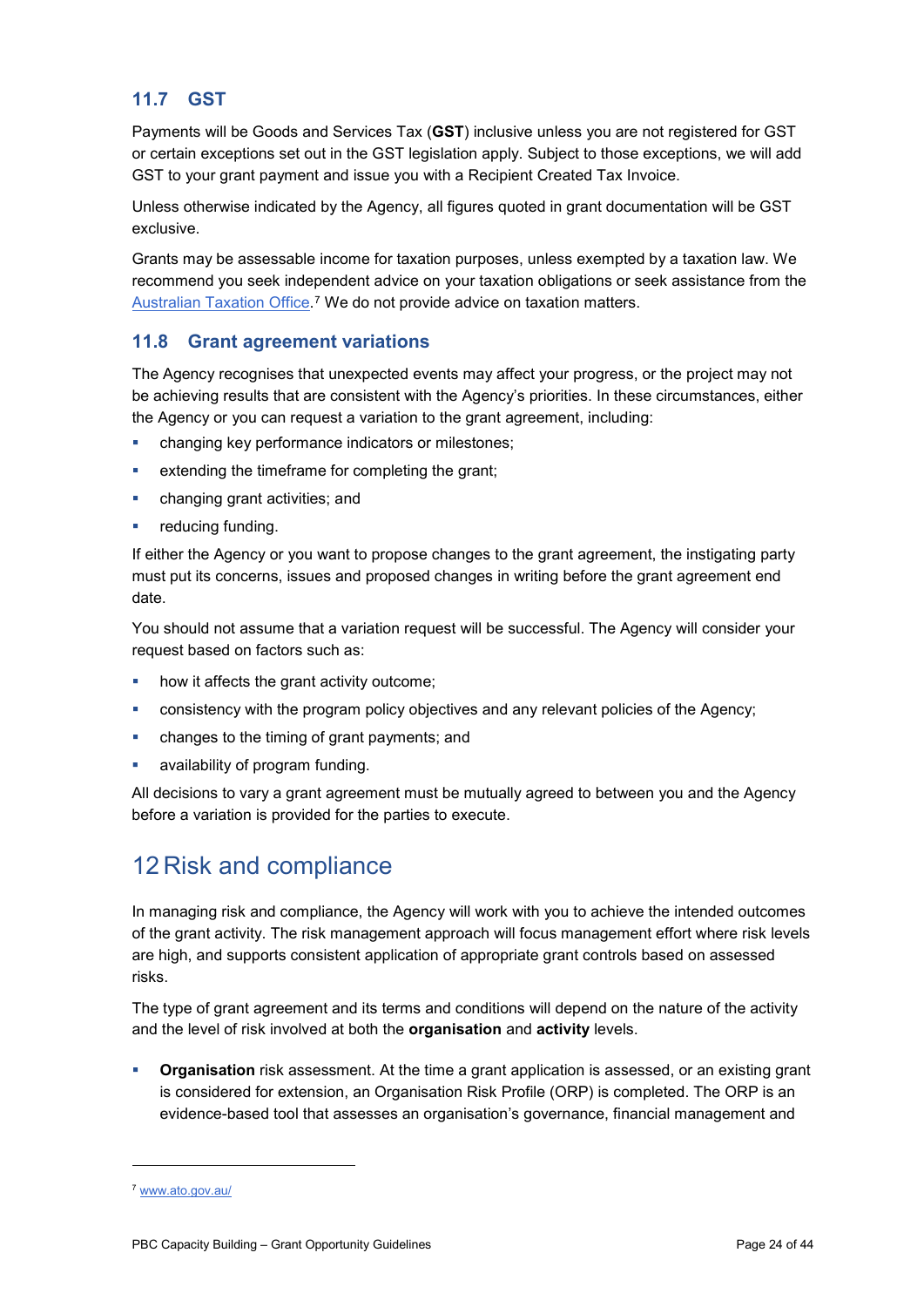service delivery capability. The ORP enables consistent and transparent assessment by Agency staff.

**Activity** risk assessment. All IAS grant activities undergo an Activity Risk Assessment (ARA) to determine whether the grant activity risk is low, medium, high or extreme. This assessment takes into account the ORP rating, the annualised value of the grant activity and the nature of the activity. This approach enables the application of standard grant agreement requirements, controls and management approaches for low, medium, high or extreme risk grant activities, while also building in controls for any special requirements that apply, such as working with vulnerable people and work health and safety.

As a principle, higher risk activities will typically be subject to increased controls and greater oversight. The intent of this is to work with organisations to overcome risks. Conversely, low risk activities will be subject to less oversight and management, which may include a single annual payment and reduced reporting.

The Agency monitors compliance with the terms and condition of the grant agreement to ensure grant activities are delivered and grant money is expended in accordance with the terms of the agreement.

#### **12.1 Non-compliance**

The Agency will work with you to achieve the intended outcomes of the activity. In circumstances of non-compliance with the grant agreement, the Agency will consider an appropriate response under the grant agreement, including recovery of grant funds or termination of the agreement.

# 13Announcement of grants

Once your grant is executed, it will be listed on the [GrantConnect](https://www.grants.gov.au/) website within 21 calendar days after the grant execution date, as required by paragraph 5.3 of the *CGRGs.* 

## 14 How we monitor your grant activity

The Agency uses a number of approaches to monitor IAS activities. These include:

- on-the-ground monitoring, predominately through the NIAA Regional Offices;
- **•** periodic provider reporting on the performance of activities;
- assessment of financial reports; and
- compliance reviews, including site visits and verification of information relating to outcome claims.

#### **14.1 On-the-ground monitoring**

The Agency uses an active 'on-the-ground' strategy to monitor PBC Capacity Building grantees and activities primarily through the NIAA Regional Offices. This can involve site visits, discussions with community members and service recipients, and ongoing contact with the grantees.

A priority for the Agency is active engagement to assist with early identification and treatment of activity delivery risks and other issues as they arise.

### **14.2 Key performance indicators**

The Agency, in conjunction with the grant recipient, will set key performance indicators for each activity to measure progress against identified outcomes, including applicable Closing the Gap targets. The Agency may include mandatory key performance indicators to inform broader data sets, such as Indigenous employment data. These will be set out in the grant agreement. The grant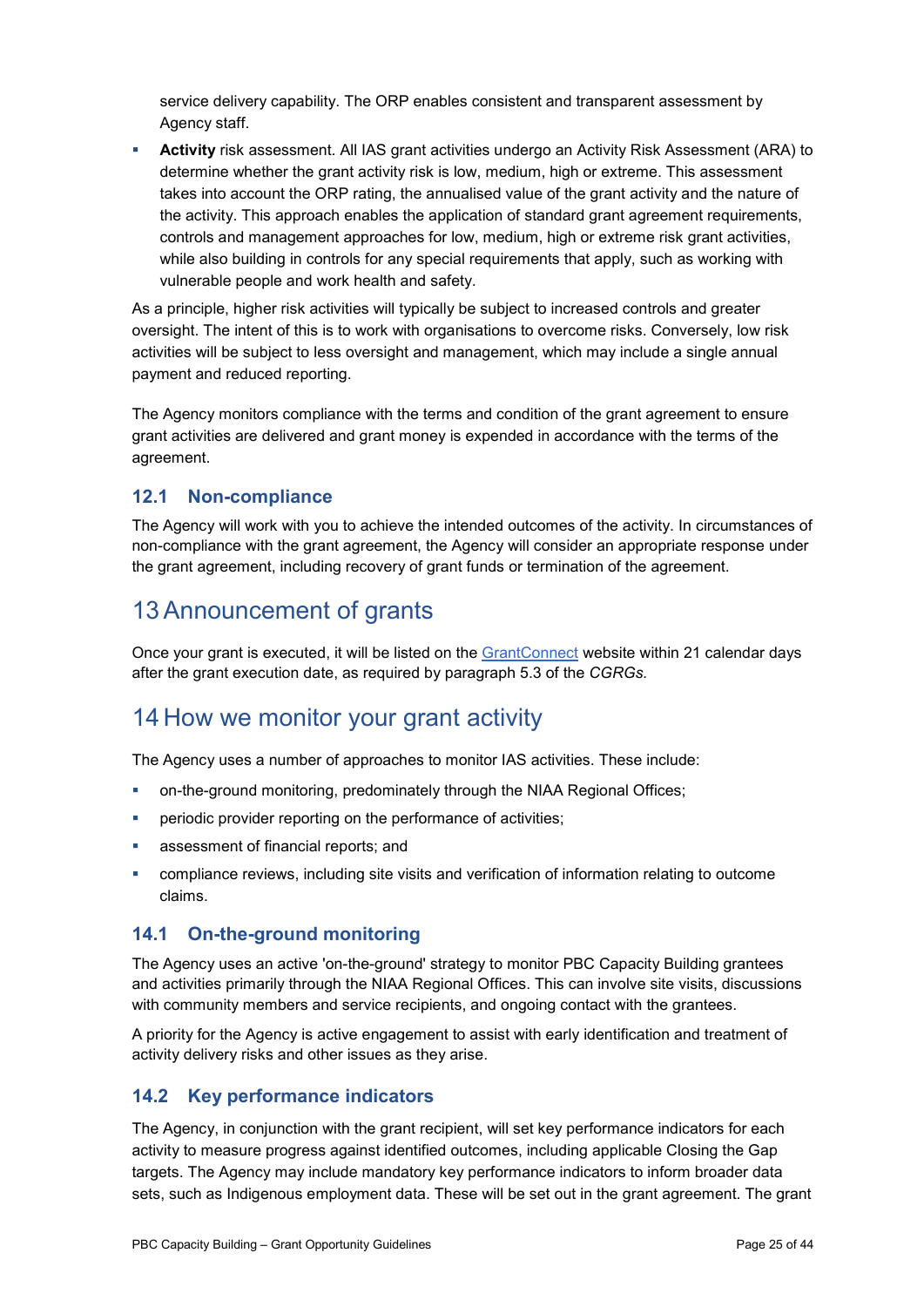recipient will be assessed against all key performance indicators over the course of the funded activity

### **14.3 Performance reports**

You will be required to periodically report on the overall progress and performance of your activity, and against the key performance indicators in your grant agreement. The frequency and content of reporting requirements will depend on the funded activity and will be contained in the grant agreement. The Agency will also source a range of data and information to inform its judgement.

In completing performance reports, you are encouraged to be open about the status of the activity, any service delivery risks and issues, and to provide data to support any claims made. This instils confidence in your management reporting systems and allows us to better work with you to improve performance, if necessary.

The Agency may also request further information or action from you to support monitoring in line with the conditions outlined in the grant agreement.

### **14.4 Financial reports**

Financial reports are required from grantees to provide evidence that funds have been expended for the purposes provided as agreed and so that any underspend or over spend can be managed.

The annual value of the grant and the risk rating of the grantee and the activity determine the financial reporting requirements. The default financial reporting requirement is one report per year. Financial reporting requirements will be specified in the grant agreement.

### **14.5 Compliance visits and record keeping**

We may visit you or request information from you during or after the completion of your grant activity to review your compliance with the grant agreement. We may also inspect, copy, or remove and retain the records you are required to keep under the grant agreement. We will provide you with reasonable notice of any compliance visit.

### **14.6 Keeping us informed**

You should let us know if anything is likely to affect your grant activity or organisation by contacting the Agency's contact officer listed in your grant agreement.

We need to know of any key changes to your organisation or its business activities, particularly if they affect your ability to complete your grant activity, carry on business or pay debts due.

You must also inform us of any of the following changes:

- name:
- addresses;
- nominated contact details;
- bank account details;
- **ABN:**
- **GST** registration or status;
- **EXECT** any instance where your organisation may no longer meet the definition of an Indigenous Organisation (if it initially did); and
- **if your organisation has an outstanding and overdue ATO debt (at the time of application or any** other time).

If you become aware of a breach of terms and conditions under the grant agreement, you must contact us immediately.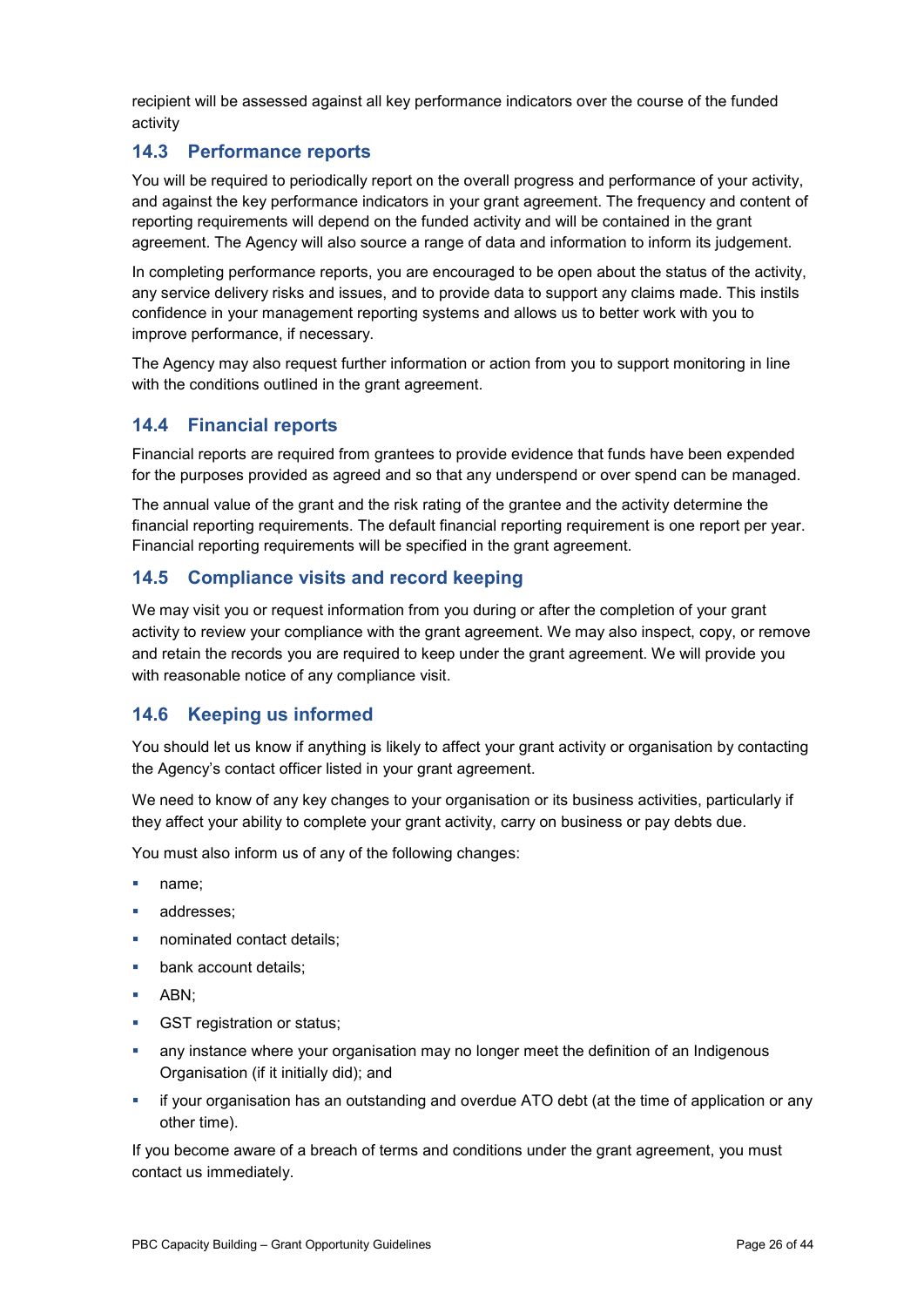### **14.7 Record keeping**

You must comply with the record keeping requirements as set out in the grant agreement.

#### **14.8 Evaluation**

We will evaluate the grant activity to investigate how well the outcomes and objectives have been achieved and to ensure the activity has achieved value with relevant money.

We may use information from your application and performance reports for this purpose. We may also interview you, or ask you for more information to help us understand how the grant affected you and to evaluate how effective your grant activity has been in achieving its outcomes.

Quality evaluation will help Indigenous Australians, communities and the Australian Government to see whether they are getting the results they expect; to determine to what extent solutions have involved local people in driving change; how projects or activities collectively produce or enable long-term impact; and assists the Australian Government with future investment decisions.

#### **14.9 Acknowledgement of funding**

If you make a public statement about a grant activity funded under the program, we require you to acknowledge the grant by using the following: 'This grant activity received grant funding from the Australian Government.'

# 15Probity

The Agency will make sure the grant opportunity process is fair, according to these Guidelines, incorporates appropriate safeguards against fraud, unlawful activities and other inappropriate conduct, and is consistent with the CGRGs.

#### **15.1 Enquiries and feedback**

If you would like to make a complaint about a grant process phone (02) 6152 3050 or email the Agency use this email address: [NIAAComplaints@niaa.gov.au](mailto:NIAAComplaints@niaa.gov.au)

If you do not agree with the way the Agency has handled your complaint, you may wish to contact the Commonwealth Ombudsman. The Ombudsman will not usually look into a complaint unless the matter has first been raised directly with the Agency.

The Commonwealth Ombudsman can be contacted on:

Phone (Toll free): 1300 362 072 Email: [ombudsman@ombudsman.gov.au](mailto:ombudsman@ombudsman.gov.au) Website: [www.ombudsman.gov.au](http://www.ombudsman.gov.au/)

#### **15.2 Conflicts of interest**

Conflicts of interest can affect the performance of the grant opportunity or program. There may be an actual [conflict of interest,](http://www.apsc.gov.au/publications-and-media/current-publications/aps-values-and-code-of-conduct-in-practice/conflict-of-interest) a perceived conflict of interest, or a potential conflict of interest, if the Agency's staff, any member of a committee, panel or advisor and/or you or any of your personnel, including subcontractors and volunteers has, but not limited to:

- a professional, political, commercial or personal relationship with a party who or is perceived to be able to influence the application selection process, such as a Australian Government officer or member of an external panel,
- a relationship with or interest in, an organisation or individual, which is likely to interfere with or restrict the applicants from carrying out the proposed activities fairly and independently, or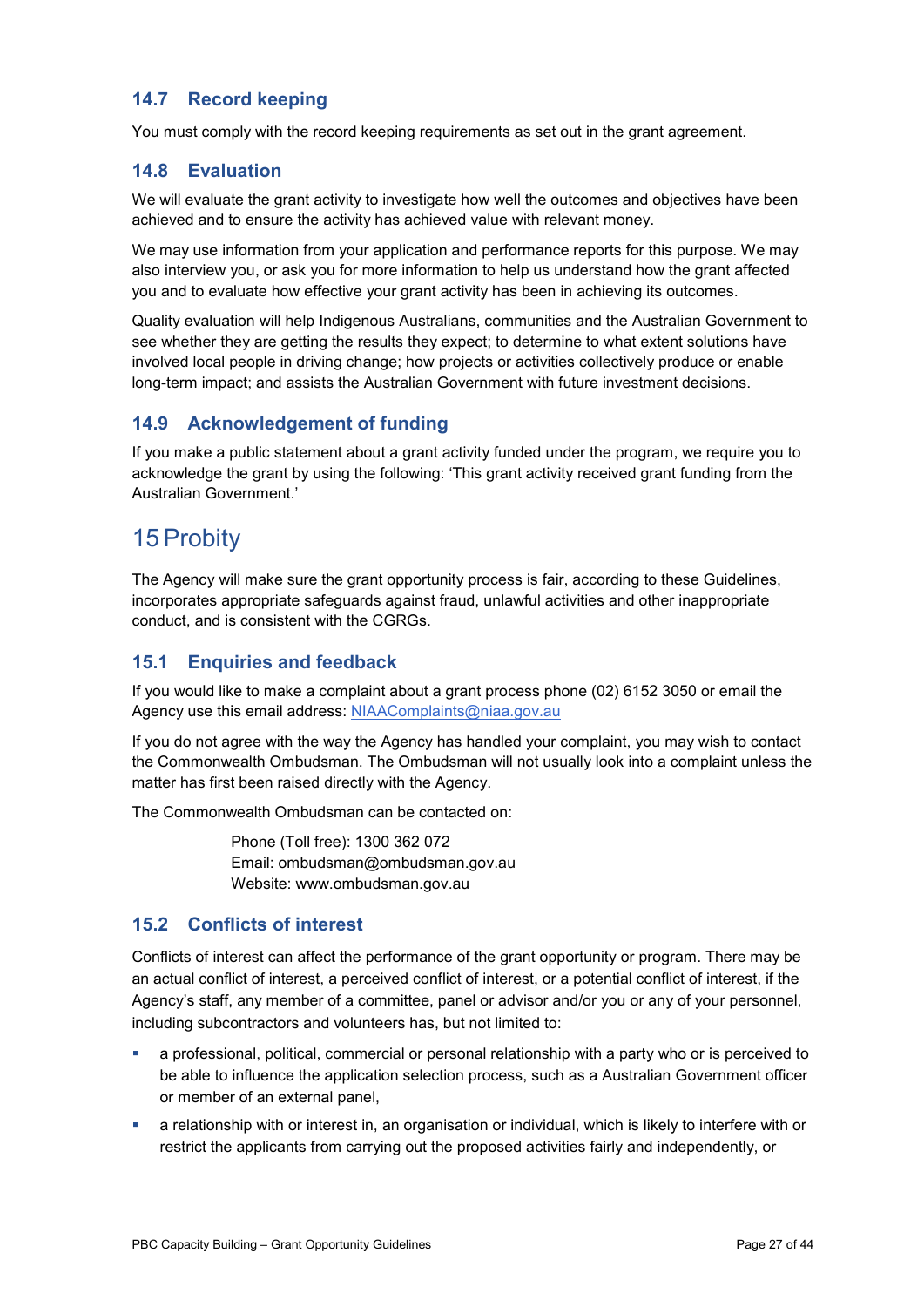a relationship with, or interest in, an organisation or individual from which they will receive personal gain because the organisation receives a grant under the grant program/grant opportunity.

**You will be asked to declare, as part of your application, any actual, perceived or potential conflicts of interests or that, to the best of your knowledge, there is no conflict of interest.**

**The Agency will make the final decision on what is determined as an actual, potential or perceived conflict of interest.**

**If you later identify an actual [conflict of interest,](http://www.apsc.gov.au/publications-and-media/current-publications/aps-values-and-code-of-conduct-in-practice/conflict-of-interest) a perceived conflict of interest, or a potential conflict of interest, you must inform the Agency in writing immediately and provide further information to the satisfaction of the Agency.** 

Assessment Panel members and other officials including the decision maker must also declare any conflicts of interest.

Conflicts of interest for Australian Government staff will be handled as set out in the Australian Public Service Code of Conduct section 13(7) of the *Public Service Act 1999* (Cth).

# <span id="page-27-0"></span>16 Privacy and confidentiality

### **16.1 Personal information**

As part of your application, you declare your ability to comply with the Privacy Act and the Australian Privacy Principles and impose the same privacy obligations on officers, employees, agents and subcontractors that you engage to assist with the activity, in respect of personal information you collect, use, store, or disclose in connection with the activity. Accordingly, you must not do anything, which if done by the Agency would breach an Australian Privacy Principle as defined in the Act. We handle personal information in accordance with the Privacy Act and the Australian Privacy Principles. Personal information we collect will be used for the purposes of selecting applicants, assessing and administering grants. We may disclose personal information about grant applicants and grantees to other entities as set out further below, or where disclosure is otherwise authorised under the Privacy Act.

The [Agency's Privacy Policy](https://www.niaa.gov.au/pmc/who-we-are/accountability-and-reporting/privacy-policy) contains information about how you can access the personal information held by the Agency and seek correction of the information. It also explains how you can make a complaint about a breach of the Australian Privacy Principles. You can access the Privacy Policy on our website at [www.niaa.gov.au](http://www.niaa.gov.au/) or email [privacy@niaa.gov.au](mailto:privacy@niaa.gov.au) for a copy of the policy.

### **16.2 Confidential information**

We will treat the information you give us as sensitive and therefore confidential if it meets all of the three conditions below:

- you clearly identify the information as confidential and explain why we should treat it as confidential;
- the information is commercially sensitive; and
- revealing the information would cause unreasonable harm to you or someone else.

#### **16.3 How we use personal and confidential information**

The Australian Government may use and disclose information about grant applicants and grant recipients under this grant opportunity in any other Australian Government business or function. This includes giving information to the Australian Taxation Office and other government agencies for compliance purposes.

We may reveal personal and confidential information to: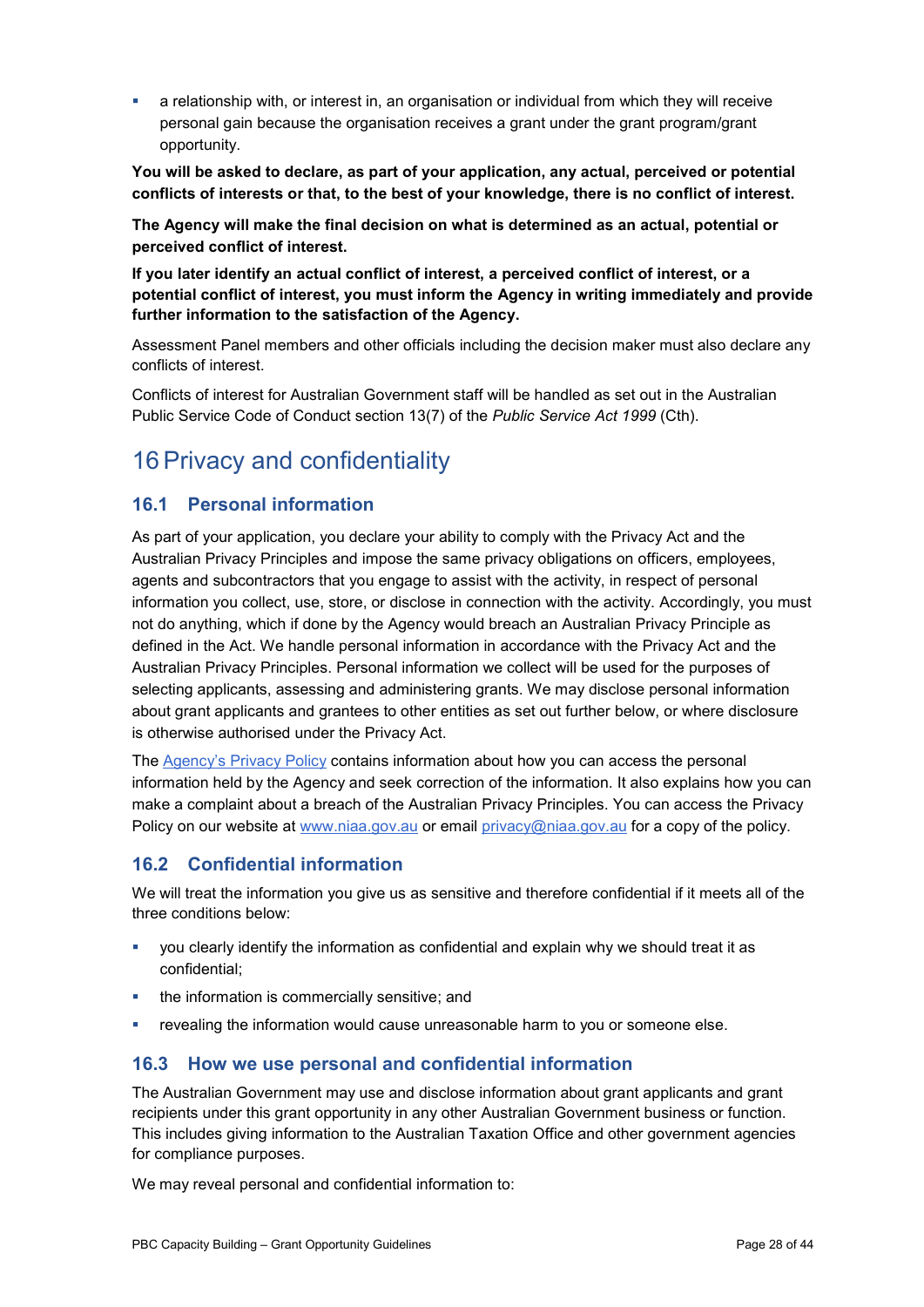- the assessment panel, which may include Agency officers, community representatives and/or subject matter experts, and other Commonwealth employees and contractors to help us manage the program effectively;
- **EXED** employees and contractors of our Agency so we can research, assess, monitor and analyse our programs and activities;
- employees and contractors of other Commonwealth agencies for any purposes, including government administration, research or service delivery;
- other Commonwealth, state, territory or local government agencies in program reports and consultations;
- **the Auditor-General, Ombudsman or Privacy Commissioner;**
- the responsible Minister or Parliamentary Secretary; and/or
- a House or a Committee of the Australian Parliament.

We may share the information you give us with other Commonwealth agencies for any purposes including government administration, research or service delivery and according to Australian laws.

The grant agreement will include any specific requirements about special categories of information collected, created or held under the grant agreement.

#### **16.4 Your responsibilities**

You may be required to declare your ability to comply with the Privacy Act*,* including where applicable the Australian Privacy Principles and impose the same privacy obligations on any subcontractors you engage to assist with the activity. You must ask for the Agency's consent in writing before disclosing personal or confidential information.

# 17 Freedom of information

All documents in the possession of the Australian Government, including those about this grant opportunity, are subject to the *[Freedom of Information Act 1982](https://www.legislation.gov.au/Series/C2004A02562)* (Cth) *(the* **FOI Act***).*

Under the FOI Act, members of the public can seek access to documents held by the Australian Government. This right of access is limited only by the exceptions and exemptions necessary to protect essential public interests and private and business affairs of persons in respect of whom the information relates.

All Freedom of Information requests must be referred to the Freedom of Information Coordinator in writing.

| By mail: | Freedom of Information Coordinator     |
|----------|----------------------------------------|
|          | National Indigenous Australians Agency |
|          | PO Box 6500                            |
|          | CANBERRA ACT 2600                      |
|          |                                        |

By email: foi@niaa.gov.au

## 18 Consultation

These Guidelines draw on feedback received from previous public consultation processes and the NIAA's daily role in working with providers and Indigenous Australians and communities across Australia.

The NIAA will continue to review the Guidelines based on our experience in working with Indigenous Australians and communities, as well as the experiences of our grantees. We will also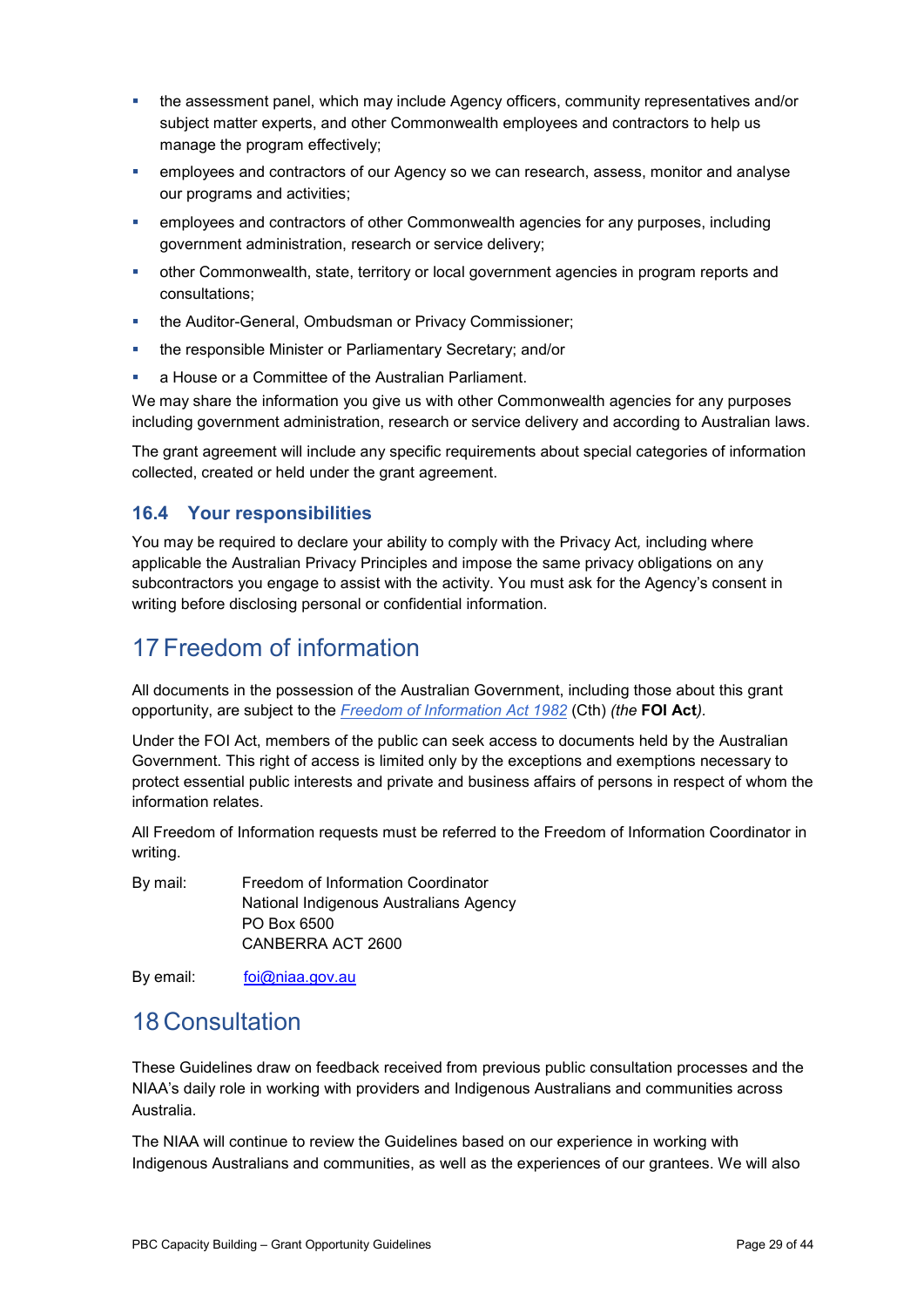seek advice from Indigenous Australians, communities, and other stakeholders such as representative groups.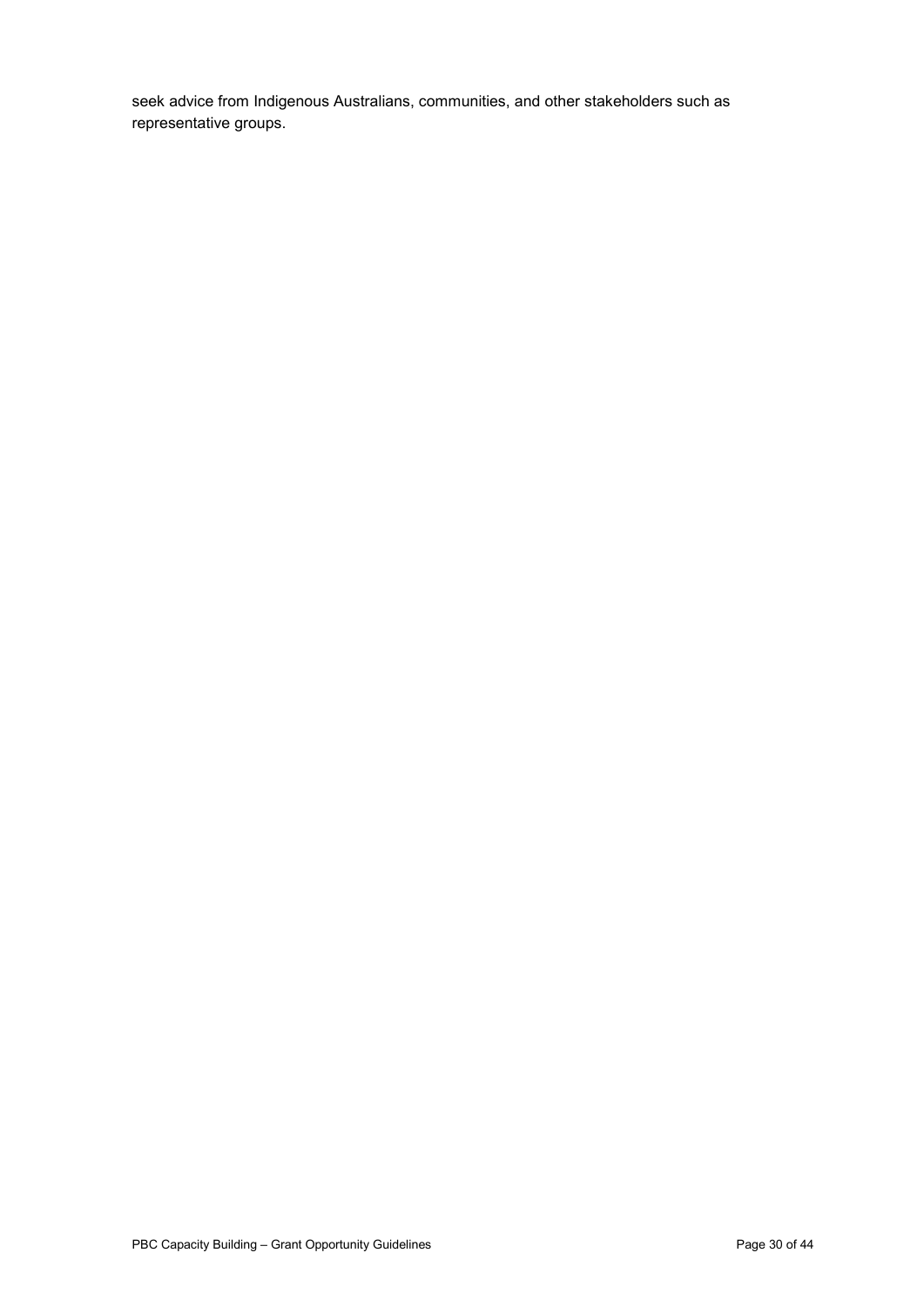# <span id="page-30-0"></span>19 Glossary

| <b>Term</b>                                         | <b>Definition</b>                                                                                                                                                                                                                                                                                                                                                                                                     |
|-----------------------------------------------------|-----------------------------------------------------------------------------------------------------------------------------------------------------------------------------------------------------------------------------------------------------------------------------------------------------------------------------------------------------------------------------------------------------------------------|
| Agency                                              | The National Indigenous Australians Agency (also referred<br>to as 'the NIAA' or 'the Agency').                                                                                                                                                                                                                                                                                                                       |
| Assessment criteria                                 | The specified principles or standards, against which<br>applications will be judged. These criteria are also used to<br>assess the merits of proposed activities and, in the case of<br>a competitive grant opportunity, to determine application<br>rankings or ratings.                                                                                                                                             |
| Commonwealth entity                                 | An Agency of a State, or a Parliamentary Department or<br>Agency, or a listed entity or a body corporate established by<br>a law of the Commonwealth. See subsections 10(1) and (2)<br>of the Public Governance Performance and Accountability<br>Act.                                                                                                                                                                |
| Commonwealth Grants Rules and<br>Guidelines (CGRGs) | Establish the overarching Commonwealth grants policy<br>framework and articulate the expectations for all non-<br>corporate Commonwealth entities in relation to grants<br>administration. Under this overarching framework, non-<br>corporate Commonwealth entities undertake grants<br>administration based on the mandatory requirements and<br>key principles of grants administration.                           |
| Control                                             | Control refers to the people in your organisation that have<br>decision-making authority over strategic direction or<br>governance. For most entities, this will mean your Board or<br>Management Committee. Depending on the legal entity<br>type, control may mean:                                                                                                                                                 |
|                                                     | Directors and Secretary - Company Limited by<br>Shares, Company Limited by Guarantee,<br>Cooperatives<br>Management Committee and Public Officer -<br>ORIC-Registered Indigenous Corporations,<br><b>Incorporated Associations</b><br>Proprietor/partner - Sole traders, actual person<br>partnerships                                                                                                                |
|                                                     | Note: For trusts, the trustee will typically be one of the legal<br>entities above.                                                                                                                                                                                                                                                                                                                                   |
| Corporations Act 2001                               | An act of the Commonwealth that sets out the laws dealing<br>with business entities in Australia at federal and interstate<br>level. It focuses primarily on companies, although it also<br>covers some laws relating to other entities such as<br>partnerships and managed grant funding schemes.<br>Incorporation can be applied for through the Australian<br>Securities and Investment Commission (ASIC) website. |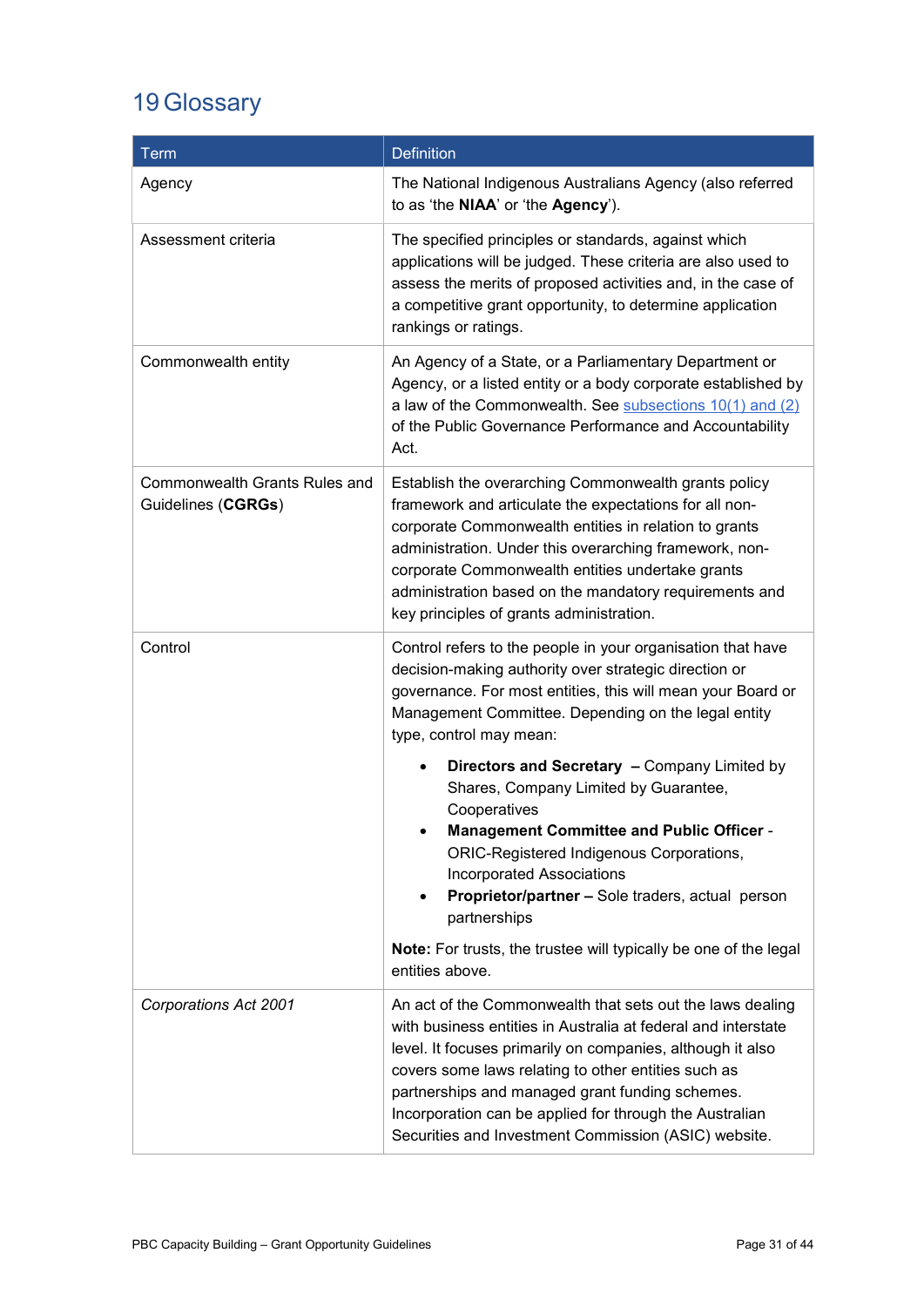| Term                                                             | <b>Definition</b>                                                                                                                                                                                                                                                                                                                                                                                                                                                                                                                                                                                                                                                                                                       |
|------------------------------------------------------------------|-------------------------------------------------------------------------------------------------------------------------------------------------------------------------------------------------------------------------------------------------------------------------------------------------------------------------------------------------------------------------------------------------------------------------------------------------------------------------------------------------------------------------------------------------------------------------------------------------------------------------------------------------------------------------------------------------------------------------|
| Corporations (Aboriginal and<br>Torres Strait Islander) Act 2006 | The law that establishes the role of the Registrar of<br>Aboriginal and Torres Strait Islander Corporations, now<br>called the Registrar of Indigenous Corporations, and allows<br>Indigenous Australian groups to form corporations. The<br>Corporations (Aboriginal and Torres Strait Islander) Act<br>2006 (CATSI Act) replaced the Aboriginal Councils and<br>Associations Act 1976 (ACA Act). Under the CATSI Act,<br>laws governing Indigenous corporations have been<br>modernised while retaining special measures to meet the<br>specific needs of Indigenous Australians. Incorporation can<br>be applied for through the <b>Office of the Registrar of</b><br><b>Indigenous Corporations (ORIC) website.</b> |
| Decision maker                                                   | The person who makes a decision to award a grant.                                                                                                                                                                                                                                                                                                                                                                                                                                                                                                                                                                                                                                                                       |
| Eligibility criteria                                             | Mandatory criteria must be met to qualify for a grant.                                                                                                                                                                                                                                                                                                                                                                                                                                                                                                                                                                                                                                                                  |
| <b>Empowered Communities</b>                                     | An Indigenous-designed and led initiative that involves<br>Indigenous leaders, communities and governments working<br>in partnership to set priorities, improve services and apply<br>funding effectively at a regional level. This increases<br>Indigenous ownership to give Indigenous people a greater<br>say in decisions that affect them. For further information<br>refer to https://www.niaa.gov.au/indigenous-<br>affairs/empowered-communities.                                                                                                                                                                                                                                                               |
| Evaluation                                                       | Evaluation is the systematic measurement of the<br>significance, merit and worth of policies and programs,<br>undertaken to understand and improve decisions about<br>investment. Evaluation involves the assessment of<br>outcomes and operations of programs or policy compared<br>to expectations in order to make improvements.                                                                                                                                                                                                                                                                                                                                                                                     |
| Grant                                                            | As defined in paragraph 2.3 of the CGRGs; an<br>arrangement for the provision of financial assistance by the<br>Commonwealth or on behalf of the Commonwealth:                                                                                                                                                                                                                                                                                                                                                                                                                                                                                                                                                          |
|                                                                  | (a) under which relevant money or other CRF money is to<br>be paid to a grantee other than the Commonwealth; and                                                                                                                                                                                                                                                                                                                                                                                                                                                                                                                                                                                                        |
|                                                                  | (b) which is to help achieve one or more of the Australian<br>Government policy outcomes while assisting the grantee to<br>achieve its objectives.                                                                                                                                                                                                                                                                                                                                                                                                                                                                                                                                                                      |
| <b>Grant activity</b>                                            | The project/tasks/services that the grantee is required to<br>undertake with the grant money as described in the grant<br>agreement.                                                                                                                                                                                                                                                                                                                                                                                                                                                                                                                                                                                    |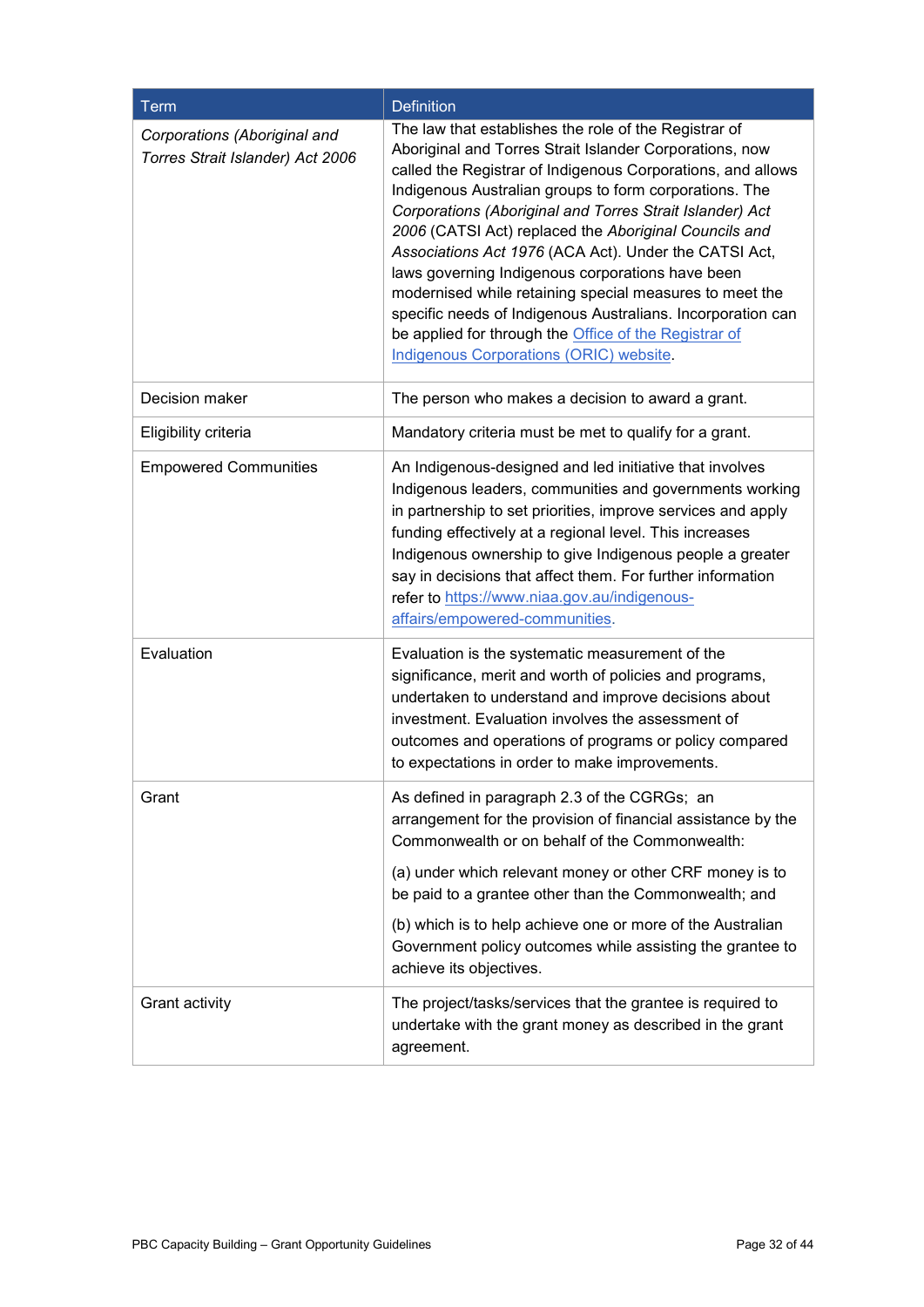| <b>Term</b>                                                                                                                                                                       | <b>Definition</b>                                                                                                                                                                                                                                                                                                                                                                                                                                                                                    |
|-----------------------------------------------------------------------------------------------------------------------------------------------------------------------------------|------------------------------------------------------------------------------------------------------------------------------------------------------------------------------------------------------------------------------------------------------------------------------------------------------------------------------------------------------------------------------------------------------------------------------------------------------------------------------------------------------|
| Grant agreement                                                                                                                                                                   | Sets out the relationship between the parties to the<br>agreement, and specifies the details of the grant.                                                                                                                                                                                                                                                                                                                                                                                           |
|                                                                                                                                                                                   | A grant agreement comprises the Head Agreement, the<br>Project Schedule and any documents attached or referred<br>to in either of those documents.                                                                                                                                                                                                                                                                                                                                                   |
|                                                                                                                                                                                   | The Head Agreement sets out the general terms and<br>conditions that apply to all Jobs, Land and Economy [68][68]<br>funded projects for a particular grantee.                                                                                                                                                                                                                                                                                                                                       |
|                                                                                                                                                                                   | The Project Schedule sets out specific terms and conditions<br>that apply to particular project.                                                                                                                                                                                                                                                                                                                                                                                                     |
| <b>GrantConnect</b>                                                                                                                                                               | The Australian Government's whole-of-government grants<br>information system, which centralises the publication and<br>reporting of Commonwealth grants in accordance with the<br>CGRGs.                                                                                                                                                                                                                                                                                                             |
| Grantee                                                                                                                                                                           | An individual/organisation that has been awarded a grant.                                                                                                                                                                                                                                                                                                                                                                                                                                            |
| Indigenous Enterprise                                                                                                                                                             | An entity with at least 50 per cent Indigenous ownership, as<br>outlined in the Indigenous Procurement Policy.                                                                                                                                                                                                                                                                                                                                                                                       |
| Indigenous Organisation<br>(Note: This definition is used for<br>administering the Incorporation<br>Requirements only - Refer to<br>Appendix 2. It does not relate to<br>the IGP) | Aligns with sections 29-5 and 246-5 of the Corporations<br>(Aboriginal and Torres Strait Islander) Act 2006 and<br>Regulation 6 of the Corporations (Aboriginal and Torres<br>Strait Islander) Regulations 2017.<br>If the corporation has five $(5)$ or more members $-$ at<br>least 51 per cent of the members are Indigenous<br>Australians.<br>If the corporation has fewer than five (5) members<br>but more than one $(1)$ member $-$ all of the<br>members, or all but one of the members are |
|                                                                                                                                                                                   | Indigenous Australians<br>If the corporation has only one $(1)$ member - that<br>member is an Indigenous Australian.                                                                                                                                                                                                                                                                                                                                                                                 |
|                                                                                                                                                                                   | Note that "member" is used as a term for ownership and<br>may vary between entity types (e.g. "shareholder" for co-<br>operatives).                                                                                                                                                                                                                                                                                                                                                                  |
|                                                                                                                                                                                   | and                                                                                                                                                                                                                                                                                                                                                                                                                                                                                                  |
|                                                                                                                                                                                   | A majority of the directors must be Indigenous Australians.                                                                                                                                                                                                                                                                                                                                                                                                                                          |
| Key performance indicator                                                                                                                                                         | A measure that provides information about the extent to<br>which the activities or services meet agreed performance<br>requirements.                                                                                                                                                                                                                                                                                                                                                                 |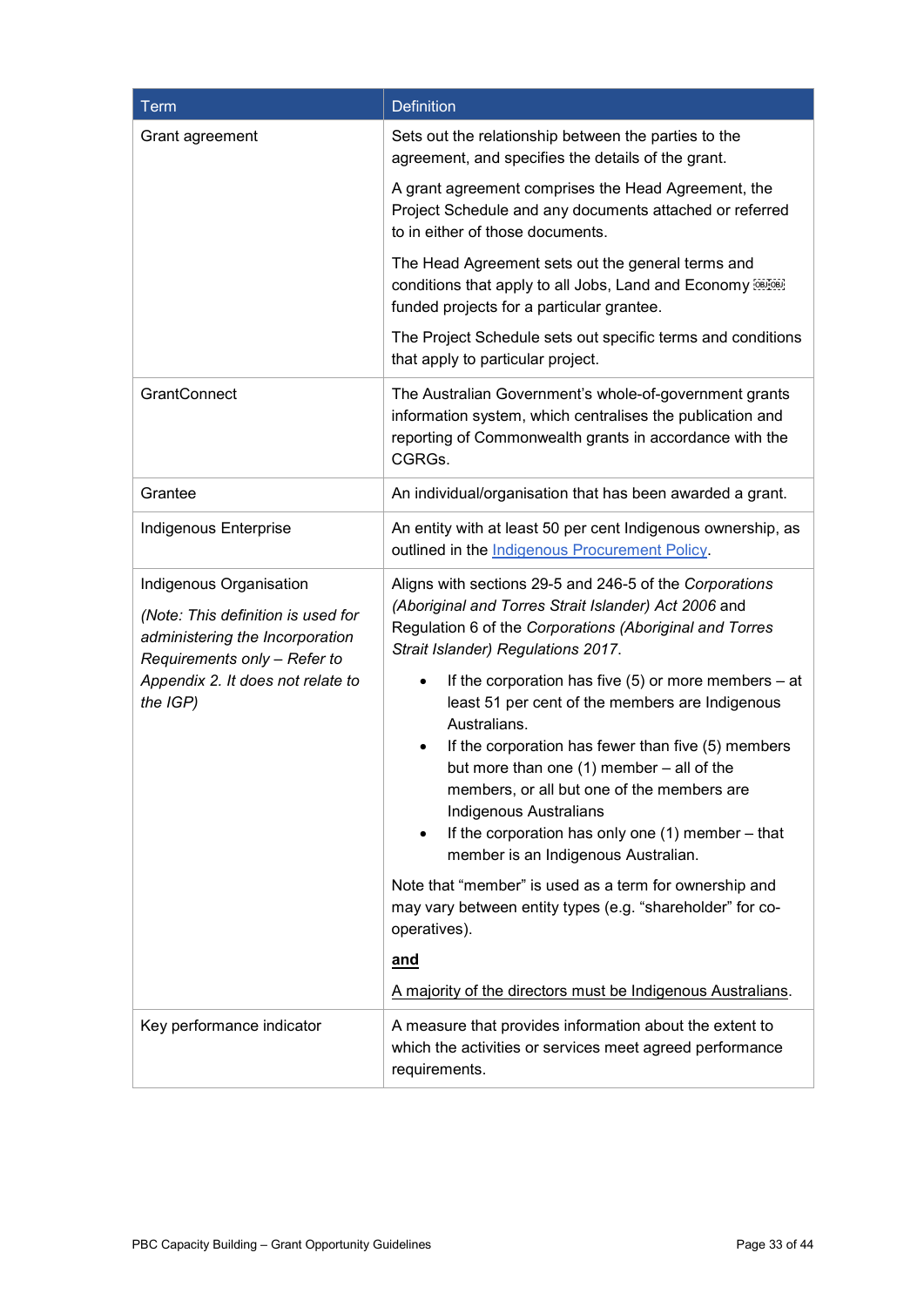| Term                                              | <b>Definition</b>                                                                                                                                                                                                                                                                                                                                                                                                                                                                                                                                                                                                                                     |
|---------------------------------------------------|-------------------------------------------------------------------------------------------------------------------------------------------------------------------------------------------------------------------------------------------------------------------------------------------------------------------------------------------------------------------------------------------------------------------------------------------------------------------------------------------------------------------------------------------------------------------------------------------------------------------------------------------------------|
| Management                                        | Persons with the responsibility for the day-to-day operation<br>of the funded organisation. It includes:                                                                                                                                                                                                                                                                                                                                                                                                                                                                                                                                              |
|                                                   | the CEO (or equivalent)<br>$\bullet$<br>the people occupying the highest positions in<br>٠<br>relation to:<br>service delivery;<br>$\circ$<br>finances;<br>$\circ$<br>operations (e.g. property, ICT); and/or<br>$\circ$<br>human resources.<br>$\circ$                                                                                                                                                                                                                                                                                                                                                                                               |
| Native Title Representative<br>Bodies (NTRBs),    | Entities that are 'recognised' by the Minister for Indigenous<br>Australians (the Minister) via legislative instrument for $1 - 6$<br>years terms under section 203AD of the Native Title Act.                                                                                                                                                                                                                                                                                                                                                                                                                                                        |
| <b>Native Title Service Providers</b><br>(NTSPs), | 'Persons or bodies' selected and funded by the Agency<br>under section 203FE(1) of the Act to perform all<br>representative body functions without a Ministerial<br>recognition process. In performing their functions, NTSPs<br>have the same obligations and powers as NTRBs (section<br>203FEA of the Native Title Act).                                                                                                                                                                                                                                                                                                                           |
| Natural person                                    | A natural person is an actual person. This term is used to<br>distinguish these partnerships from those involving<br>companies.                                                                                                                                                                                                                                                                                                                                                                                                                                                                                                                       |
| Owners                                            | Depending on legal entity type, "Owners" may be based on<br>your:<br><b>Members - ORIC-registered Indigenous</b><br>$\bullet$<br>corporations, companies limited by guarantee,<br>incorporated associations<br><b>Shareholders - companies limited by shares,</b><br>cooperatives<br>Proprietors/partners - Sole traders, actual person<br>partnerships<br><b>Beneficiaries - trusts</b><br>If you are a for-profit entity, ownership relates to those who<br>draw a financial benefit from the entity (other than a<br>salary/wage). For not-for-profits, "benefit" is a broader term<br>that may include social/cultural benefits or maintaining an |
|                                                   | asset or rights (including native title).                                                                                                                                                                                                                                                                                                                                                                                                                                                                                                                                                                                                             |
| Prescribed Body Corporate                         | A Prescribed Body Corporate is a corporation nominated by<br>common law holders pursuant to ss 56-57 of the Native Title<br>Act subsequently placed on the National Native Title<br>Registered maintained by the National Native Title Tribunal.                                                                                                                                                                                                                                                                                                                                                                                                      |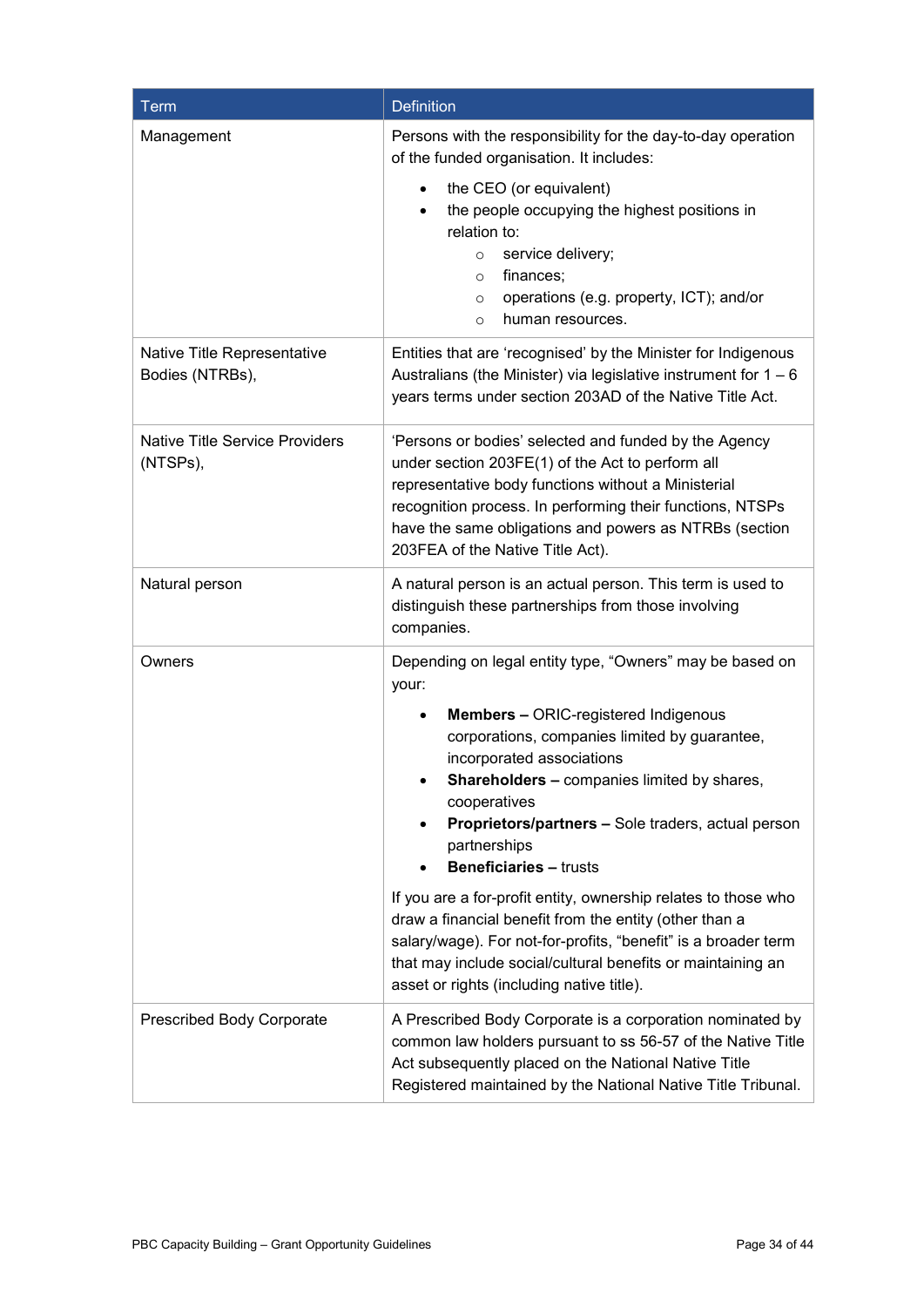| <b>Term</b>                                      | <b>Definition</b>                                                                                                                                                                                                                                                                                                                                                                      |
|--------------------------------------------------|----------------------------------------------------------------------------------------------------------------------------------------------------------------------------------------------------------------------------------------------------------------------------------------------------------------------------------------------------------------------------------------|
| <b>Registered Native Title Body</b><br>Corporate | Following the determination of native title, the PBC is<br>entered on the National Native Title Register as a<br>Registered Native Title Body Corporate (RNTBC). While<br>RNTBC is technically the accurate name for these<br>organisations, PBC is the most commonly used term and is<br>the term used in these Guidelines.                                                           |
| Remote                                           | The Agency generally applies the <b>Accessibility/Remoteness</b><br>Index of Australia (ARIA)+ to define remote areas, except<br>where otherwise indicated. ARIA is widely accepted as<br>Australia's most authoritative geographic measure of<br>remoteness. ARIA measures the remoteness of a populated<br>locality by its physical distance by road to the nearest urban<br>centre. |
|                                                  | The Agency recognises there are some communities<br>located within inner or outer regional areas that may be<br>considered remote that fall outside the definition of remote<br>explained above. These may be communities that have<br>limited access to government services or standards of<br>infrastructure.                                                                        |
| Selection process                                | The method used to select potential grantees. This process<br>may involve comparative assessment of applications or the<br>assessment of applications against the eligibility criteria<br>and/or the assessment criteria.                                                                                                                                                              |
| <b>Traditional Owner Corporation</b>             | A corporation, established under the CATSI Act, for the<br>purpose acting for traditional owners that have been<br>recognised through a Recognition and Settlement<br>Agreement with the Victorian Government under the<br>Traditional Owner Settlement Act 2010.                                                                                                                      |
| <b>Traditional Owner Group Entity</b>            | A Traditional Owner Group Entity (TOGE) is an entity<br>established for the purposes of representing traditional<br>owners as part of an alternative native title settlement<br>agreements. For example, regional corporations established<br>under South West (Single Noongar) Settlement in Western<br>Australia.                                                                    |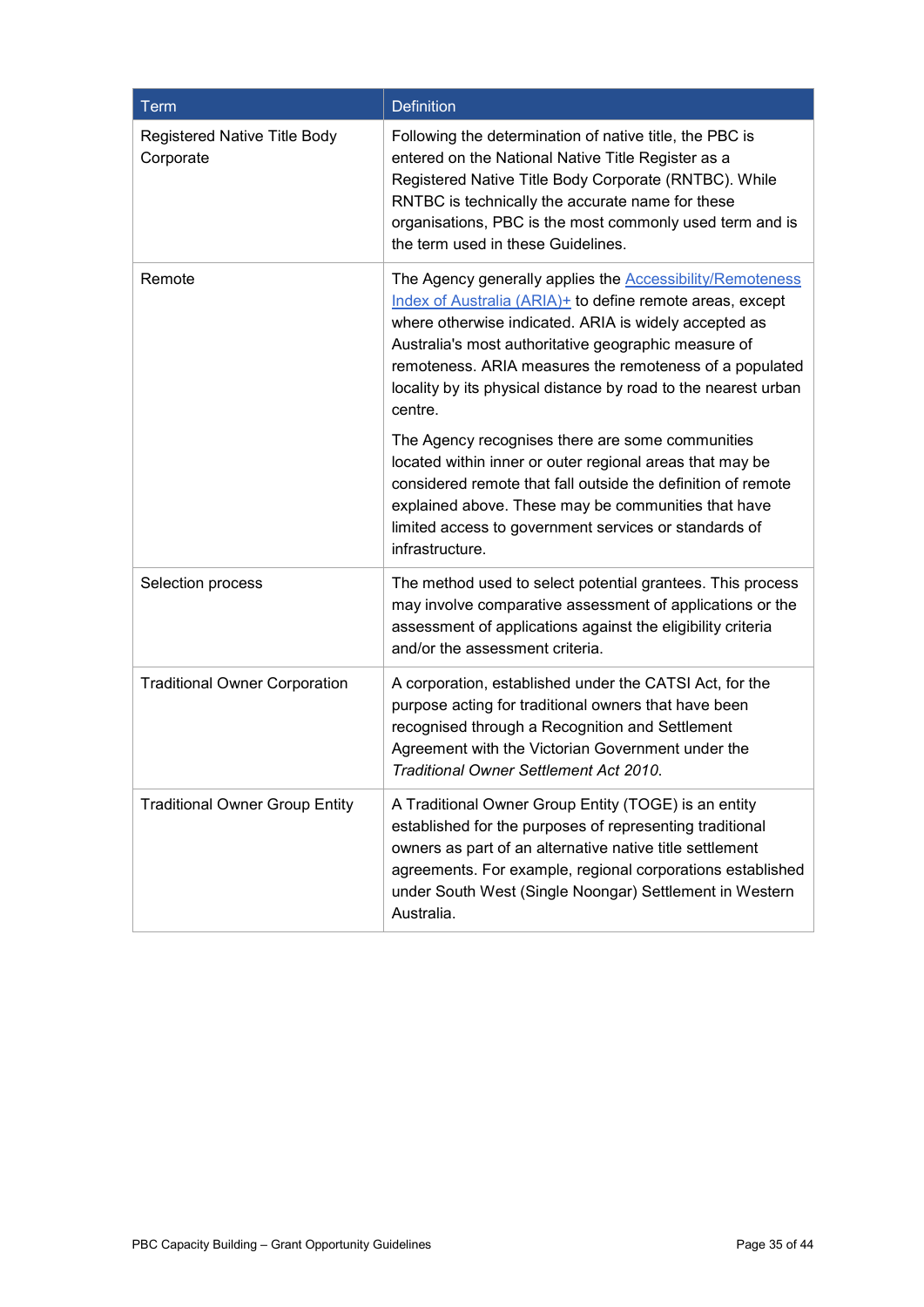| <b>Term</b>               | <b>Definition</b>                                                                                                                                                                                                                                                                                                                                                                                  |
|---------------------------|----------------------------------------------------------------------------------------------------------------------------------------------------------------------------------------------------------------------------------------------------------------------------------------------------------------------------------------------------------------------------------------------------|
| Value with relevant money | A judgement based on the grant proposed activity<br>representing an efficient, effective, economical and ethical<br>use of public resources and determined from a variety of<br>considerations, consistent with the CGRGs. This includes<br>selecting grant activities that best represent value with<br>relevant money in the context of the objectives and<br>outcomes of the grant opportunity. |
|                           | When administering a grant opportunity, an official will<br>consider the costs and benefits of feasible proposals<br>including, but not limited to:<br>active risk identification and engagement;                                                                                                                                                                                                  |
|                           | the quality of the grant activity/s proposed including how the<br>proposed activity targets groups or individuals using existing<br>processes or innovation;                                                                                                                                                                                                                                       |
|                           | the extent to which there is an approach to risk<br>management that minimises potential waste of relevant<br>money;                                                                                                                                                                                                                                                                                |
|                           | whether or not awarding the grant would add value by<br>achieving something worthwhile that would not occur<br>without the grant; and                                                                                                                                                                                                                                                              |
|                           | whether the grant would contribute to the Government's<br>policy outcomes being achieved.                                                                                                                                                                                                                                                                                                          |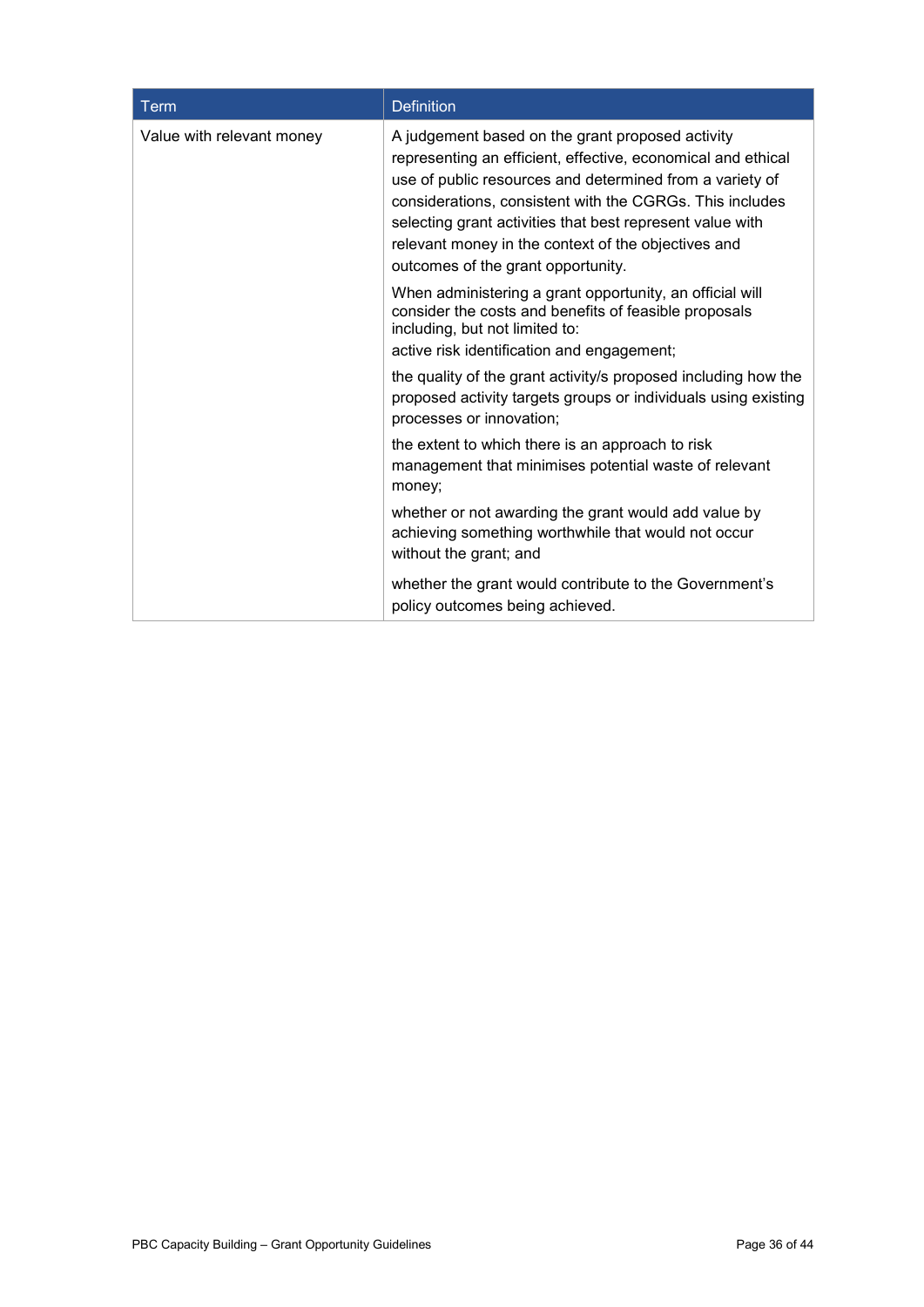# Appendix 1: IAS Program information

## **Program 1.1 Jobs, Land and Economy**

### **Program objectives**

The objectives of the Jobs, Land and Economy Program (the Program) are to:

- support Aboriginal and Torres Strait Islander people to find and remain in sustainable work;
- support remote job seekers' work readiness, through community activities and work experience;
- foster Indigenous business;
- assist Aboriginal and Torres Strait Islander people to generate economic and social benefit from natural and cultural assets, including through the effective and sustainable management of their land; and
- assist Aboriginal and Torres Strait Islander people to progress land and sea claims, and township leases under Commonwealth native title and land rights legislation.

### **Description**

The Jobs, Land and Economy Program supports Aboriginal and Torres Strait Islander Australians to overcome barriers to employment and economic participation. It does this by connecting Aboriginal and Torres Strait Islander people with sustainable jobs and ensuring remote job seekers participate in activities that provide both work-readiness experience and that contribute to the broader community. Another key support element is fostering Indigenous business and assisting Aboriginal and Torres Strait Islander people to generate economic and social benefits from natural and cultural assets, through the effective management of Indigenous-owned land and seas and by supporting Aboriginal and Torres Strait Islander people to have their native title rights recognised.

The Program complements a range of state, territory and Commonwealth programs, which also aim to improve Aboriginal and Torres Strait Islander Australians' employment outcomes and to support the development of Indigenous businesses, entrepreneurial skills and community economic participation. It does this by addressing gaps between these activities and targeting additional investment where it can maximise employment opportunities and economic outcomes for Aboriginal and Torres Strait Islander people. The Program may also provide funding for projects that address immediate need in community through small-scale, place-based activities that align with IAS objectives.

### **Program outcomes**

The desired outcomes of the Jobs, Land and Economy Program include:

- increase in employment and participation rates for Aboriginal and Torres Strait Islander people;
- increasing the number of Aboriginal and Torres Strait Islander people participating in activities and work experience that build work-readiness and contribute to community;
- increasing the proportion of school/tertiary students and graduates connecting to employment through pathway activities including, but not limited to, school based traineeships and cadetships;
- **Example 1** increasing the number of Aboriginal and Torres Strait Islander participants who reach 26 weeks and/or longer outcomes in employment;
- increasing the number and viability of Indigenous enterprises;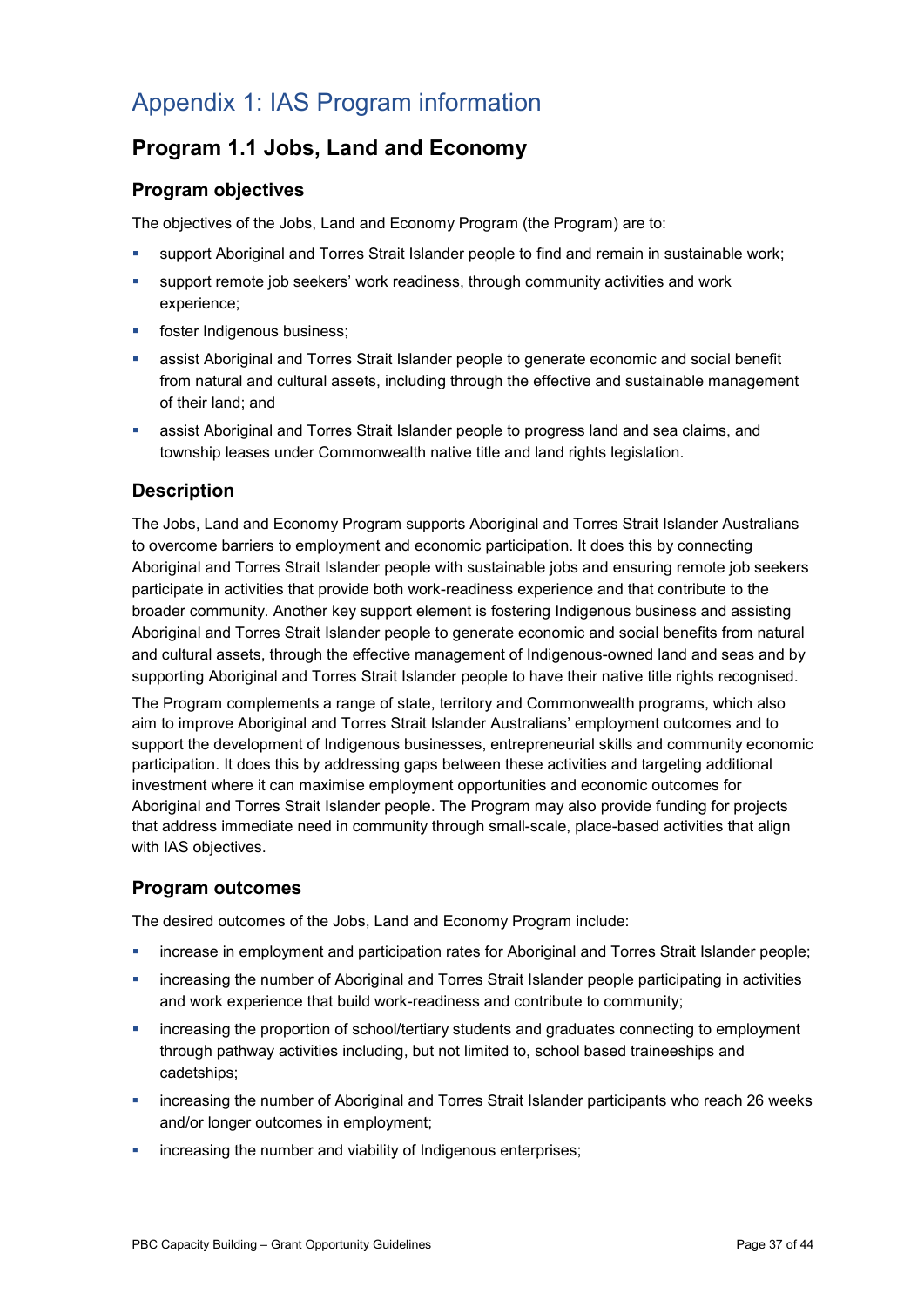- supporting Australian workplaces to increase their cultural competency and employment of Aboriginal and Torres Strait Islander people;
- engaging local communities in employment solutions;
- support for Aboriginal and Torres Strait Islander people in prison to transition into employment on their release from prison;
- **Example 3 assisting Aboriginal and Torres Strait Islander people to engage in jobs relating to land and sea** management;
- **Progressing land and sea claims and township leases under Commonwealth native title and** land rights legislation; and
- supporting Aboriginal and Torres Strait Islander people to use their land and sea assets to create economic and social benefits.

#### **Activities that contribute to program outcomes**

Activities contributing to these outcomes that can be funded through the Jobs, Land and Economy Program include:

#### *1. Economic Development*

- **Support for Indigenous entrepreneurs to establish or grow sustainable businesses.**
- Support for Aboriginal and Torres Strait Islander communities to build and promote increased social and economic outcomes.
- Support for Aboriginal and Torres Strait Islander land owners to leverage economic benefits from their land assets, including support for Traditional Owners to make well-informed decisions about how they can use their land, economic development opportunities, and understanding land use processes.
- Support for long-term tradable tenure, including land reform and land administration for Indigenous land owners.

#### *2. Employment*

- Tailored assistance to support Aboriginal and Torres Strait Islander people to overcome disadvantage in the labour market, connect to sustainable jobs and address barriers to recruitment and retention.
- Support for Aboriginal and Torres Strait Islander secondary school and post school students to transition from education into sustainable employment or further education.
- Support Vocational Training Employment Centres to connect Aboriginal and Torres Strait Islander job seekers with guaranteed jobs and provide the support services necessary to work with and support Aboriginal and Torres Strait Islander people into sustainable employment.
- **Increase the number of large Australian companies to build a workforce reflective of the size of** the Aboriginal and Torres Strait Islander population through the Employment Parity Initiative.
- Activities that support jobs in land and sea management, including but not limited to, land and sea management, agriculture and tourism, including:
	- $\circ$  supporting employment opportunities and career pathways for individuals in the Indigenous Land and Sea Management (**ILSM**) sector.
	- $\circ$  supporting skills and capacity within the ILSM sector, including through traineeships, mentoring and job-ready programs.
	- $\circ$  supporting employment opportunities for economic development and fee for service arrangements for Indigenous communities through the sustainable use of land and sea.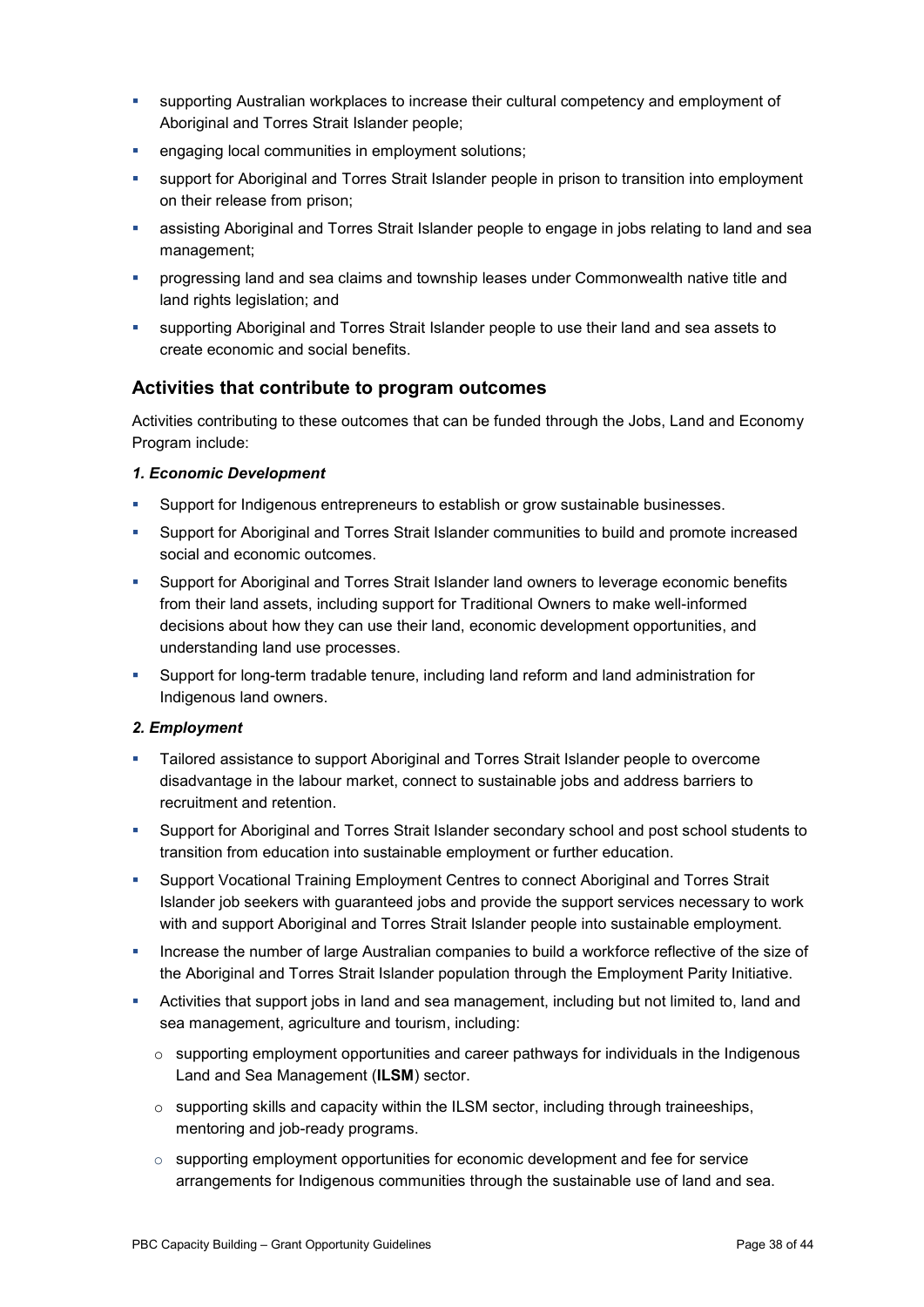#### *3. Community Development Program (CDP)*

The CDP is a community driven program that prepares job seekers for work while contributing to the goals of the community. Across remote Australia a network of CDP providers deliver a range of activities to respond to the specific needs of local communities and available employment opportunities. This may include:

- services to assist job seekers to increase their work-readiness, language, literacy and numeracy skills, and contribute to the community;
- services to support and complement cultural business;
- services that provide work like activities that reflect local employment opportunities;
- services to assist job seekers to overcome vocational and non-vocational barriers;
- accredited and non-accredited training;
- **services that cater for different work readiness levels and interests;**
- support personal development or community awareness;
- **•** activities that include and cater for diversity within a caseload;
- increase access to job opportunities and support job seekers to retain a job; and
- **support job seekers to meet their income support mutual obligations.**

The Agency does not generally accept community-led grant applications under the CDP but may on occasion invite applications.

#### *4. Recognition of Native Title and maximising economic and social benefit from the use of native title rights*

- Support the performance of statutory functions of native title representative bodies and service providers under the *Native Title Act 1993 (Cth)* (the **Native Title Act**)Only native title representative bodies and organisations invited to apply for funding are able to apply.
- Build the capacity of registered native title bodies corporate, more commonly known as Prescribed Bodies Corporate or 'PBCs', to maximise the economic and social potential of their native title.
- **IMPROVE THE GOVERTHER AND FIGURE 2018 12 IMPROVE AT ADDET** IMPROVE the governance and provide access to training to equip PBCs to build their long-term organisational capacity.

#### **Entities that perform representative body functions**

Two types of entities perform the full suite of representative body functions: Native Title Representative Bodies (**NTRBs**) and Native Title Service Providers (**NTSPs**) (referred to collectively as **NTRB-SPs**).

#### **NTRBs**

Entities that are 'recognised' by the Minister for Indigenous Australians (the **Minister**) via legislative instrument in accordance with section 203AD of the Native Title Act. Upon being recognised, the Agency may fund the NTRB to perform representative body functions (section 203C of the Native Title Act). Only entities invited by the Minister to apply for recognition may apply (section 203AB of the Native Title Act). The Minister may only invite 'eligible bodies' to apply (section 203A of the Native Title Act). Eligible bodies are bodies incorporated under the *Corporations (Aboriginal and Torres Strait Islander Act) 2006* (Cth) or the *Corporations Act 2001* (Cth); and existing representative bodies (section 201B of the Native Title Act).

Before recognising an entity as an NTRB, the Minister must be satisfied it could satisfactorily perform representative body functions, taking into account whether it would perform these functions in a timely, representative, consultative and fair manner (subsection 203AD(1), section 203AI and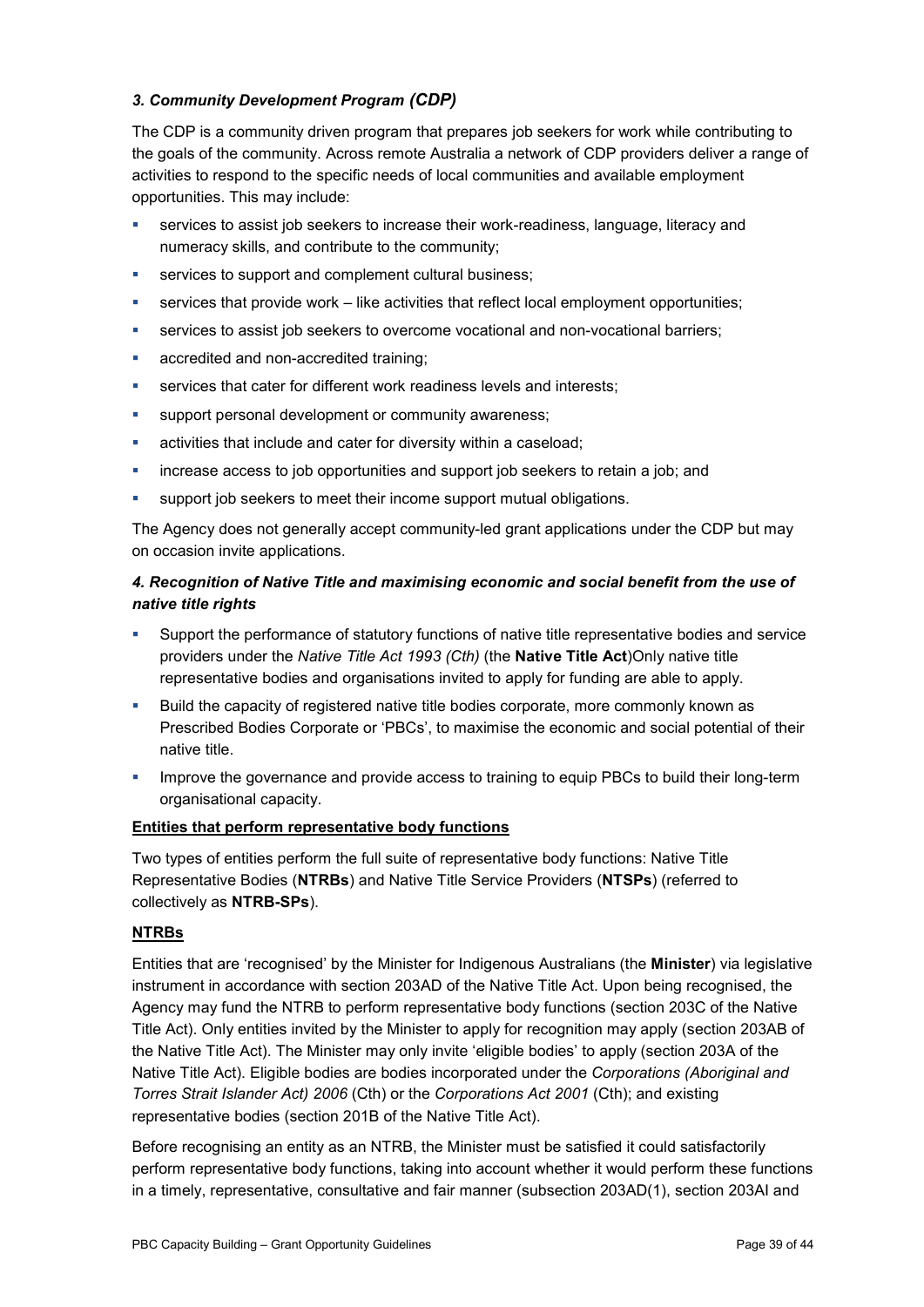section 203BA of the Native Title Act). In deciding the recognition period, the Minister must consider, among other things, what term would promote efficient performance of representative body functions (subsection 203AD(3B) of the Native Title Act). The Minister can withdraw an NTRB's recognition if its performance and/or financial management is unsatisfactory (section 203AH of the Native Title Act).

The Minister can only recognise one NTRB at a time for an area (subsection 203AD(4) of the Native Title Act).

#### **NTSP**

'Persons or bodies' selected and funded by the Agency under section 203FE(1) of the Native Title Act to perform all representative body functions without a Ministerial recognition process. In performing their functions, NTSPs have the same obligations and powers as NTRBs (section 203FEA of the Native Title Act). While the Act does not include criteria for NTSP selection and funding, in practice, the Agency has adopted similar considerations as apply to recognition of NTRBs before funding an entity as an NTSP.

While it would be legally possible to have more than one NTSP for an area (or a mix of NTRBs and NTSPs), this would present a range of practical and legal issues and it has never been attempted.

NTRB-SPs must determine the priorities they give to performing their representative body functions and may allocate their resources as they see fit so as to be able to perform their functions, but must give priority to the protection of the interests of native title holders (subsection 203BB(4) of the Native Title Act).

Further information on funding to support capacity building for PBCs is also available on [GrantConnect](https://www.grants.gov.au/) at [www.grants.gov.au.](http://www.grants.gov.au/)

#### **Out-of-scope**

The types of activities that will not be funded through the Jobs, Land and Economy Program include:

- activities and training that are not directly linked to employment or do not have a demonstrated aim to overcome barriers to employment;
- training that is not connected to employment and/or employment positions that are not sustainable, or that is not needed to undertake a CDP activity;
- activities and services that are the responsibility of states and territory governments or other Commonwealth programs, including:
	- o adult vocational education and training (VET) activities (although assistance that complements the completion of such activities may be considered); and
	- o cultural heritage, land rights and land management activities subject to state or territory legislation;
- **•** funding full wages for employment project positions;
- areas that are within the responsibility of state and territory governments such as land administration, for example survey and planning, which is not typically funded;
- jobs already being funded through mainstream employment programs or other service providers; and
- businesses that are unviable and/or unsustainable.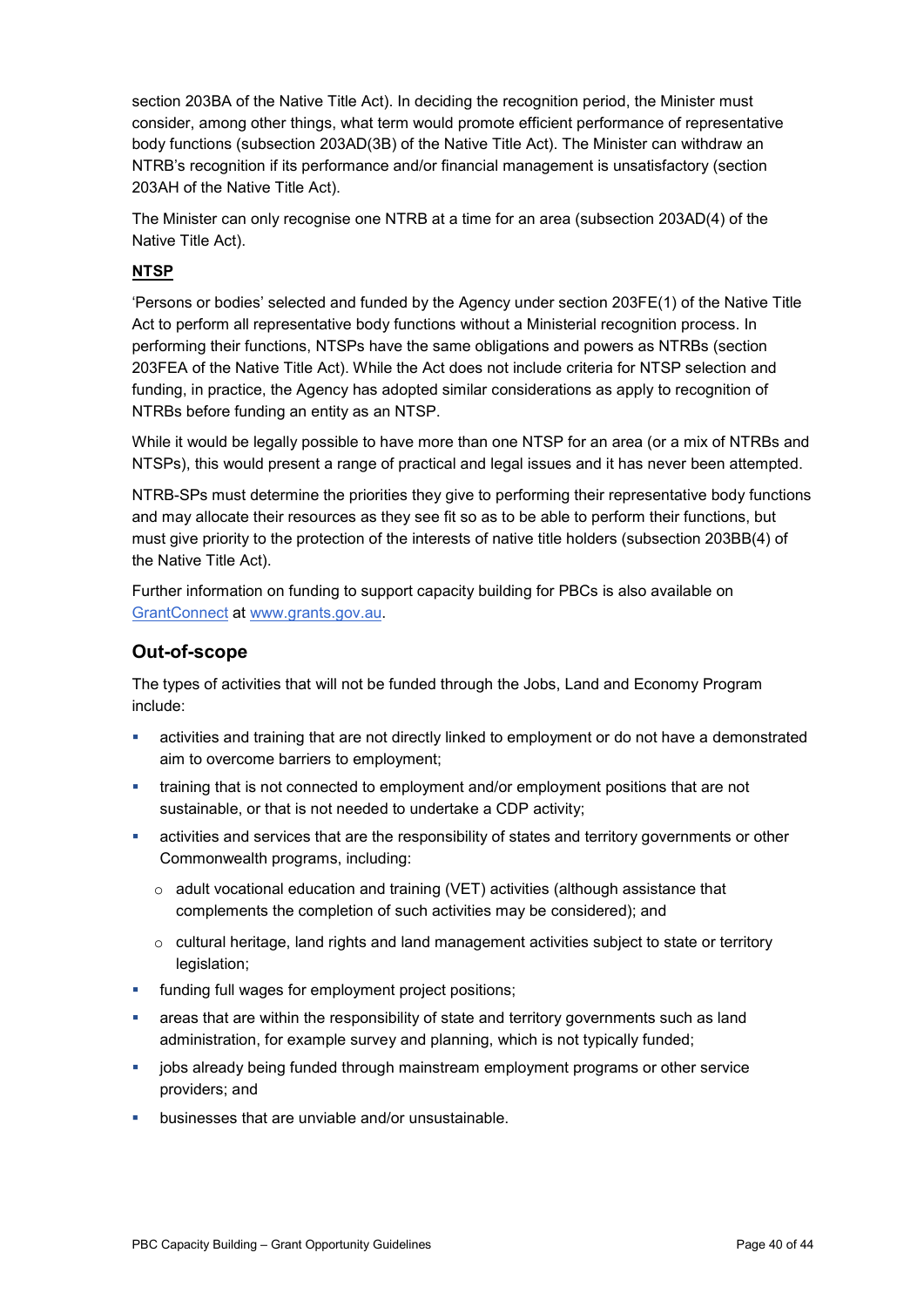# Appendix 2: Incorporation requirements

Subject to certain exceptions, under the NIAA's Strengthening Organisational Governance Policy all organisations receiving grant funding totalling \$500,000 (GST exclusive) or more in any single financial year from the NIAA are required to:

incorporate under Commonwealth legislation – Indigenous organisations will be required to incorporate under the *Corporations (Aboriginal and Torres Strait Islander) Act 2006* (Cth) (the **CATSI Act**) and other organisations will be required to incorporate under the Corporations Act *2001* (Cth) (the **Corporations Act**); and

maintain these arrangements while they continue to receive any IAS funding.

The incorporation requirements apply to grant funding under grant agreements or variations executed on or after 1 July 2014. Grants for capital works and funding sourced through procurement activities are not included in the calculation of applicable funding.

Statutory bodies, government bodies, and organisations operating under a specific piece of legislation are excluded from the requirements and do not have to apply for an exemption.

Indigenous organisations already incorporated under the Corporations Act do not have to change their incorporation status. However, all other Indigenous organisations in scope of this policy must incorporate under the CATSI Act so they can access the assistance and support available under the Act.

Organisations will need to comply with this requirement as part of their grant agreement. Non-compliance will constitute a breach and may result in the termination of the grant agreement.

Organisations will have a six-month transition period to comply with the incorporation requirement from the execution of the grant agreement or variation of an existing grant agreement. At the Commonwealth's discretion extended transition periods may be granted to organisations if the organisation has applied for an extension in writing and can provide evidence that they have made reasonable attempts during the six month period to transition, but are unable to meet this requirement in that time.

Organisations may apply for an exemption from the requirement to incorporate under the Strengthening Organisational Governance Policy. Applications for exemption must be submitted using the process outlined by the Agency. Details about the exemptions policy and the Application for Exemption form can be found on the [Agency's website.](http://www.dpmc.gov.au/indigenous-affairs/incorporation-requirements)

Exemptions will be considered where an organisation can demonstrate at least one of the following:

- 1. That grant funding received from the Agency is a small portion of its total revenue, and as such changing incorporation status may unfairly impose additional requirements on its operations and business model.
- 2. It is required to incorporate under specific non-Commonwealth legislation as part of its licensing arrangements or funding received through other sources.

Applications for exemption will be considered on a case-by-case basis, and will take into consideration information demonstrating that the organisation is well-governed, high-performing and low risk.

Applications for exemption from the requirements should be lodged through the Agreement Manager in the NIAA Regional Office. Applications should be lodged within the transition period, as soon as practicable once an offer of funding has been made. Organisations will be expected to comply with the requirements within the transition period should an exemption not be granted.

Support for Indigenous organisations transferring to the CATSI Act is available through the Office of the Registrar of Indigenous Corporations (**ORIC**). This includes assistance in developing a rulebook, guidance on the process to transfer incorporation, and access to pro bono legal assistance through the LawHelp service.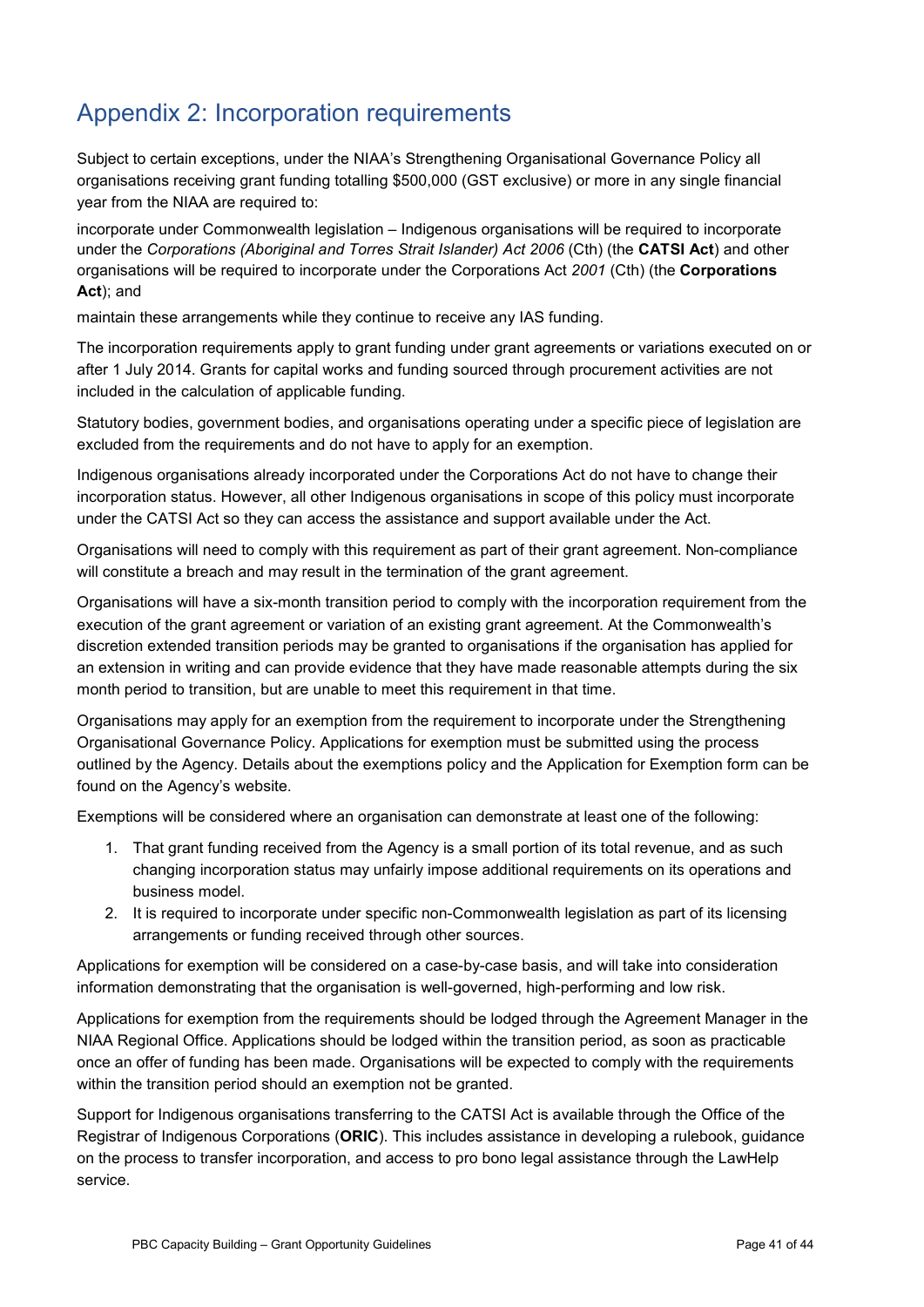Organisations required to transfer their incorporation from state and territory legislation to either the CATSI Act or the Corporations Act may incur some additional, one-off costs for independent legal advice and accountancy services to support the transfer of incorporation. **To assist those organisations required to transfer their incorporation status, the Agency will provide a one-off \$10,000 (GST exclusive) payment upon receipt of evidence that the transfer has occurred.**

Please refer to the [Agency's website](https://www.pmc.gov.au/indigenous-affairs/grants-and-funding/incorporation-requirements) at [www.niaa.gov.au/indigenous-affairs/grants-and](http://www.niaa.gov.au/indigenous-affairs/grants-and-funding/incorporation-requirements)[funding/incorporation-requirements](http://www.niaa.gov.au/indigenous-affairs/grants-and-funding/incorporation-requirements) for further information.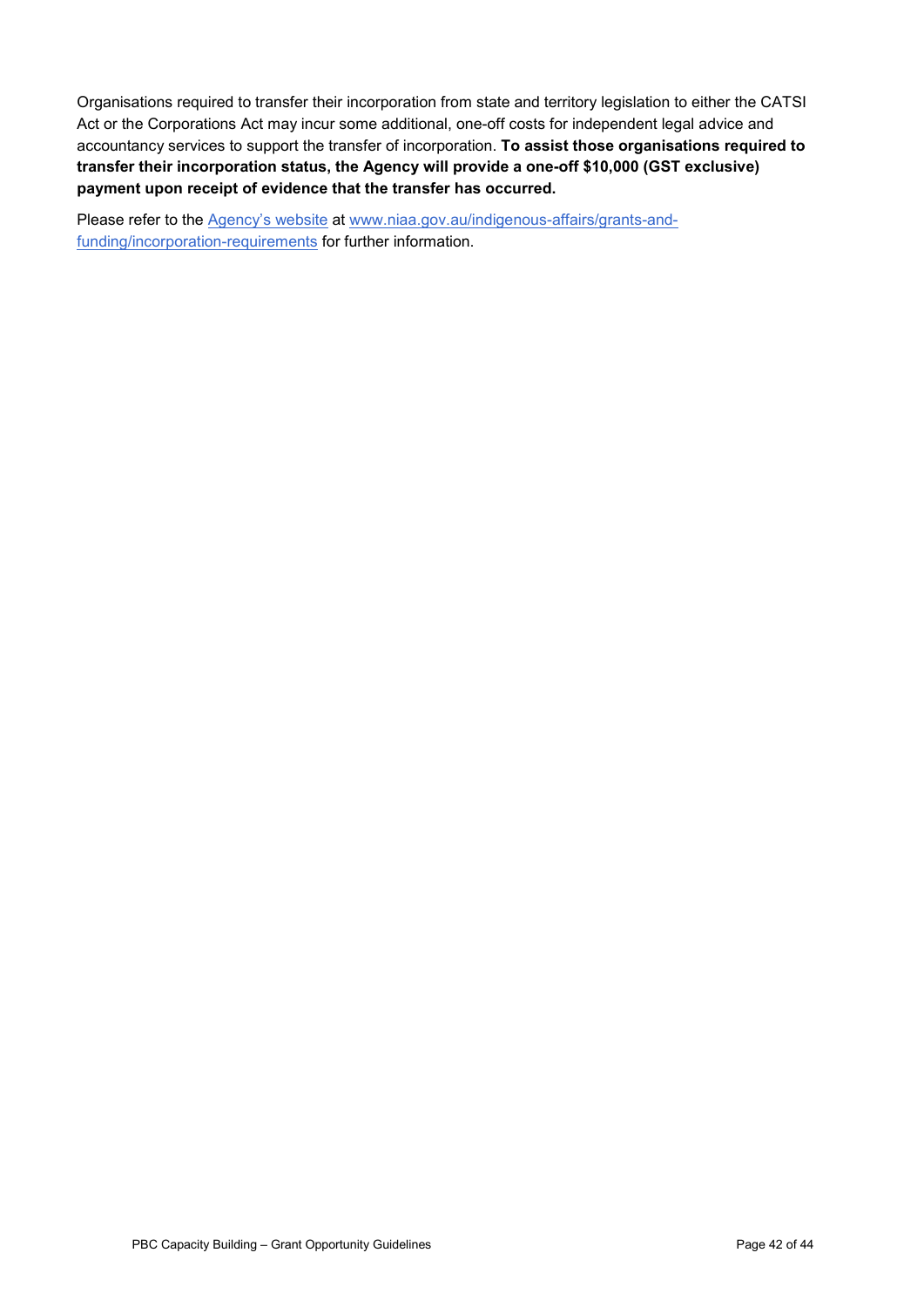# <span id="page-42-0"></span>Appendix 3: Application checklist

Before you submit an application, it is recommended the following checklist be used to ensure the application is complete and contains the information needed for the application and assessment process.

| The proposed activity has been discussed with the Aboriginal and Torres Strait Islander groups<br>who will be involved in the project and with other groups with an interest in the project.                                                                                                                                                                                             |
|------------------------------------------------------------------------------------------------------------------------------------------------------------------------------------------------------------------------------------------------------------------------------------------------------------------------------------------------------------------------------------------|
| The proposed activity has been discussed with the local NIAA Regional Office, or National<br>Office where relevant.                                                                                                                                                                                                                                                                      |
| Any issues raised by the Agency about the proposed activity have been considered and<br>addressed.                                                                                                                                                                                                                                                                                       |
| Eligibility requirements set out in the Grant Opportunity Guidelines are met                                                                                                                                                                                                                                                                                                             |
| Evidence to demonstrate incorporation and/or Indigeneity status where applicable                                                                                                                                                                                                                                                                                                         |
| has or will be submitted.                                                                                                                                                                                                                                                                                                                                                                |
| This document has been read and understood.                                                                                                                                                                                                                                                                                                                                              |
| IAS objectives and outcomes are understood and the proposed activity(s) contributes to the<br>outcomes of the IAS.                                                                                                                                                                                                                                                                       |
| The assessment criteria are understood and met.                                                                                                                                                                                                                                                                                                                                          |
| The draft grant agreement has been read.                                                                                                                                                                                                                                                                                                                                                 |
| When an application is submitted applicants must confirm that, if their application is successful,<br>they will accept the terms of the grant agreement, noting that some conditions may change in<br>the final version. If you are not able to accept the main terms of the agreement, you should<br>discuss this with the NIAA Regional Office before completing the application form. |
| The name and contact details of two referees who can support the claims made in the<br>application against the assessment criteria can be provided.                                                                                                                                                                                                                                      |
| If the applicant has a current NIAA grant agreement, have the Provider Reference Number<br>ready.                                                                                                                                                                                                                                                                                        |
| The 'Provider Reference Number' can be found on the grant agreement.                                                                                                                                                                                                                                                                                                                     |

### Completing the application form

| Ensure every section of the application form is completed.                                                                                                                                                                                                                                                      |
|-----------------------------------------------------------------------------------------------------------------------------------------------------------------------------------------------------------------------------------------------------------------------------------------------------------------|
| Complete the application form in English.                                                                                                                                                                                                                                                                       |
| Attach all required documentation as specified in Section 8 Supporting documentation of the<br>PCB Capacity Building - Grant Opportunity Guidelines.                                                                                                                                                            |
| Complete the 'Declaration' section of the application form. Ensure all fields are completed<br>including the checkboxes. If completing the form online, instead of signing the document, the<br>applicant, or person authorised to act on behalf of the applicant, should type their full name in<br>the field. |